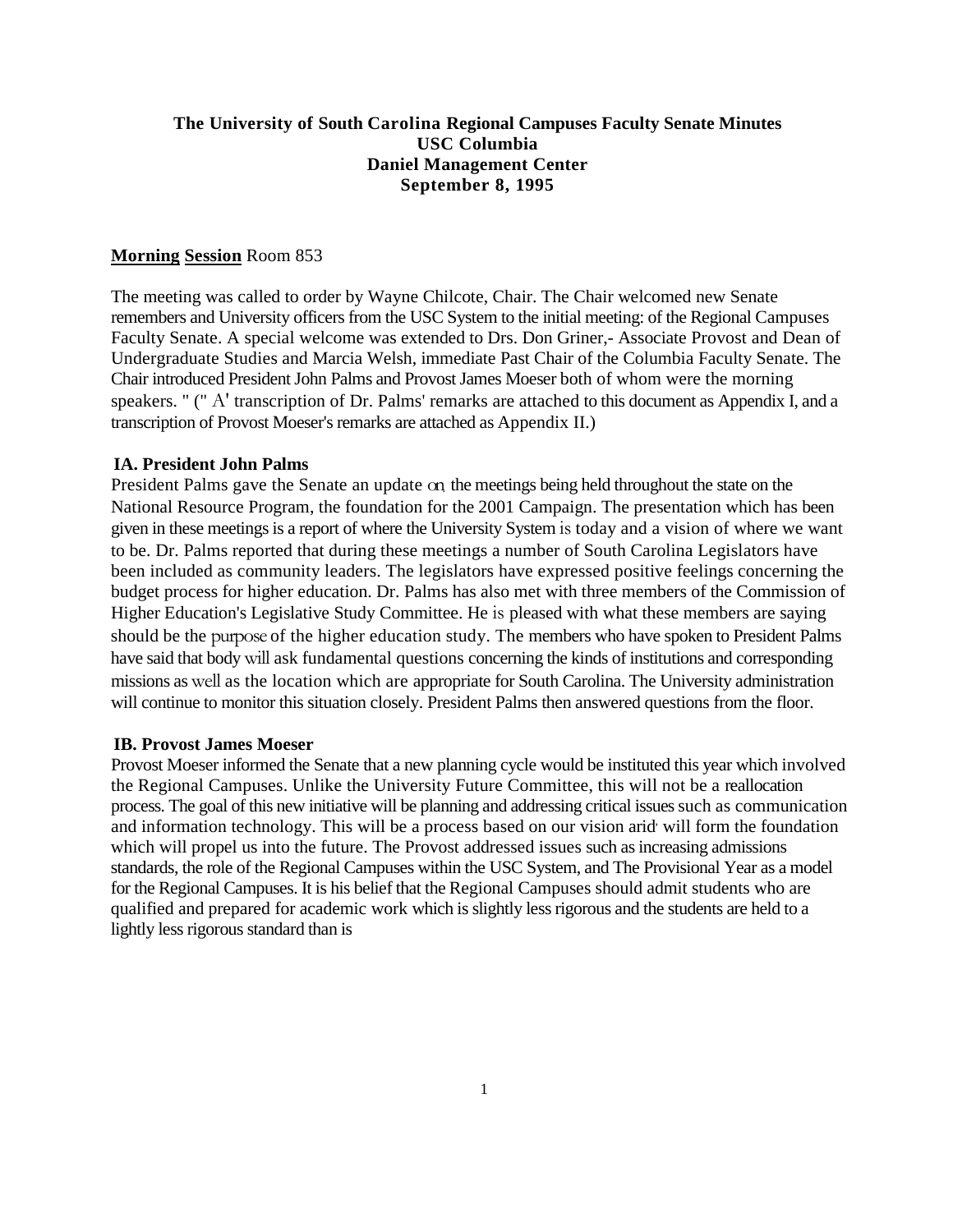the case on the Columbia campus. At the Regional Campuses, there are additional resources such as individual attention which provide those students with the tools to succeed. Utilizing one of the delivery mechanisms at the Regional Campuses, those students subsequently earn a baccalaureate degree.

In this presentation Provost Moeser posed a potential question which he feels should be addressed by the Legislative Study Committee. This question concerns the role of the Regional Campuses on remedial work. He subsequently provided his philosophy on this issue by stating that he believes that our campuses should not be directing resources toward providing students with academic courses which are high school level. In addition, he reiterated his position that all new tenure-track appointments to the University carry the terminal degree or its equivalent. In his discussion of this position he conceded that there would, however, be some good and justifiable exceptions to this rule. He emphasized that it was this position on faculty credentials and expectations which distinguished the Regional Campuses from the state technical-vocational institutions. He also complimented the Regional Campuses faculty on our effort to require thorough documentation and evidence of effective teaching in recent tenure and promotion processes. He recognized the role of service on our campuses and acknowledged its place in the requirements for tenure and promotion. However, he reemphasized the continued role that scholarship, creativity, and pedagogical research play in this process on our campuses.

During the time for questions from the floor, John Catalano asked Provost Moeser to address reinstating the System Academic Advisory Committee. Provost Moeser listened to concerns from numerous senators about what academic issues needed to be discussed. The senators presented a strong argument that no other vehicle existed to discuss problems which inhibited the System's effectiveness. He conceded that there did need to be a way to deal with these vital academic concerns and promised to tackle this problem by constituting some derivative of the old committee of the regional campuses and Columbia. The provost was asked if salaries should be addressed in this examination of the tenure and promotion process. He answered that the two were inexorably linked because, in his view, salaries should be linked to performance and merit. However, he pointed out that linking salary to performance meant that salary awards had to be tied to the evaluation of performance. He was asked to address the post-tenure review process. He restated his strong belief in the tenure system. However, he also gave his view that as a faculty we must have high expectations and standards for faculty whom we tenure and those expectations remain after tenure is awarded. Provost Moeser emphasized that the best defense for the tenure process is the inherent rigor of the process.

#### II **Announcements**

Following several logistical announcements concerning committee meetings, the Chair apologized for the unfortunate misunderstanding that Professor Kwame Dawes was resigning to take a position on the Columbia Campus and would not serve as the Chair of the RCFS Welfare Committee. This miscommunication resulted in Professor Dawes not receiving the Executive Committee Retreat information.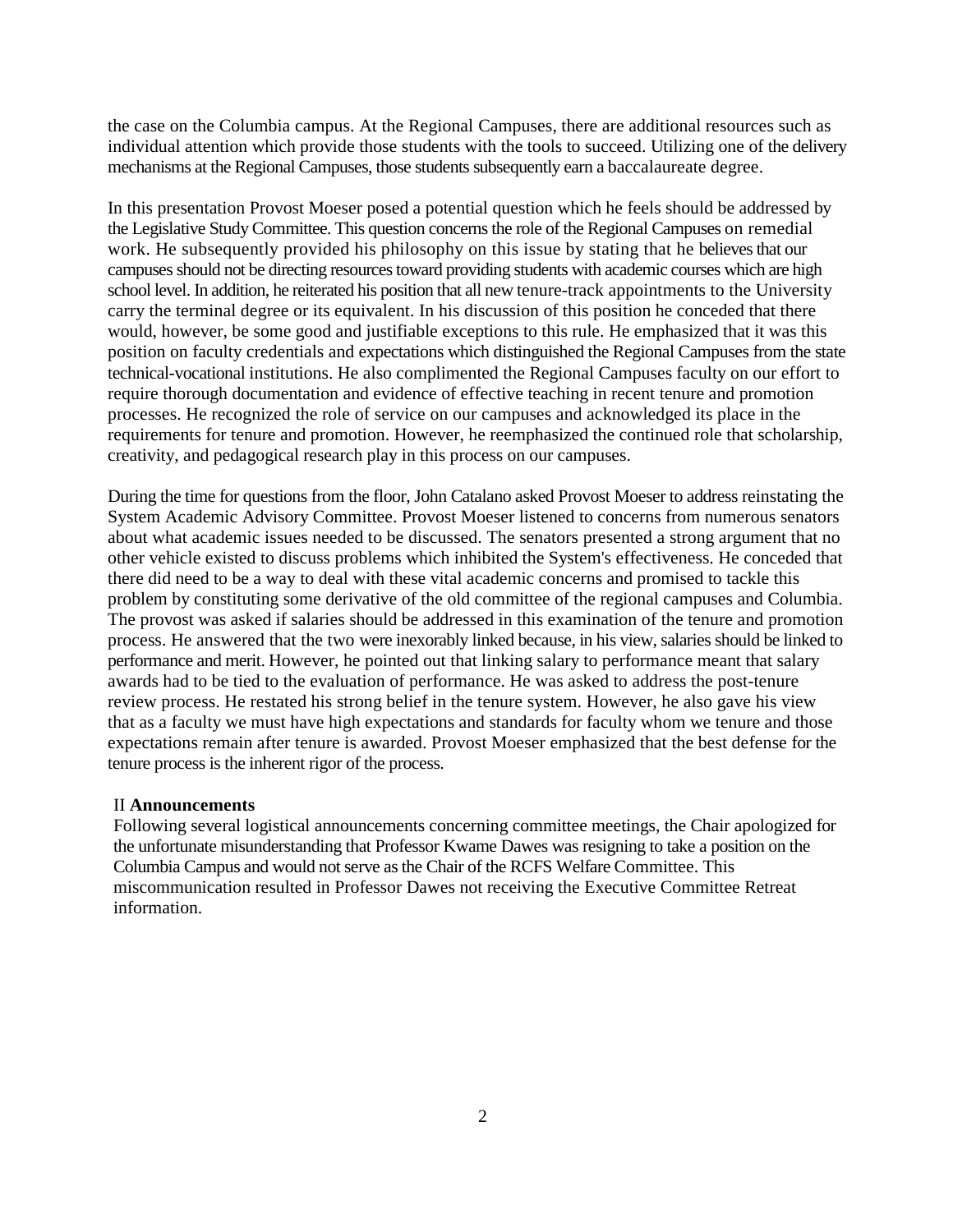#### **Afternoon Session**

The Chair began by formally thanking Kathy Gue, Office Manager for Continuing Education Academic Programs, who arranged our luncheon. Professor Chilcote then introduced Professor Henry Price, Chair of the Columbia Faculty Senate. Professor Price pledged his efforts to facilitate communication between the Columbia Senate and the Regional Campuses Senate. He encouraged senators to communicate concerns and information to him via E-mail. He promised to do whatever he could to help with such issues.

#### **I. Correction and Approval of Minutes.**

The minutes of the April issue were approved as written.

#### **II. Reports of University Officers.**

#### **A. Report of Vice Provost John Duffy.**

Dr. Duffy reported that the budget process is over and that the University actually faired quite well in that we only experienced a \$1 million cut when the threat was for a 5% budget cut. This money, as always, is soft money and is subject to cuts later in the year if the situation changes. The faculty should know that the state did approve an average raise of 3.5%. The situation for next year's budget remains cloudy. The state has over \$300 million in the surplus account. The Council of Presidents has proposed that some of that surplus be allocated to higher education. Enrollment is up at Beaufort and Salkehatchie, down at Sumter, and about the same at Union and Lancaster. Dr. Duffy reported that he has requested the appropriate administrative staff investigate what it will take to have a network and Internet connections for the Regional Campuses. There are already established requests which may provide for the funding for this link.

Dr. Duffy is arranging for workshops to provide information on sexual harassment for all faculty on the Regional Campuses. Dr. Duffy also noted that an hoc committee appointed by the Chair of the Senate had met with the Provost and raised many of the questions concerning the tenure and promotion process which the Provost addressed this morning. This committee's ideas provided useful information on this issue.

Professor Robert Castleberry asked Dr. Duffy to discuss who is on the Legislative Study Committee. Dr. Duffy reported that the committee consists of five State Senators, five Representatives, and five businessmen. At the first meeting, the committee had arranged to have representatives from the Southern Regional Education Board and an economist for USC Columbia discuss the role of higher education in South Carolina. These speakers emphasized that our state is under educated and higher education is under funded by both national and regional standards. The point was also made that to increase economic growth and development higher education is an essential component. During this discussion, David Hunter warned that as a follow--up to the Two Year Study, CHE had asked for information which will be critical of what we are doing. However, this information is biased by the way it was asked and is not a part of the Legislative Study Committee.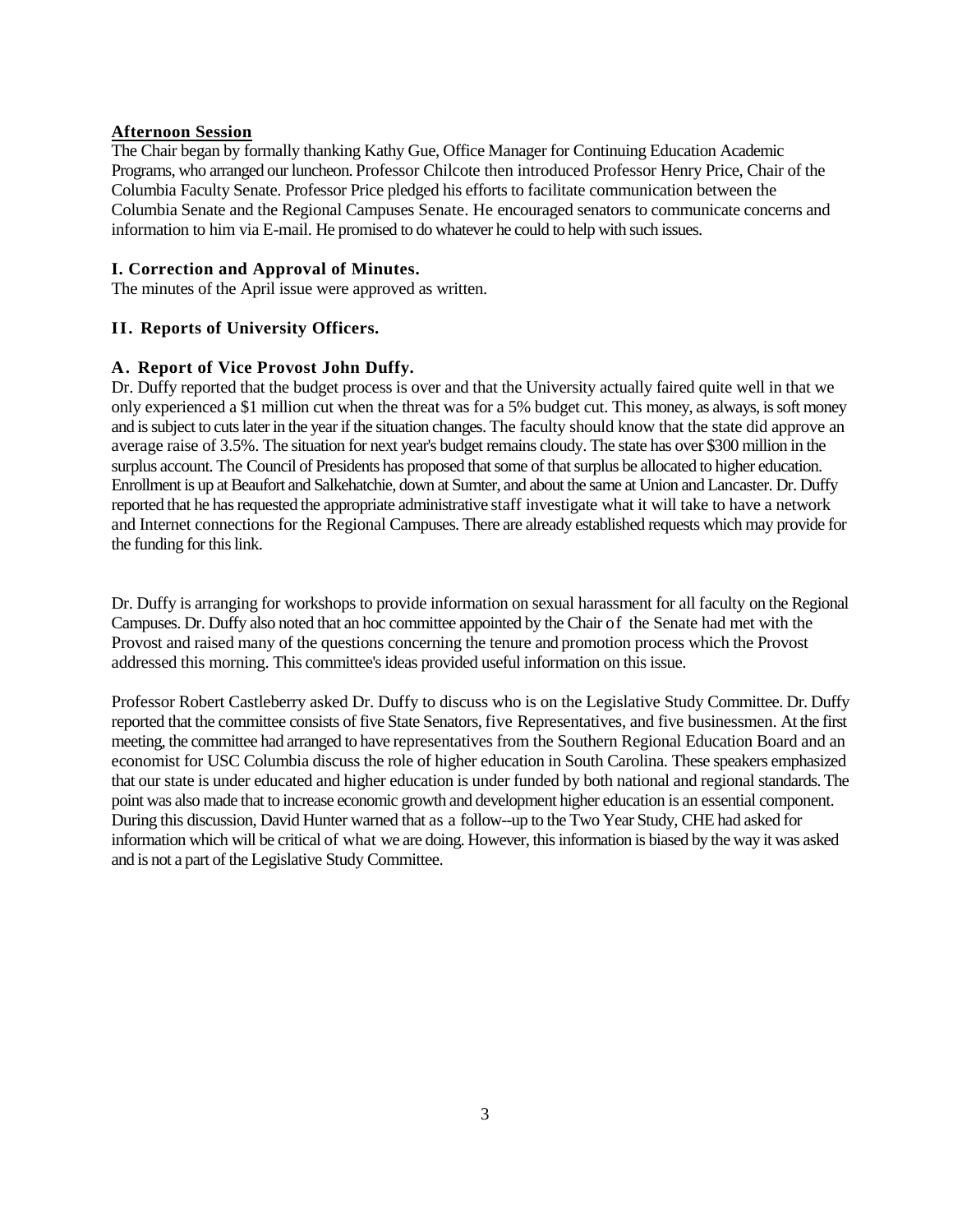#### **B. Report of Associate Vice Provost John Gardner. (** See Appendix III).

#### **III Report of the Deans.**

**Beaufort**: Dean Chris Plyler reported that Beaufort has experienced an increase in enrollment especially in FTE. There have been some personnel changes. A search is underway for a new Director at the Hilton Head Campus and a Director of Graduate Regional Studies and Continuing Education. Dr. Marge Yanker, who was the Director of GRS and Continuing Education, who developed and implemented the Creative Retirement Center in Beaufort, has taken a position as the Director of the new division of Organizational Services of the American Management Association. USCB has two new faculty members, marine scientist Dr. David Osgood from the University of Virginia and sociologist Dr. Lynn Mulkey from Hofstra University. We continue to work on the plans for the renovation of the old Beaufort College building, and we have begun working on the master planning process for the Okatie parcel. During the next week, Dr. Palms will be on Hilton Head for the NPR presentation. In addition, Commissioner Sheheen will visit for the Hilton Head College Center debate. We will keep you informed.

#### **Continuing Education:**

Dean John May reported that the new official name for Lifelong Learning is Continuing Education. The enrollment is not official at this point; however, Sally Boyd feels the it will be about the same as last year.

Lancaster: (See Appendix IV).

#### **Salkehatchie:**

Dean Carl Clayton reported that there are personnel changes on his campus. Edward Merwin is a new faculty member serving as the librarian at the Walterboro campus. Dr. Susan Moscow is the new Director of Graduate Regional Studies. Dr. Palms has visited us already concerning the capital campaign, and Dr. Don Griner was an interesting engaging speaker at our initial convocation.

Dean Clayton expressed his community's concern over another study of higher education in South Carolina. The prevailing opinion of the legislative delegation is that the Legislature would like to make a symbolic change. The citizenry in his community feels that Salkehatchie is a prime candidate to be symbolic. He offered to be a part of any cooperative effort to keep this issue of the floor of the legislature.

Finally, Dean Clayton reported that USCSalkehatchie is exploring a cooperative effort with the State Technical System. As a part of how he perceives cooperation, Dean Clayton favors Salkehatchie gaining approval from the State Technical Board to offer technical courses as an institution. He has appointed a committee to study this possibility and it is his objective that if the committee recommends favorably then their final target is for USCS to have a concrete plan by the fall of 1995. Enrollment at Salkehatchie has increased by some 5%.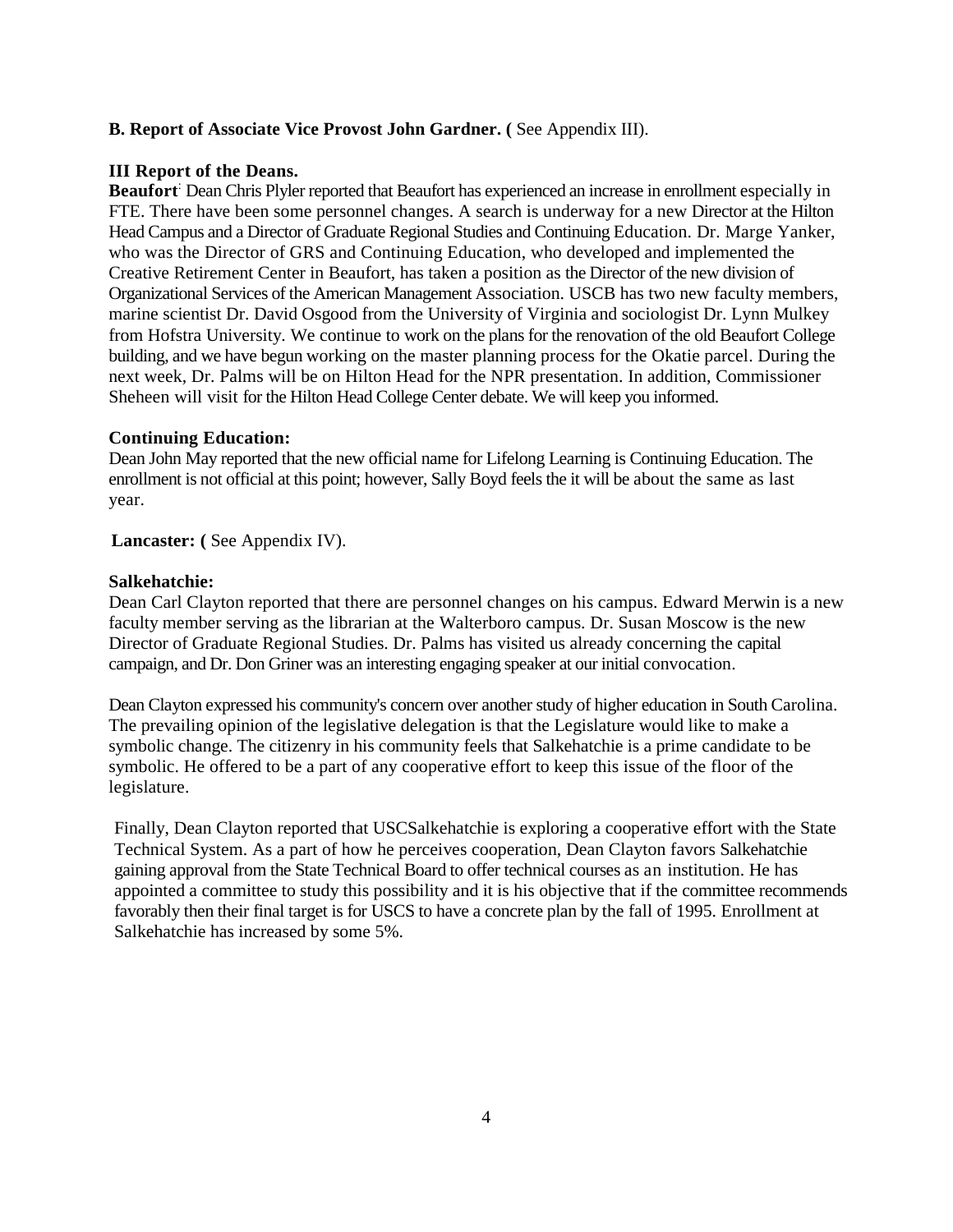Many questions were posed from the floor concerning this issue. Sally Boyd ask if Salkehatchie was exploring offering these courses through Technical College of the Lowcountry or Orangeburg Technical College. The response from Dean Clayton was that they would offer them through the USC Board of Trustees. He was asked if the date he meant was for 1996. His answer was that he wanted a needs assessment completed, a plan submitted and approved by the Board of Trustees. John Catalano asked if the courses would be offered as a part of a program? Dean Clayton responded that Dr. Mack Holderfield had explained that approval could be sought for independent courses, certificates or diploma programs. John Catalano asked Dean Clayton his intention for seeking Senate approval of these courses or programs. The Dean's answer was that he had not intended to seek such approval. Dean Clayton said that he saw the line of approval as being from the Board of Trustees' Academic Affairs Committee to the full Board of Trustees.

During this discussion, John Catalano asked Dr. Duffy if his office supports the concept of our campuses offering technical courses and his position on who should teach these courses. Dr. Duffy's response was that in the case of Salkehatchie he supports their offering courses. However, his position is that the technical faculty should teach the courses. Professor Catalano asked for assurance from Dr. Duffy that before any program in which USC Salkehatchie teaches technical courses such is offered that the campus seek approval from the Regional Campuses Faculty Senate. Dr. Duffy assured Professor Catalan that any such program would come before the Senate. Dr. Duffy also reminded the Senate that this proposal is simply in the discussion phase. Dean Clayton added that at this juncture the study committee is analyzing the need for any programs. The decision will depend on the results of their study.

#### **Sumter:**

Dean Carpenter reported that plans for the renovation of the student union have been redone so that the total project will be within budget. The "Commitment 4 Tomorrow," with the 4 meaning programs rather than status, will be complete by the end of this year. This effort has raised \$475,000 of its goal of \$500,000. For the third year, enrollments are down at Sumter. The decrease is between 7-9% this year. Sumter is investigating reaffiliating the education degree program with USC Spartanburg. Dean Carpenter announced that Professor Kwame Dawes will be leaving at the end of fall semester to take a position at USC Columbia. He will be greatly missed; however, this is a good opportunity for Professor Dawes' academic career.

#### **Union:**

Dean Jim Edwards announced the appointment of Jean Denman as Director of Continuing Education at Union. She has developed and implemented efforts to provide continuing education opportunities with business and industry. It is has much promise for success for USC Union. The campus is participating in several collaborative ventures such as the downtown renovation in which the city has given money to support landscaping on the Union campus. Another joint effort with the city will provide scholarship work opportunities for college students to earn tuition vouchers. In addition, a juvenile evaluation center is being built which will bring 200 new jobs to the area many of which will be professional positions.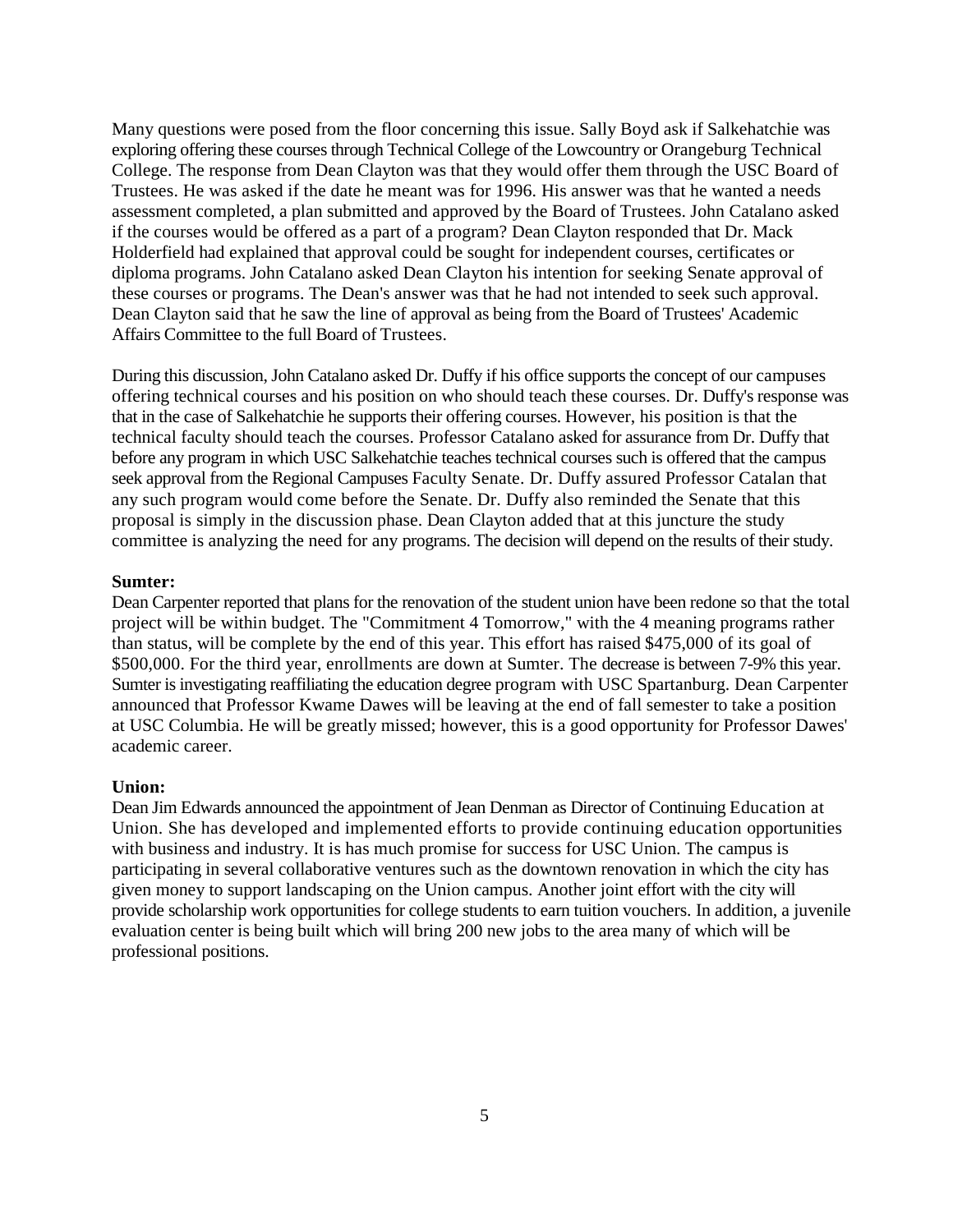Dean Edwards reported that USC Union is also a participant in the discussions with the State Technical Administration. In addition, Union is a part of the committee assessing needs for technical courses and programs such as has been described by Dean Clayton in its geographical area. Union will host the Board of Trustees meeting on October 14, the same day which the campus will have a fundraising reception. In addition, the campus will celebrate its 30 year anniversary.

#### **IV Reports of Standing Committees.**

#### **A. Rights and Responsibilities.**

In attendance were: Danny Faulkner, Bruce Nims, Steve Anderson, Rose Maitland, Joanne Klein, David Bowden, Jeff Strong, Larry West, Sheila Tombe. The committee discussed its charges for this year. The charges are: (1) to revise section C-2 of the Faculty Manual with regard to research and scholarship in considering tenure and promotion and (2) to consider revision of faculty rank descriptions to include a requirement of a terminal degree. Both of these are in response to recent actions or statements by the Provost.

John Catalano briefed us on a meeting that he and two other members of an ad hoc committee (Carolyn West and Tandy Willis) recently had with the Provost. Some of the statements in the Provost's report this morning were a result of this meeting. In addition, we plan to use Ernest Boyer's book, Scholarship Reconsidered in our deliberation.

#### **B. System Affairs.**

The committee agreed to postpone the proposal from Sumter for 4 new RCAM Bio-Business courses to give committee members an opportunity to study it further and circulate this information with other senators and campus colleagues. In addition the committee discussed charges given to the committee and agreed that they too needed further study; therefore, we have postponed consideration of them until the Nov. meeting.

The committee submitted the following motion:

(1) To acknowledge and appreciate the thoughtful consideration of Provost Moeser in reviewing the report of the Ad Hoc Committee on Teaching Effectiveness. (2) To reestablish the Ad Hoc Committee on Teaching Effectiveness, the members to be appointed by the Chair of the Regional Campuses Faculty Senate. (3) To charge the committee with continuing its work, as outlined in its report of April 1995. The motion carried.

#### **C. Welfare.**

The committee discussed the charges for the coming year and planned how it would study and respond to each charge. The complete committee report is included as Appendix V.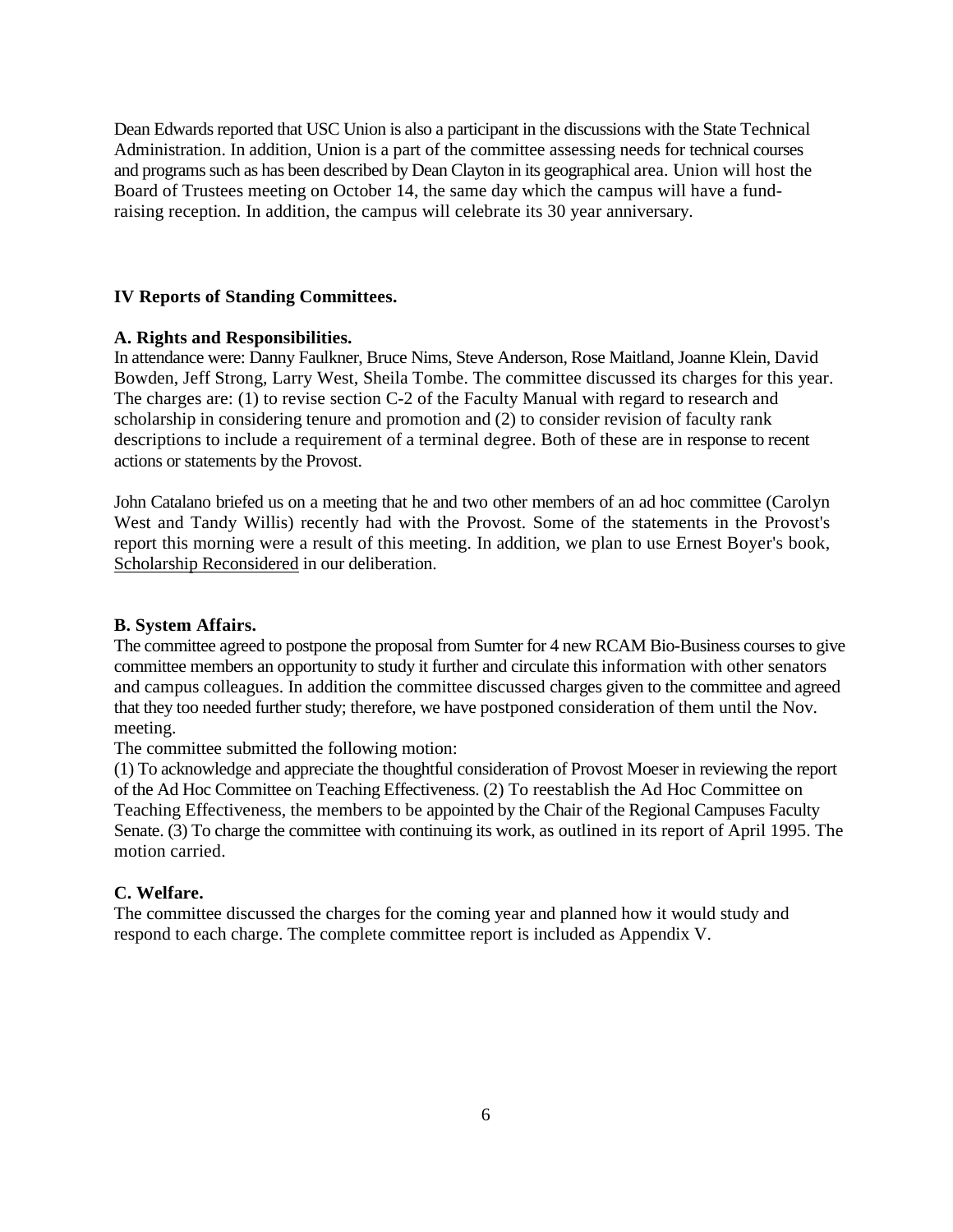#### **VI. Report of the Executive Committee.**

The secretary reported the minutes from the Executive Committee Planning Retreat. These minutes are included as Appendix VI.

Professor Sal Macias clarified the admission standards on the Sumter campus. Sumter publishes the same admission standard as Columbia; however, in practice, the admissions office has been instructed to admit any student who has a 2.0 GPA automatically. Professor Carolyn West added that the /Sumter campus designates any student with a GPA greater than or equal to 2.0 and less than 2.45 as a `Branch' student. This is the case on all Regional Campuses.

#### **VII. Reports of Special Committees.**

#### **A. University Library Committee.**

Professor Bruce Nims read the report of the committee which is included in Appendix VII.

#### **B. University Committee on Courses and Curricula.**

Professor Bob Costello read the report for Professor Robert Castleberry. This report is included as Appendix VIII.

#### **C. University Committee on Faculty Welfare.**

Professor Roy Darby reported that the committee has not met.

#### **D. Faculty Board of Trustees Liaison Committee.**

Professor Carolyn West reported that the committee met on June 26; however, because of a misunderstanding about the fact that Professor West was our representative, she did not know about this meeting. Professor West will attend the first meeting on October 11.

#### **E. Research and Scholarly Productivity.**

Professor Tye Johnson reported that Dr. Moeser has totally redesigned the process of research and productive scholarship grants, with the emphasis on research and the definition of what research comprises. The new structure breaks down grants into two categories. One is a \$10,000 grant that requires that the research proposal have an almost certainty of attracting outside funding, of other outside funding besides the funding they give you. Then the second one, category two, is a \$7,500 grant which is essentially the same requirements as the process required in the past.

A report goes out to a variety of campuses. The Faculty Grant Application Kit which delineates the requirements for producing a grant to be considered. Professor Johnson encouraged anybody with a question to call. Professor Johnson has experience in this process and can help guide a faculty member through writing a proposal that would get due consideration.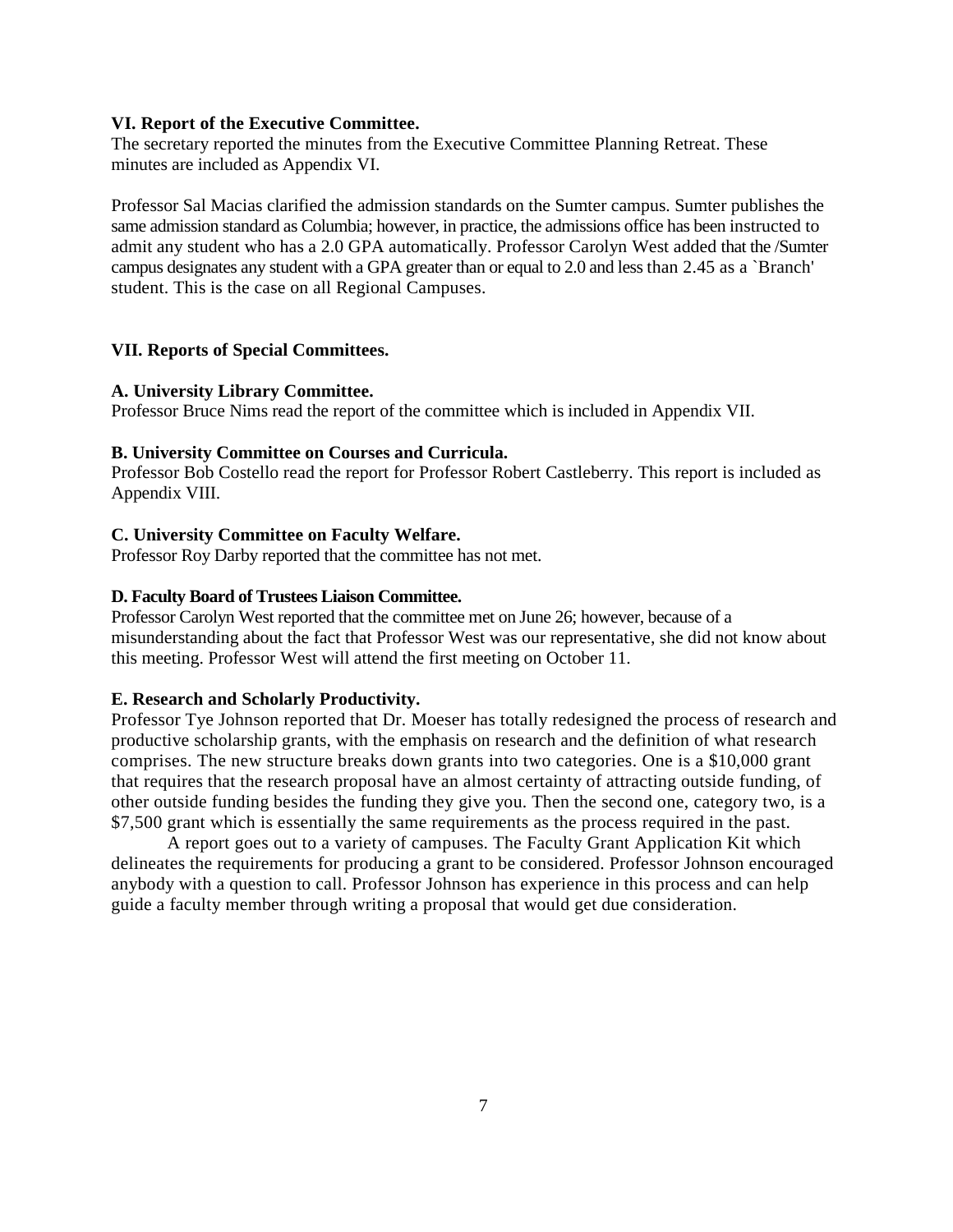#### **F. Savannah River Site Committee.**

Professor Dan Ruff reported that the committee has not met this term.

#### **G. Insurance and Annuities.**

Professor Jerry Dockery reported that this committee has not met.

#### **H. Other Committees.**

1. Outside Activities

Professor Jerry Dockery reported for Professor Tandy Willis. The policy that was recently established on outside professional activities has been approved. It was approved by Marsha Torr, Associate Provost for Research. That approval date was August 1, 1995. The Vice Provost's office does have a copy of that approval.

### **I. Ad Hoc Committee.**

Professor John Catalano reminded the Senate that this committees work has already been reported by the Provost.

#### **III. Unfinished Business.**

A discussion on the status of the Grievance Procedure should be determined. Dr. Duffy will check on the status of this issue.

#### **IV. New Business.**

Professor Jane Upshaw reported on the recent retreat supported by the Dr. Marsha Torr in charge of the Office of Research. The focus of this meeting was interdisciplinary grants. It opened a lot of dialogue between regional campus people and some pretty important research people on this campus.

If you know of any interdisciplinary studies that you would like to participate in, you need to let the Office of Research know. That office is interested in increasing our funding through grants significantly and this provides an opportunity for us.

The thrust of these retreats were for outside funding. A definition of what interdisciplinary research might be, how we might put together an interdisciplinary team. It was to give the Provost ideas of what she could do to help us with that. This experience was a good opportunity for our campuses, and I'd like for Dr. Torr to be recognized by this body for her efforts.

A motion was made to accept the recommendation of the Executive Committee to change the April meeting to April 12 on Hilton Head. The motion was seconded and subsequently passed.

The meeting was adjourned.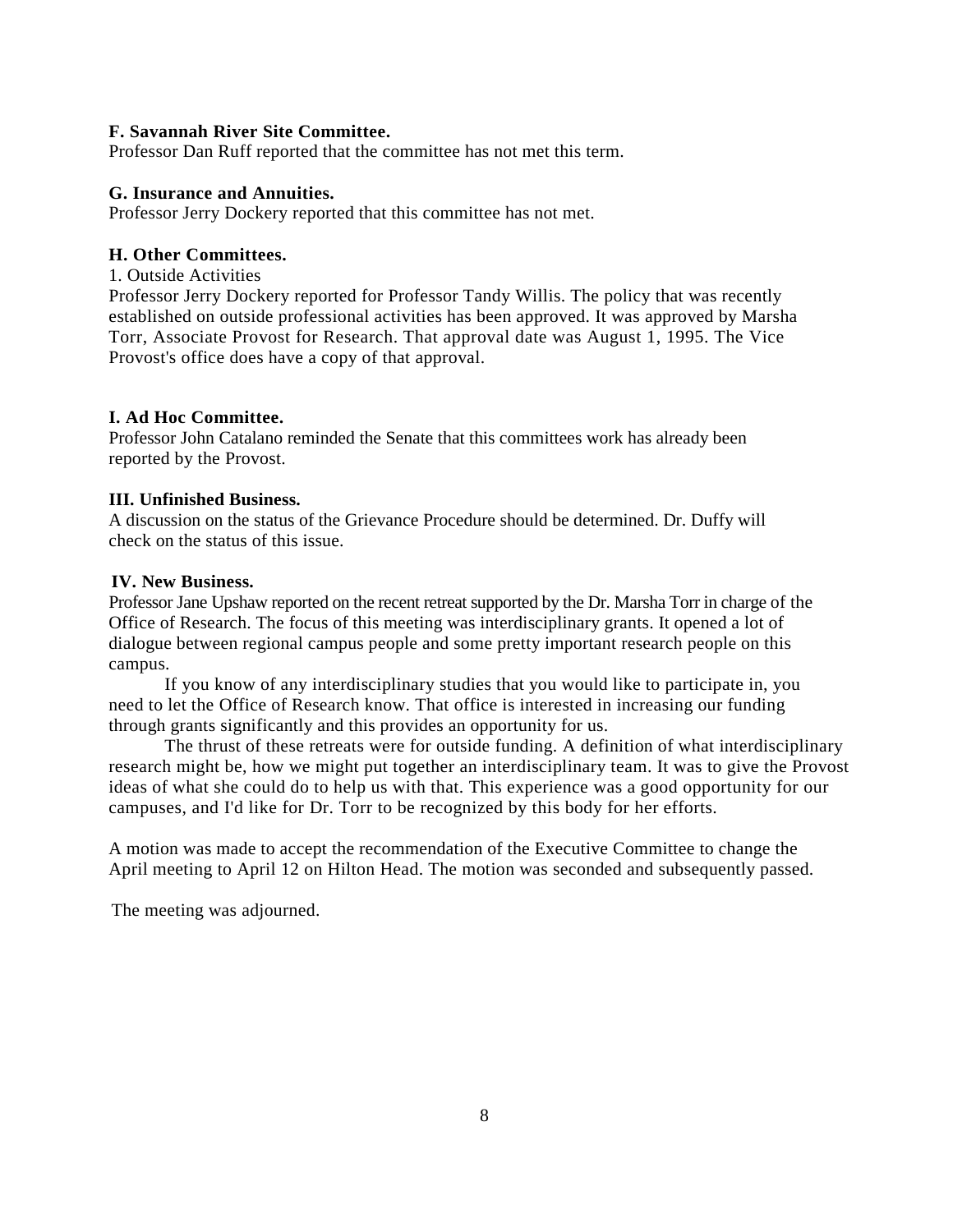#### **President John Palms' Remarks September 8, 1995**

Good morning. I hope you are as excited as we have been all around the state. I have been traveling for the last three or four weeks visiting campuses, presenting the vision of the University of South Carolina on all of its campuses. I want to tell you how well this presentation is being received. For those of you who are not familiar with this, this is called the National Resource Program. It is the foundation for the campaign for 2001.

In this project, we meet with a couple dozen of principal leaders in the community. I speak for about a half hour laying out where the University is today, what our ambitions are for the future, what our goals are for particular programs, and relate very clearly to them that this is a consensus vision of this University that has been arrived at over the last three or four years in discussions with all of our constituencies, our faculty, our student body, our administrators, our Board of Trustees. Then, they are asked, they have a computer printout with over 1,000 names with friends of the University, alumni of the University, and they are asked to grade them on the basis of A, **B,** C and D, the potential for support for the University in a major campaign. In just Lexington County, we uncovered 1,000 new names that we did not have and about \$30 million of potential gifts.

This program's purpose is to try to assess what would be a reasonable campaign goal. In the vision statement is included our vision for all of the campuses as well. This is a collective campaign for all of the places where we teach in this state.

After that presentation, I meet with a number of leaders in the community, and then we have a luncheon and usually have a couple of dozen people there. We've had a number of legislators, we've had a number of senators in these communities meeting with us. I've heard nothing but positive things about the University. I've heard no one say we ought to cut budgets for higher education. I have heard a lot of people say, "I think we made a mistake last year in the legislature. We don't want to be branded as the anti-higher education legislature in South Carolina." So I am hearing good rhetoric and that's very important.

One of the visions that I explained, it is our intention to continually improve the quality of the student body of the University of South Carolina on all the campuses. You know what has happened on this campus. The faculty, for two years in a row, has increased the admissions standards and that has resulted in an increased applicant pool and, for the first time in modern times, we have a freshman class here on the Columbia Campus with an SAT over 1000, 1004. That's what we want to do - raise that quality.

Those of you who were at the Senate meeting, at the General Faculty meeting the other day and listened to the deans introduce their new faculty, the same surge we're making in improving the student, we're focusing on improving the quality of faculty. We are just really recruiting the very, very best faculty coming out of the best graduate schools in the country.

Yesterday, U.S. News & World Report rated Columbia's undergraduate international business program number one in the nation. We already had the MIBS program ranked number one. Now we have the undergraduate international business ranked number one. And, for the first time, the undergraduate business school has been ranked 48th in the country. As you know, we want to become members of the American Association of Universities, and that means we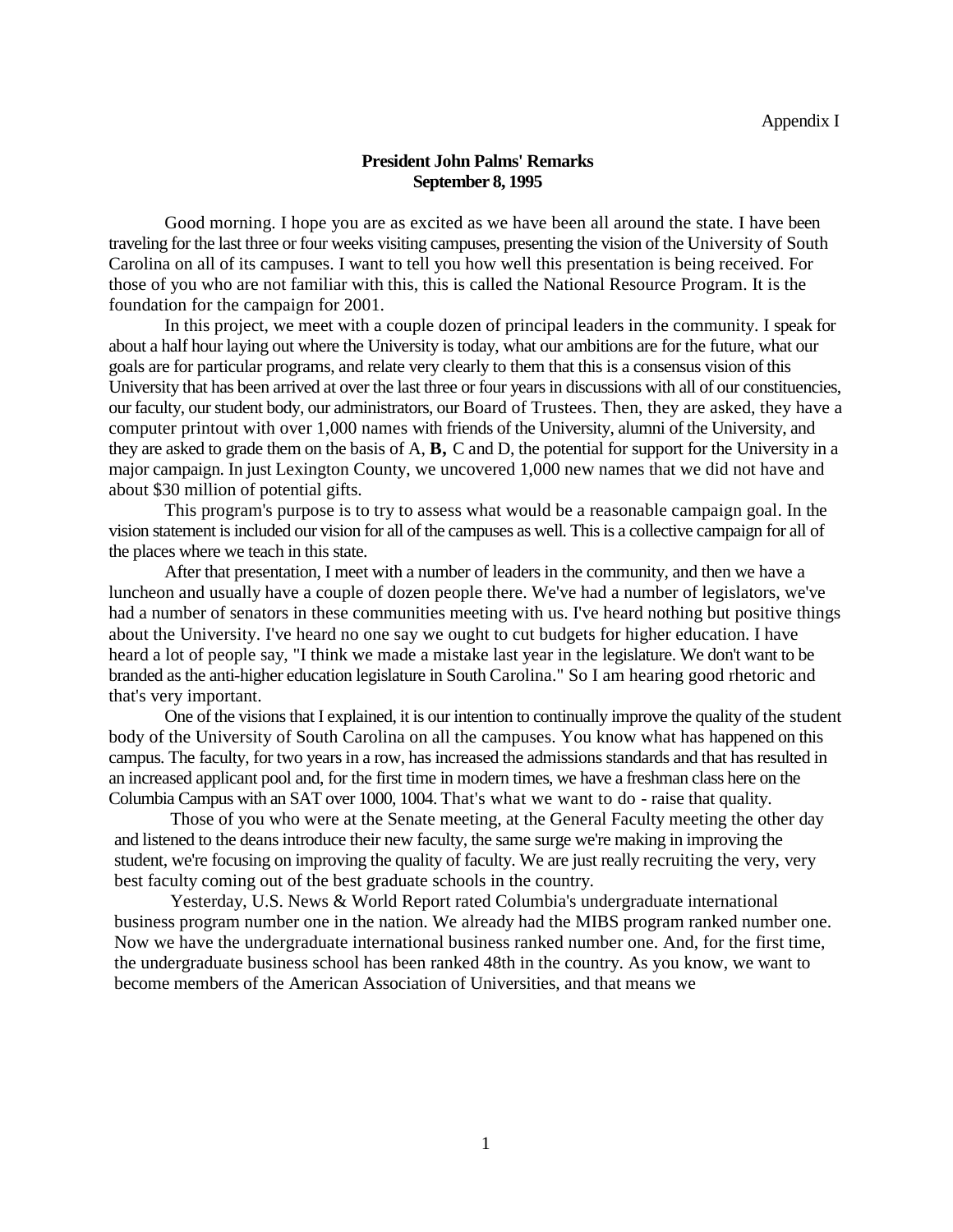want to be in the top 58 or 60 of both private and public major universities in the country. Those rankings are very, very important to us.

We've got a strong enrollment. I understand at the most of the campuses, your enrollment is strong. In some places it is down a little bit, but one of our strengths is the number of students that we teach. We want to be sure that we maintain that enrollment. I've asked the faculty on this campus to pay special attention to our undergraduates. Again, I know of no great university that doesn't have a great undergraduate enrollment, good students who are cared for and who feel they are important to the faculty. I have offered, at least on this campus, that any faculty member who has lunch or breakfast with a student between the 15th of September and the 15th of October, I will pay for that. That's from this campus' budget. I don't know how I'd do that for the rest of the campuses. I'm assuming the chancellors would be able to do something similar to that on the other campuses. I'd have to talk to Johnny about how we could do that. You don't have that many places to dine. I don't want you to go to the most fancy restaurants in all these communities.

But I've been to Anderson, Spartanburg, Greenville, Greenwood, Rock Hill, Lancaster, Sumter, Allendale and Walterboro so far. Yesterday, I was in St. Matthews and Orangeburg. There's a wonderful feeling about the University right now. We're on a roll and I think we need to use that in the power structure of what is happening in the state with the Legislative Study Committee.

I have met with three of those members independently. I am encouraged by the approach they are taking to the task they have. They have decided to be very statesman-like and to first focus on what the questions are we should be asking ourselves. They had a representative from the Southern Regional Educational Board in to give them some objective data on how the state is supporting higher education and where we are.

That was very enlightening to them because we are behind in faculty salaries, we are behind in needbased scholarships, we are behind in allocations per student, and they've heard that. I believe what they are going to be asking is questions such as "what kinds of institutions do we need, what should their mission be, where should be they located?" Very fundamental questions that I know they've asked 20 times in the last 20 years. But they are trying to go about this in a way that is very, very objective. We will watch it very carefully and stay in close communication with members of that committee.

We have been steadfastly trying to provide good information to the Governor's Office. You know our Chairman of the Board went with the Governor for a week of recreation to Ireland. He had some opportunity there to whisper in his ear now and then. I've been invited to go with him to an economic development trip to Korea. I'm going to do that at the end of September. The Secretary of Commerce, Bob Royal, has been closely in touch with the University as he is working on economic development in the state, and has also very, very strongly affirmed the role that the University is playing with that focus from the Governor's Office.

So I think we are off to a good start. If we win a football game tomorrow, we'll be in a little better position. As I have said over and over again, we want to belong to that group of institutions called the American Association of Universities. We know what the parameters are that give us membership to that. We're working very hard. I've told them that the best thing we can do for the state is have this Columbia campus be in that league of play. That would help all of our campuses raise ourselves.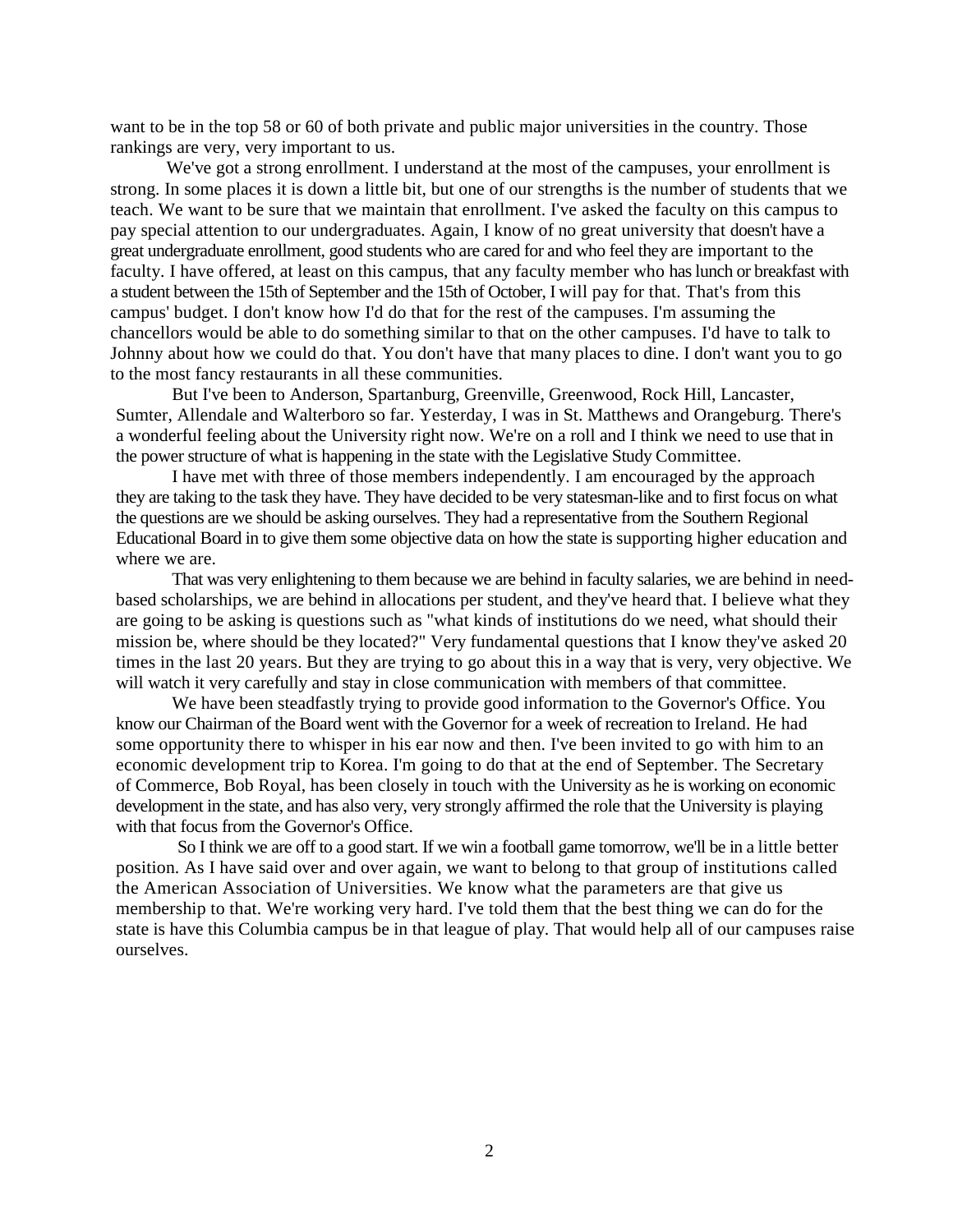We do want to be distinctive as a group of campuses. We do have an obligation to raise the standards on all of our campuses. I want to encourage you to do that, both with the student body that you recruit and also with the faculty that you have, as far as faculty recruiting and faculty development. I am sure the Provost will speak more about that. It's very, very important.

I presented, made a presentation to the Commission on Higher Education a couple of weeks ago. This was an invitation we have every year to present our budget to the Commission. I did not present a lot of numbers, I did not present a lot of graphs. There were presidents there who had big books of statistical analysis they went through. But I spoke, again, about the same vision statement for this institution - the history of this institution, the charge that we had to educate as many people in South Carolina as possible, and we adhered to that charge. I talked about the motto of this University.

I told them that I would be happy to have just a steady cost-of-living increase in the formula, that we would keep tuition just a little bit below the cost of living, if we could be assured of that kind of funding to get away from this roller coaster effect every year, that we are about to make some major investments in the institution. We needed to have that assurance of some sort of steady budgeting process. I believe that's realistic based on the political focus that is now in this state, the ambitions of trying to reduce property taxes, at the same time, understanding that we are under-funded in higher education, that we would raise the rest of the money if we could do that. We need some capital money to go along with that. I'm talking about the formula funding and tuition increases. There are a number of states who have made those contracts with the legislatures. At least they have some steady funding expectations that we really need at this time. It's very, very important for us to do that. We'll see what happens with that recommendation.

I would be glad to answer any questions you have of me, hear any comments you may have about the University.

**Professor Sal Macias, Sumter:** Dr. Palms, could you tell me how the University is addressing the House Bill to abolish tenure in this state?

**President Palms:** Well, you heard it last year. We are very strongly opposed to that. We would be singled out as probably the only state in the United States that would do that. It would be very detrimental. Nobody that I know of in a responsible position in the legislature was supportive of that. There were about 40 people who signed that initial proposition, but it didn't go anywhere. We have had to respond. We've had to respond to requests on a couple of issues. One is tenure, one is sabbatical leaves that they are concerned about. But our position is very strong. There is no great university in this country that doesn't have tenure, that doesn't have sabbatical leaves. We call sabbaticals for them "continuing training," just like industry has to do. We have to continue to train our people.

**Professor Macias:** The Board of Trustees of Frances Marion has made a move to challenge tenure there. The local legislators from Florence are supporting the Bill. It's going to be back on the floor this year.

**Professor Jerry Dockery, Continuing Education:** That's correct. I'm Chairman of the AAUP Committee charged with monitoring this issue, and I am scheduled to go there in two weeks.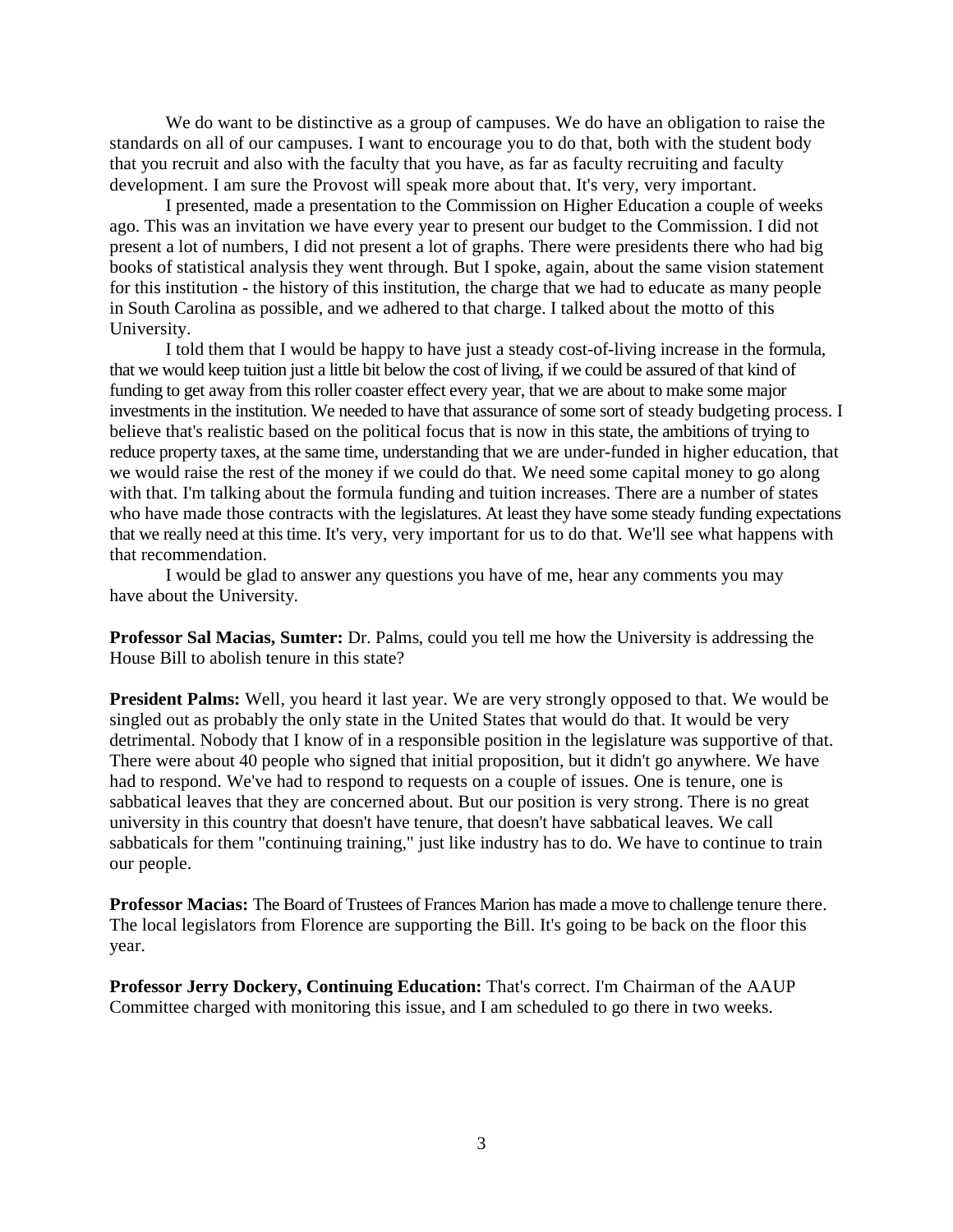**President Palms:** You'll just have to stick together on it. I don't think it would be in the best interest of any institution in the state. I think we all realize that there are a number of institutions in the country where a percentage of faculty are no longer on tenure track. We have adjuncts teaching here. We have lecturers teaching. 17% of our undergraduates are taught by non-faculty. That's a trend. But I don't think that the abolishment of tenure is a serious threat for this University. It depends on how we behave, too. I've initiated tenure revocation procedures for a faculty member on this campus. It is a very serious matter. This faculty member has absolutely due process. There are people outside the University who felt like we should have just taken tenure away immediately. They don't understand this process. This happens to be in the profession of law, but the Carolina Bar didn't disbar him. But he was not allowed to practice for two years. It is not so simple for the Carolina Bar to do this, either.

But we are serious about exploring this year post-tenure review. The Provost will talk about that a little bit. I think people require that we have annual review of everyone, whether they are tenured or not. We have to be accountable, we have to document that we are reviewing people, and if the people are not performing according to their responsibilities, that we have a way of revoking tenure. I think we have to show that. Increasingly, the best institutions in the country are moving toward post-tenure review processes.

I know the feeling in the country is that there is hardly a profession today where you are secure. You used to be able to work for a utility company and know you had a lifelong job. That's no longer the case. You used to be able to go to work for a bank and have a lifetime job. That's no longer the case. Major corporations are doing away with longevity. Everyone is being graded on a yearly merit performance basis.

We are the last profession that seems to have protection. There is a certain amount of resentment of this within the communities. It plays well with the politicians in their speeches. Why should we be protected? Nobody else is.

I think we just have to show a very deep sense of commitment to our professions and show that responsibility and accountability, and I think we will be alright. But if we get horror stories talked about us in the community, if we go home and spend the afternoon working on the lawn and the next door neighbors see you there and don't think you're working, there are little things like that which make an awful big difference in today's political climate.

**Marcia Welsh, Columbia:** I attended every one of the meetings they had at the State House last year and in '92. I think there were a couple people on that committee who were adamantly in favor of doing away with tenure and tried to push their own agenda. But it didn't work. They pretty much failed to convince anyone that doing away with tenure was the issue. I felt pretty much that the issue was dead. But I do agree. We are going to have to do better in monitoring our own. I think the posttenure review issue is going to be critical for us this next year, and advertising that we are willing to do it.

**President Palms:** Besides, in this state, you probably have more security being a state employee than you have in tenure. You can always say, "O.K., just make us state employees. We'll have more protection." I jest, of course. Anybody else, any comments?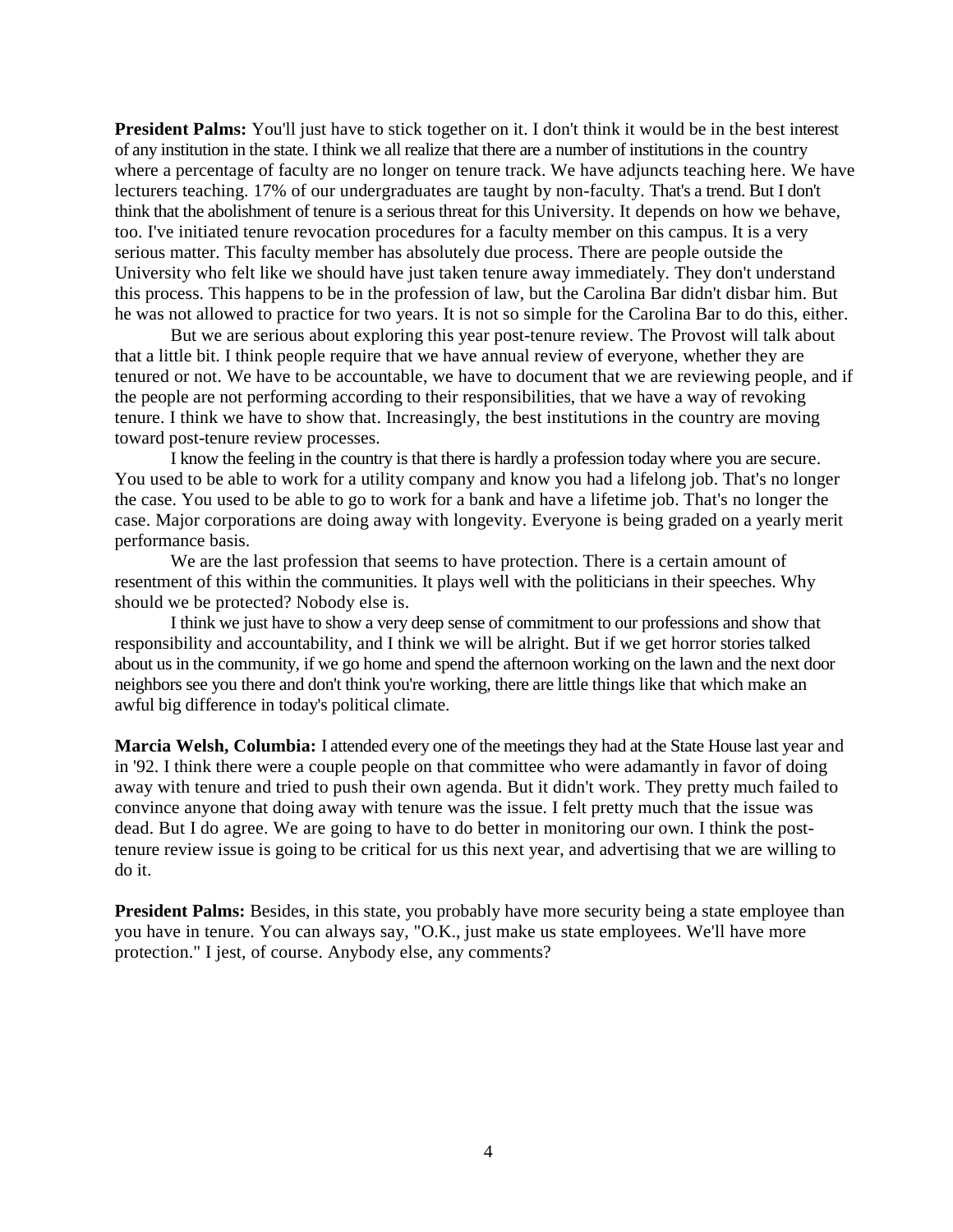**Professor Robert Castlebury, Sumter:** The legislature is again looking at the regional campuses, specifically Beaufort and Sumter. What is your involvement in that process and what is your reading of the make-up of that committee?

**President Palms:** I don't believe that this committee initially has focused on Sumter and Beaufort, or the medical schools or duplication. They are looking at what is best for the whole state right now. We have been working, the Provost and I and John, have been meeting with the chairmen of the technical schools. Referring back to the two-year study committee, that is the report we are using. We sent in the progress we have made thus far. We are working more closely with articulation agreements. At Aiken, there is more cooperation among programs, like some industrial mathematics things. We are just going ahead like we agreed to on the two-year study. We are holding fast to that.

Certainly, in visiting these communities, I see there is no indication that they may want to change what we are doing, what we agreed to do, under the two-year study report. But we are just being vigilant, and I am sure we understand any issues that are being brought up. There is a perception out there and there is reality out there. The more you talk about these things and relate to reality, the better understanding there is. I haven't heard anybody suggest an alternative to what we have that is acceptable to anyone.

But it will be an anxious year. I'm not saying it's not something we don't have to worry about. But right now, there is some mythical perception about duplication. We go back to the fact that we have 13% college graduates in this state, and the average in America is 21%. If a percentage of high school graduates went to college, we wouldn't have enough colleges. The classrooms are full. People are passing courses and they need this kind of training. We have the best mixture. We have absolutely a different mission, a different culture in the technical schools than we have in our two-year institutions.

If you're interested in baccalaureate degree success and you start out on one of our campuses, we have the numbers we've thrown back as far as the associate degrees. They have not been very popular programs, they have not been productive programs. They have not produced the students that have moved on to baccalaureate degrees. We just throw out those numbers.

In spite of the increased tuition on the regional campuses, enrollments are still strong. We are offering a product that is viable. I need your help in that. You just keep telling me about the success stories of your programs and I can relate those on to the people who raise concerns.

Billie Bone's changing parties and doing this on the Lancaster Campus with the Governor there, and saying, "This campus is important to the state, and this concept of education is important, this kind of a campus is important," was a significant endorsement. I read that to be also the Governor's support of the concept of the University. Anybody else?

**Ellen Chamberlain, Beaufort:** I want to thank you for giving all of the students at the University of South Carolina computer accounts.

**President Palms:** 35,000 computer accounts!

**Professor Chamberlain:** Yes. A number of students at our campus. I know not all the regional campuses are the same, but a number at our campus are taking advantage of that and they are looking around for opportunities and options to use their accounts. Many of them come in taking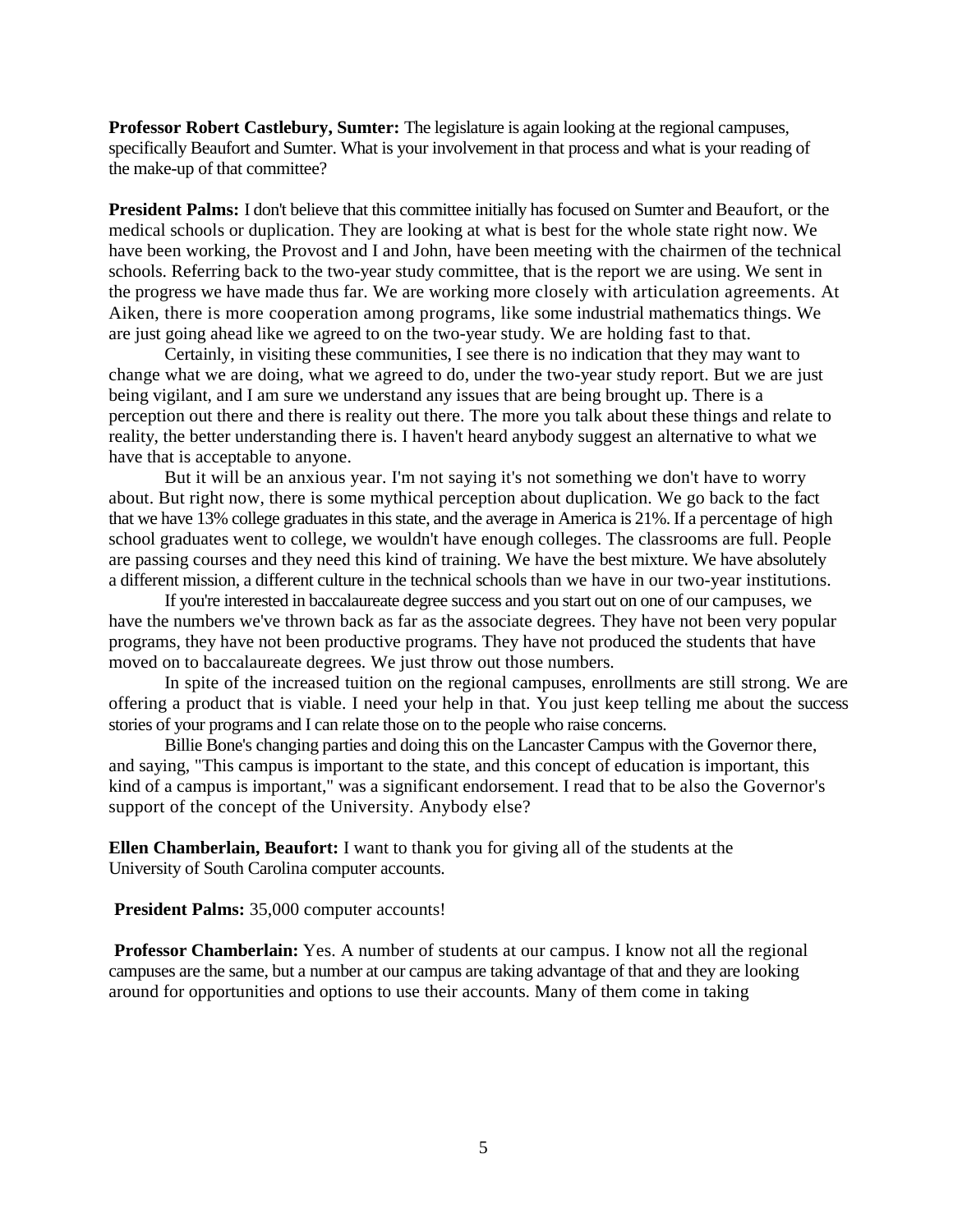courses from professors in Columbia who tell them to come in and use Netscape, and we can't use Netscape on our campus. None of us can. We have no local area network and we have only shell accounts on the CMS mainframe. What it would cost to network our campus, and probably a couple of others, is way beyond the capacity of our operating budget to be able to take care of it, to accommodate it. Therefore, it's one of those wants that keeps being pushed back year after year. My question is, a tremendous amount of money was made available on the Columbia campus to network all of Columbia. Is there a possibility that funds would be made available to help the regional campuses provide the same kind of access for our students as they would get if they were students in Columbia?

**President Palms:** I'll tell you what I've been telling these groups. I do brag about the fact that we've laid almost 15 miles of fiber optic cable on this campus. Last year at this time, we had 82 buildings connected. Now we have 115. We have 5,600 workstations. They are presenting to me, the computer people, a long-term strategic acquisition plan for a major new mainframe which will implement a clientserver concept.

I've been saying we're going to make these resources available to all of our campuses. We're going to find a way to network all of the campuses. One of the strengths of keeping this system together is that we have this resource and we can link ourselves and take advantage of that. We've got to find a way to do that. So we've got to finish what we're doing here and get a bigger processing capacity here to do it. But that is certainly the intention.

The money on this campus came from the fact that they shifted money from other important areas into this. We are hurting in some of the other areas. But either through the campaign that we'll have or just juggling some money, we're going to have to do this if we're going to justify why we're important as an entity. All of our campuses stay together. Maybe James will add to that a little bit. But we've been meeting all summer trying to work this out.

I've never seen so many computers coming out of the trunks and hands of freshmen moving into the dorms this year. These are not cheap computers. These are \$5,000-10,000 computers. They used to have big speakers, now you've got small speakers and big computers. They're going to demand it.

**Professor Chamberlain:** They will, because many of them have those options in high schools and they expect to find the same thing, and even better, when they go to college.

**President Palms:** No question about it. Thank you very much.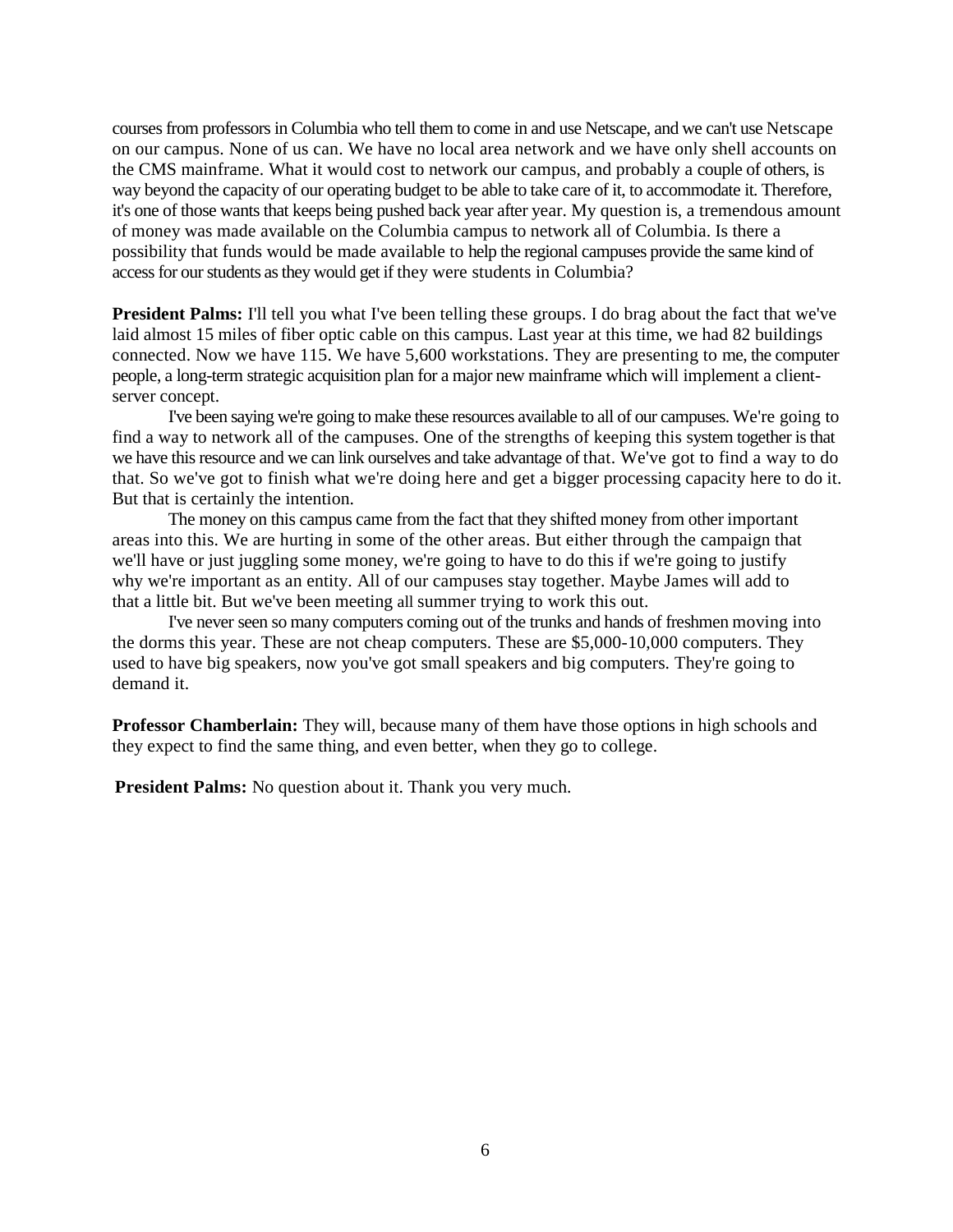#### **Provost James Moeser's Remarks September 8, 1995**

As the President mentioned, the process that we underwent on the Columbia campus three years ago was the University Future Committee, which did not directly impact the regional campuses. It was an internal process of reallocation of the Columbia budget. We are now in the third and final year of that planning cycle. In the coming year, we will be entering a new planning cycle which will involve the regional campuses. So, overall, the University's strategic planning process will start really with the President's vision for the University. Inasmuch as the five regional campuses are incorporated into Columbia, into our accreditation as a single institution, we want you to be part of that process. It will not be a reallocation process, but it will be a planning process.

I think, Ellen, we will try to begin to address some of these very critical issues. Information technology and communication, which you very correctly address, are, I think, major and critical concerns if we are to be the kind of university that we claim to be and that we aim to be.

As you, one of my concerns is that planning in this University has been, in my opinion, a pretty disjunctive process up until now, especially with regard to the larger university. The regional campuses have, in a sense, planned in a vacuum, without any relationship to Columbia, and with very little relationship with each other. I see, from time to time, plans for four-year degree programs floating up and down which, in my view, are not realistic in this state. But I think we have to address our ability to deliver degree programs on the several campuses.

So what I want this to be is a planning process that is realistic and visionary at the same time. I think we will be talking a lot more about this with the deans and with Dr. Duffy, and then the deans, I hope, will be talking with faculty, because we want this to be a process that really happens at the local site, within the colleges, and on the campuses, and ultimately comes together to form a plan for this university that can help propel us forward.

I don't think there is any magic answer, Ellen, to your question. I think it will take, ultimately, a fairly significant state appropriation to really put the information technology in place. One of the things that actually the Council of Presidents and the Commission are both endorsing is a major allocation from the surplus bill that would address information technology. It's a \$5 million idea which this university could stand to benefit from in a significant way. Whether or not that happens, of course, is a major issue.

To answer your question, why did we do this in Columbia, but didn't do it elsewhere, the simple answer is, as the President indicated, the funds for our reallocation came internally. We actually took money from non-academic areas and put them into academic areas in order to make these things happen. It was a very painful process on this campus and there were screams of anguish when we did it. But, as a result, we have been able to do some positive things.

I invite you now, in your free time between sessions, to go over and look at the classrooms we've upfitted. We now have a permanent fund of \$700,000. This is all reallocated money that we, literally, extracted from other sectors of the University to put into a classroom renovation fund, to create classrooms of the future.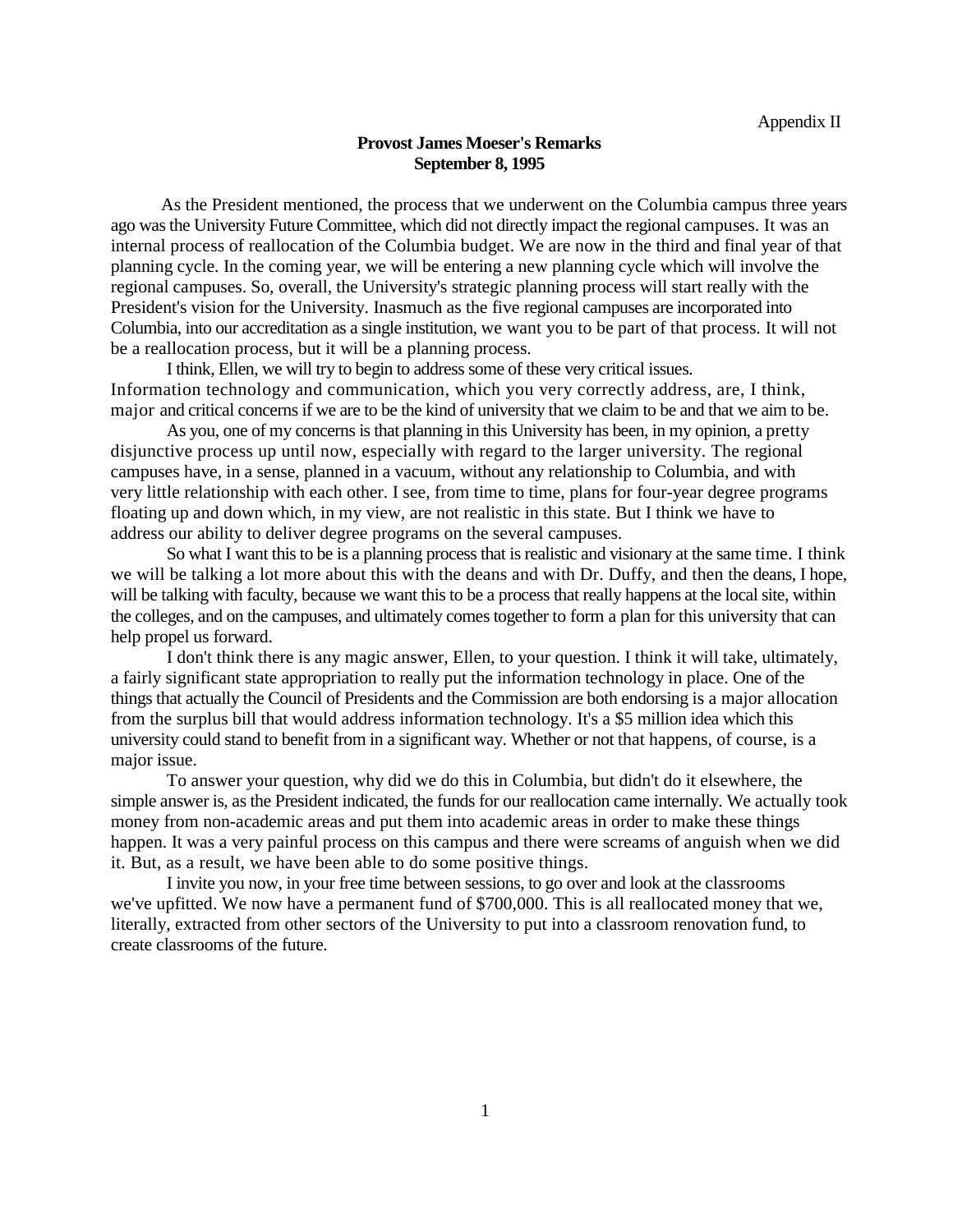We need to do this on a university-wide basis. I don't know any easy way to get there the way we are currently budgeted, with separate budget lines going to each of the campuses. I don't suggest any change in that, and it may take some, I think, real vision and good luck for us to make progress on this. But I think we should create the design for what we know needs to happen.

You all, I heard in some of your questions - I know what some of your concerns are, and I'm going to try to address those; then I'll be glad to stand for additional questions. The President talked about admissions standards on the Columbia campus. What does that mean and what does that say about admissions standards on the regional campuses, and what ought to be the proper and appropriate relationship between and among the campuses in that regard?

Let me tell you what my personal view is about that. While I think we ought to be concerned about raising standards everywhere, I think - and I've said this to you, individually to the deans, and to John Duffy - I think it would be a mistake for the regional campuses to emulate to the letter the admissions standards that have been put in place at Columbia. I think that would be very selfdefeating. One of the whole purposes of being a university system is to provide access, both in terms of geographical location and in terms of ranges of ability - maintaining a floor of academic preparedness for students who can ultimately succeed in winning and earning a baccalaureate degree.

In a sense, what I would suggest as the appropriate model for the regional campuses is, in a sense what we're doing here with our provisional year, where we have a projected grade point average of 2.0 to get in. In fact, that would have been, two years ago, a regular admit to the Columbia campus. Those students have to take 30 hours in their freshman year. They're required to take University 101. They've got to make a 2.0 or they're out. It's a very tough and rigorous standard they have to meet. The fact is, because the students in that program have small classes, they have lots of individual attention, it's a very well administered program. The persistence rate toward graduation actually exceeds the average for the entire student body at Columbia.

To me, that is precisely the role that the regional campuses play. You admit students who are qualified and prepared for academic work that is a slightly less rigorous, or ought to be, a slightly less rigorous standard than what we expect at Columbia, because you provide resources in terms of additional attention that students who, coming in the normal track here, those students who are in between the provisional year and the Honors College, that middle range, and who are at the lower end of that middle range, may not receive. With the additional attention that you are able to provide those students, they do succeed and they do persist and they wind up either in a baccalaureate degree program here or at some other four-year institution in South Carolina, or they stay in your location and earn a fouryear degree through one of the delivery mechanisms that we have in place on the regional campuses.

To me, that is the purpose and the reason for having a geographically disbursed university. Otherwise, that may be, ultimately, the only reason to have a geographically disbursed university. That's really why I think this university is structured the way it is and that is our purpose.

Now, I think one of the critical questions that each of our campuses needs to ask itself, and one of the questions that the study committee will certainly ask, is what is our position on remedial work? At what point are we expending expensive resources, tenured track or tenured faculty, teaching 8th and 9th and 10th grade mathematics and English? To what extent should those students not be at a university campus, but ought to be, in fact, at a technical school? That,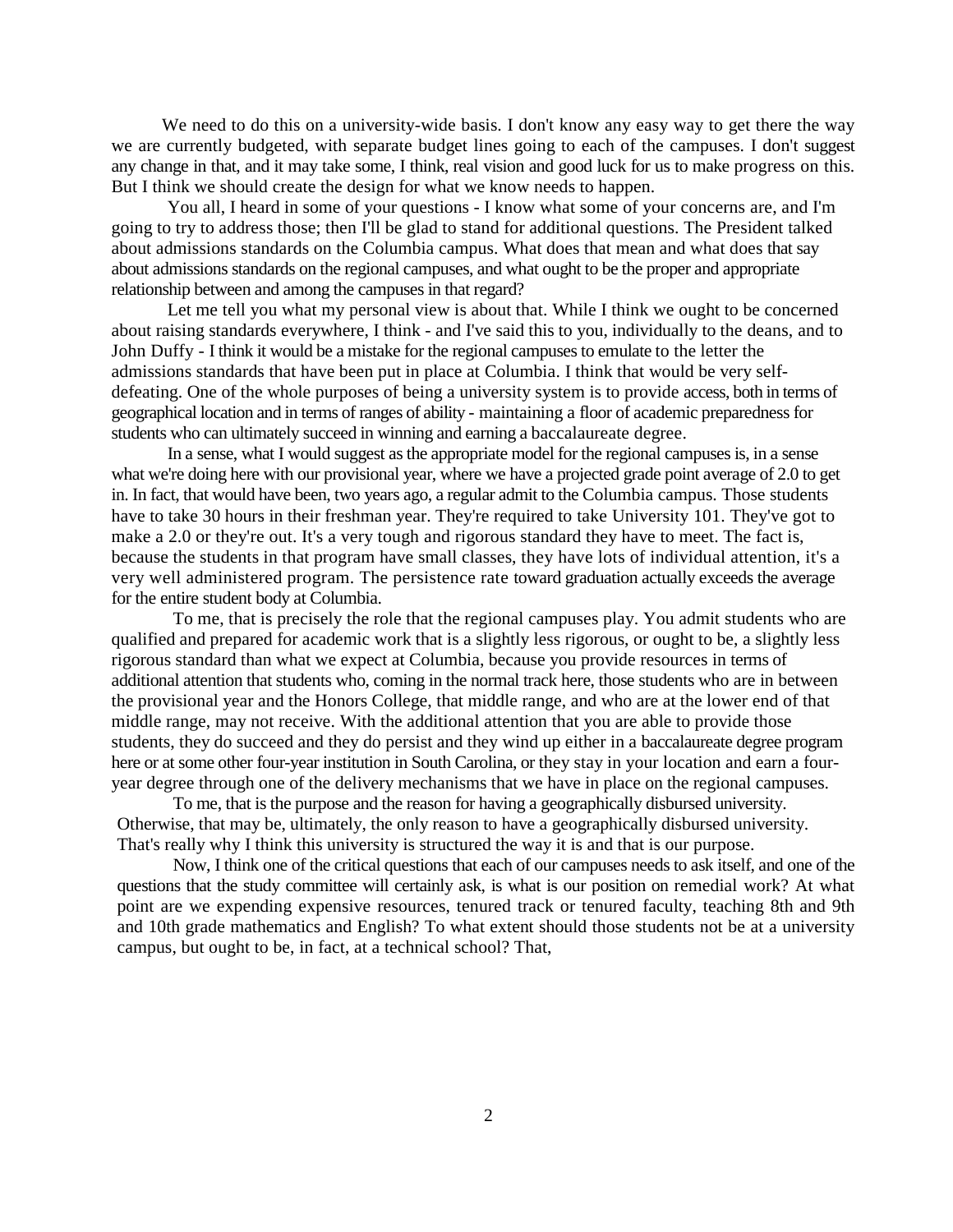it seems to be, ought to be one of the issues we ought to be willing to talk about and, in fact, be willing to say we would be willing to move back from that. That is not a descriptor of a university. I think that's a question that I would urge you to consider as you do your own strategic planning. To what extent are the resources on your campus really being directed toward what is, essentially, high school level work?

I know that two of the concerns that some of you asked me to address are the requirement that we put in place that all new tenure-track appointments in the University carry the terminal degree, or its equivalent. To me, if we are to be the university that we claim to be, if we are to identify ourselves as the University of South Carolina, and be a distinctive entity that is quite different in terms of its culture and its standards and sets us apart from any technical college in this state, that kind of doctorally-prepared or MFA-prepared faculty is a sine qua non. That describes who we must be to be a university of the first class that serves this state.

I will also concede that in putting that policy in place, it was pointed out to me that I should have come to this faculty and asked you to make that change in your faculty manual, and I confess that may be a valid criticism of the way the policy was implemented. If it is so, I will take responsibility for it. I believe it is, in fact, I sense very little disagreement that it is the right position for us to be. I will also concede that there are certain areas, if a dean comes, or John Duffy comes to me and says, "Look, in this particular field, we can't find terminal degree prepared people for these valid reasons," or "This person is so eminently qualified and provides such qualities that are unique," obviously, we will look at those cases on an exception basis, because rules are made for exceptions and exceptions are the proof of any rule. There are, obviously, good and logical and justifiable exceptions to any general requirement.

But I think for us to continue to justify our existence as regional campuses, apart from two-year technical/vocational kinds of institutions, the quality of the faculty, and the expectations of those faculty, are, in fact, what sets us apart, which leads me to my second point.

The expectations of faculty. I know there is some sensitivity on this issue. What is, in fact, the expectation with regard to scholarship as it relates to teaching and service on the regional campuses? The question that was posed to me was, "Are you not interposing Columbia campus standards on regional campus faculty?" I would say, "No, we're not." What we're doing in my office as we read tenure and promotion dossiers is looking carefully at what your criteria say, that you do expect, obviously, that the central responsibility is teaching. We expect, therefore, and by the way, this has happened, and I complimented you last year on this, an incredible improvement in the documentation to support quality and effectiveness in teaching.

We said a couple years ago it's not good enough to say, "This person is an effective teacher." Demonstrate it through documentation - student evaluations and peer evaluations. I've watched carefully the discussions that are going on among you with regard to your own procedures for documenting and defining effectiveness. That's a very positive development, and I applaud you for that and urge you to continue that work.

Clearly, over 50% of your responsibility is directly related to teaching. That goes back to my first point about the real mission of these campuses being access points to the whole university and to higher education broadly conceived. And, clearly, because of the very nature of these campuses, essentially small faculty, small departments, you have large service responsibilities. You wear many hats as you carry out your duties both in the classroom and out of the classroom,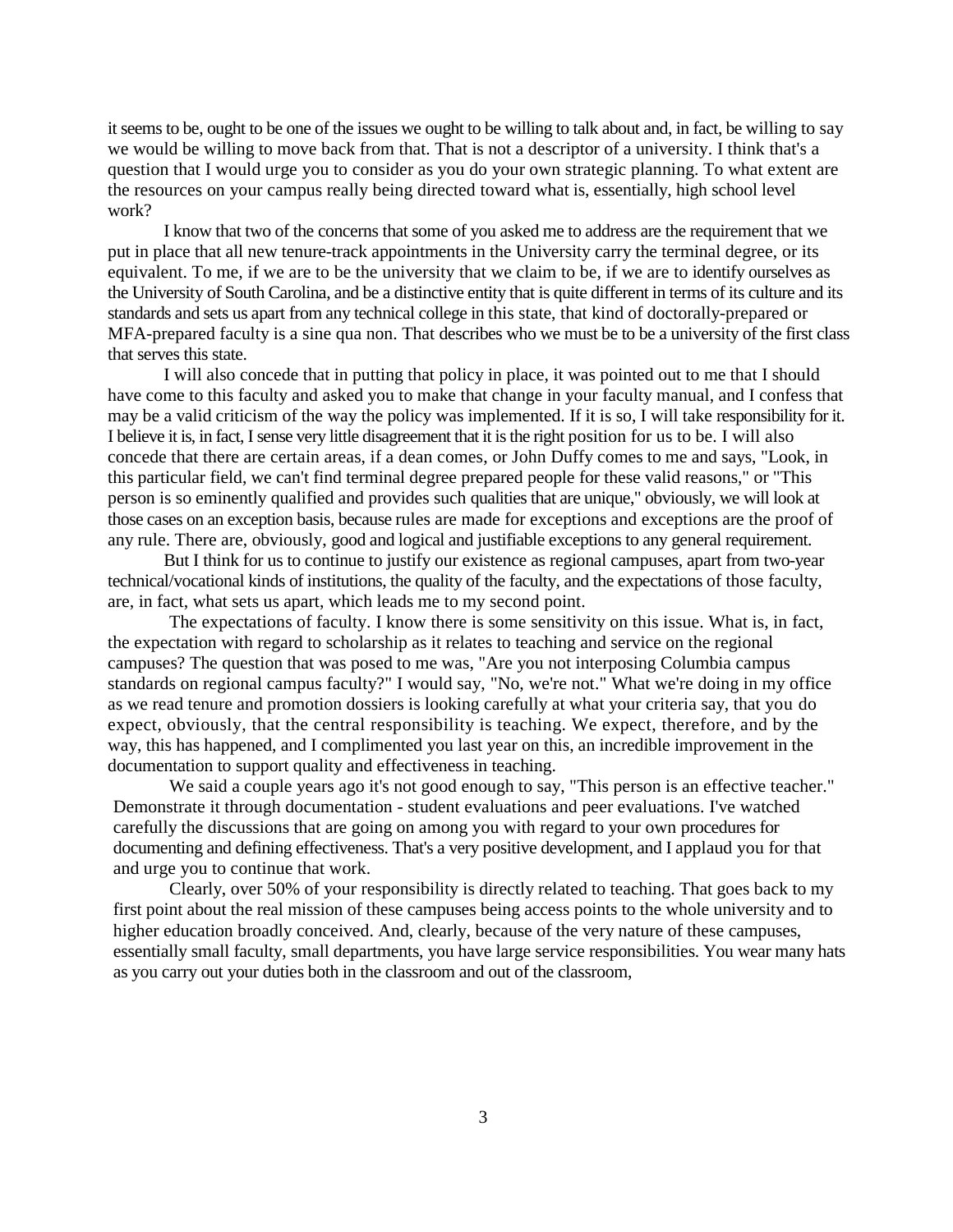interacting with students, interacting with your communities in a number of ways that those of us on a larger campus don't do because we have more people to do lots of specialized things. You have to be generalists. The service responsibilities are, therefore, greater.

Having said all that, there is still an expectation of scholarship or creativity, however it may be defined. I think the issue for all of us ought to be not the quantity of that scholarship, but rather the quality of it. Of course, we recognize that a scientist, without the laboratory facilities that would be available to a scientist on a research campus, would not be expected to do the same kind of work. We also recognize that because of the emphasis of teaching that research that impacts pedagogy and pedagogical research may be a larger component of scholarship on a teaching-emphasis campus than it is on a research campus.

All of those things are true, but our point is that when you say that you expect some aspect of scholarship, that ought to be there. That ought to be part of the definition of what a university faculty member is. That, in a sum, is the position that we've taken. My colleague is Don Griner, for whom I rely on many things in my office, he's Associate Provost and Dean of Undergraduate Studies, which means he has a direct responsibility for the regional campuses, and also one of my senior advisors on tenure/promotion issues. Don, do you want to add anything to what I've just said?

**Associate Provost Don Griner:** No, you've expressed it well. I was talking with the Salkahatchie faculty just this past Wednesday and the same question came up when you were there. The issue was not that Columbia was trying to rewrite criteria of the local units, as is the case on the Columbia campus with defining the criteria. But once the criteria are defined, and we're going to read the file in light of the criteria. Had the criteria called for research or creative activity, all we're looking for is evidence of it, and not the finesse.

The same parallel would pertain with the teaching. We're looking at the evidence of teaching rather than just a rhetorical statement that this person is a good teacher.

**Professor Jerry Dockery , Lifelong Learning:** What came out of your office is not consistent with what just came out of your mouth. It's obvious that what came out of your office was that teaching may have been most important, but certainly research was elevated to at least number two.

**Provost Moeser:** What are you referring to that came out of our office?

**Professor Dockery:** The files that were turned down at your office.

**Provost Moeser:** Jerry, I'm just not going to respond to any comments about individual files.

**Professor Dockery:** I didn't mean an individual. The reasons for the files, not individuals, but the files being turned down seemed to be centered on research.

**Provost Moeser:** Key back to statements in the very criteria that were written by the campuses.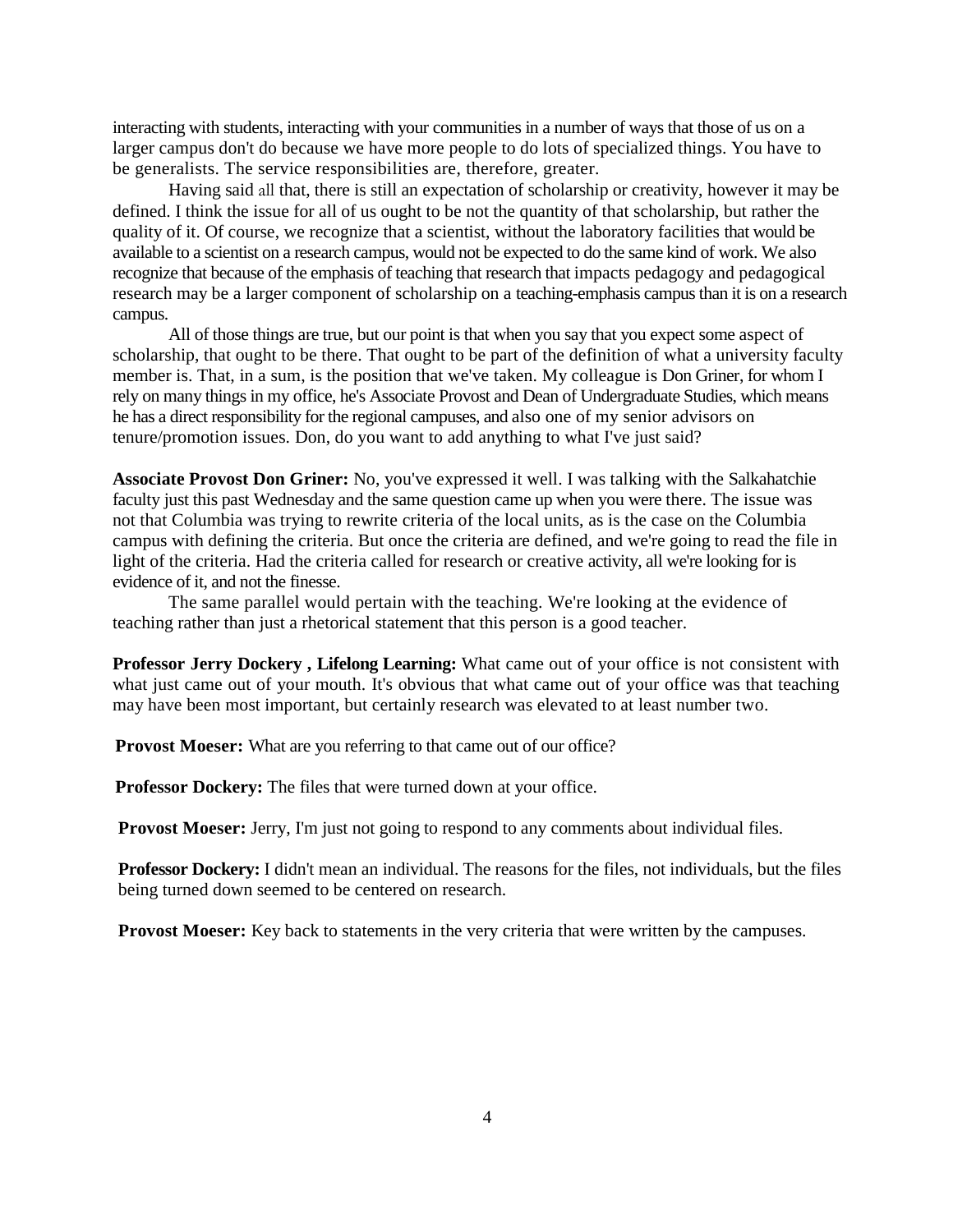**Professor Dockery:** Which says teaching is number one and the other areas are not ranked at all.

**Provost Moeser:** I don't think we quarreled with that. But where there was an absence of scholarship, we simply pointed that out. We've also talked in the past, there was some noise in the system about - actually, I should point out that some of the noise was not with my office, but with the regional campus committee, faculty committee on tenure promotion on early promotions or early decisions with regard to tenure. That's an issue that my office really didn't get involved with, but it was, I think the perception is that all the negative decisions stopped in my office. That's really not the case.

**Professor Dockery:** In fact, there was an inconsistency among the campuses on what, in fact, was on time, and what was early.

**Provost Moeser:** We look forward to a continuing discussion on this issue. I will tell you that we are having the same discussions with the departments on this campus. Every department continues to believe, in some cases, that there should never be any difference of opinion once a file leaves the local level. We look, obviously, scrupulously at all files. We are always guided by what the criteria say at the unit level.

And I will say to you the same thing I said to the college deans and that the college deans are saying to their department chairs. I hope that you will, as a faculty, continue to examine and self-examine your own departmental, or in this case, campus  $T \& P$  criteria. I believe that standards, we should, as a university, be constantly, gradually raising those standards. I don't think we should do that to the disadvantage of people who are already in the system. But these things go hand-in-hand. Expecting that our new appointees will be terminally prepared eliminates the ABD, eliminates the time that faculty spend working on a PhD while they are engaged in fulltime teaching which, in the case of a four + four teaching level, means they never finish the degree. That really sort of puts all of that behind us. We have already, in that issue, raised a standard for those new appointees. Then we should have an expectation of them. I think it's important for deans, in talking with new faculty, to say, "Yes, we expect teaching. But we also want to see some evidence of the continuation of scholarship, so that seven years from now, you are still the scholar that you were when you completed that degree, that you're not just teaching material that is seven years old." In many fields, material that is seven years old is as outdated as material that is seventy years old.

**Roy Darby, Beaufort:** I worked on the Ad Hoc Committee on teaching effectiveness for the last several years and I would like to thank you. We recently received your response, Dr. Duffy, to our work from last year and I found your comments to be positive and, obviously, you read the document carefully and thoughtfully.

**Provost Moeser:** Likewise. As you know, my comments were relatively minor because I thought it was an excellent document and it showed real work on your committee's part.

**Professor Darby:** Thank you.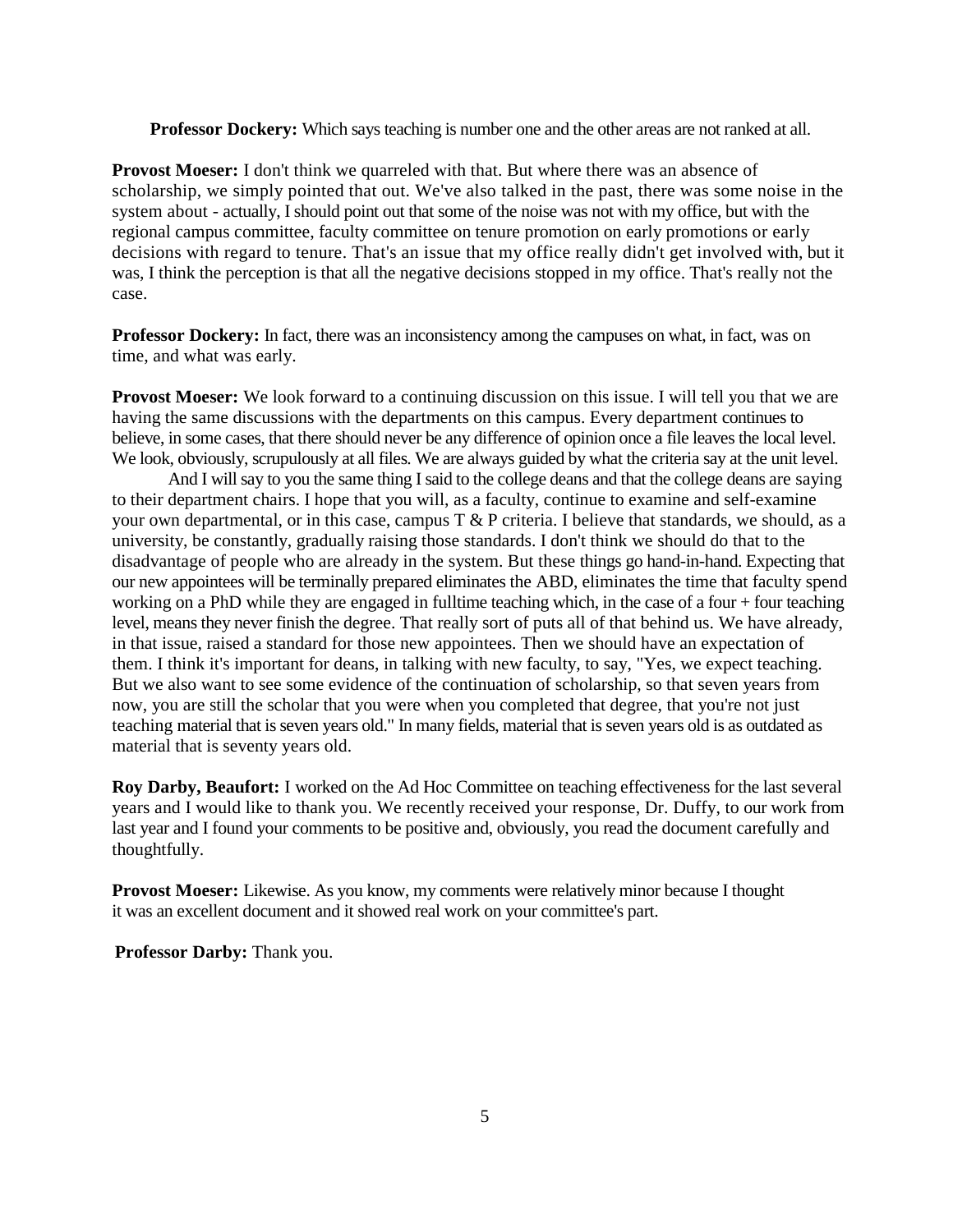**Professor John Catalano, Lancaster**: When we spoke a couple weeks ago, we also spoke about the reenactment of the System Academic Advisory Committee which you called incredibly tedious last year. Remember?

**Provost Moeser:** Yes.

**Professor Catalano**: Will we expect re-enactment of that?

**Provost Moeser:** Well, I'd like to discuss that with you, because I did discuss that with the Faculty Advisory Committee at Columbia just this week. The issue that John, let me just raise this issue. John and a group of faculty asked me to reinstate that group specifically to study the grading policy university-wide. The question that was raised to me by the Columbia faculty, which I relate back, do you not now use the same grading policy as Columbia since you are under the same catalog?

**Professor Catalano:** First of all, the answer to that is yes. But, actually, we use that as an example of something this committee might do when you asked what was there to do.

**Provost Moeser:** I'd like to hear you discuss this for a moment. If reconstituting this, or something like this committee, is an important avenue of keeping the academic dialogue going, then maybe it is something we should do. Do you share that view?

**Professor Catalano:** It was tedious from the standpoint of trying to get the two 4-year campuses, you all and five full professors from Columbia to agree on procedural steps, a common set of procedures, for faculty grievances. We did it, but it was tedious, because we were dealing with commas and semicolons and the definition of a workday and really critical issues like that.

**Ellen Chamberlain, Beaufort: I** think there are a lot of issues that we would like to see such a committee address, saying that grading wouldn't be top on my list, although I am sure that is important. But certainly articulation of questions and questions that affect the entire system, admissions standards which you mentioned before, certainly faculty questions, expectations of faculty. There are many, I think, questions that impinge upon all of us that we would like to have such a committee address. Perhaps with the planning cycle you were mentioning earlier, that might be the avenue that you would take to start this dialogue. And we're going to start it here, this year, in this body, by identifying issues through a faculty survey, and by focusing on planning, we will have been able to bring to the table the faculty opinion and position perhaps on many of the issues.

**Provost Moeser:** Maybe what we could look at, since there is, quite frankly and candidly, the relationship between the five regionals and Columbia is quite different than our relationship with Spartanburg and Aiken, which are not incorporated in our accreditation and with whom we have very little academic discussion, because of their almost autonomous nature. Maybe the discussion, Marcia, might be a Columbia/Regional Campus discussion.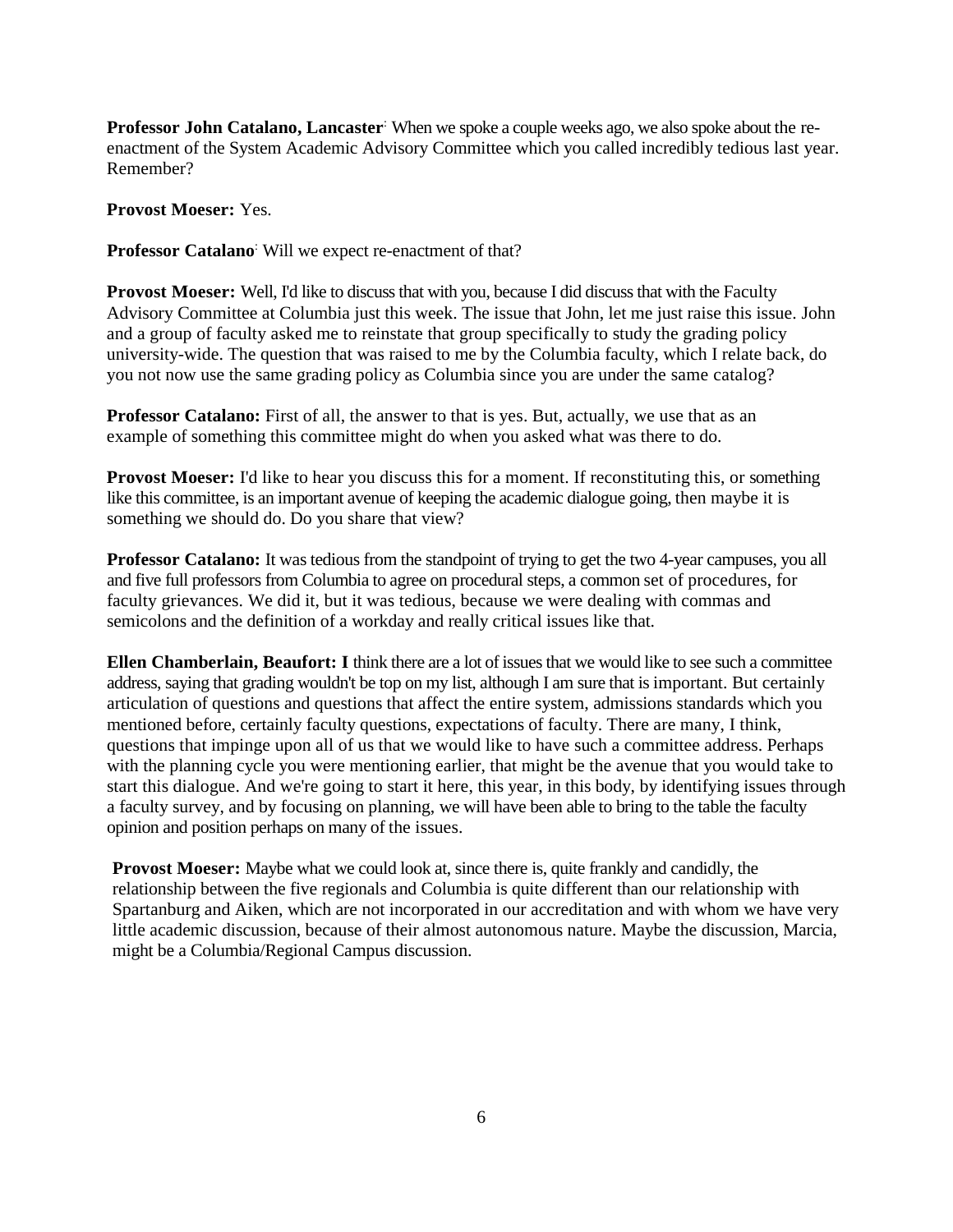**Professor Marcia Welsh, Columbia:** When the committee got together before, I think all the faculty have to understand that we bargain. We'll take a little of this, you take a little of that, and I think the regional campuses and Columbia worked pretty well working that out. But when we hit the four-year campuses, we kept hitting a wall. I think this is where we have a better chance with some of this.

**Professor Carolyn West, Sumter:** I think it was a place where we found that we could have a dialogue. There are many issues in here, because of the structural arrangement between this body and the Columbia Faculty Senate, that we do not get to discuss and that we do not get to be involved in. Sexual harassment policy is an example of that. There was bloodletting on the floor of this body for two meetings before it was discovered that the policy had already been passed in Columbia and the issues that we were discussing were moot.

What happens is the people who go to the Columbia Faculty Senate are representatives of their individual campuses. Therefore, there is no real connection between this body and the Columbia Faculty Senate. That committee allows a dialogue to go on about issues that are common for the whole system and makes the people in the regional campuses feel more participant in the system.

**Provost Moeser: I** think I'm hearing something that we can constructively respond to, Marcia, which is both an administrative and a Senate issue, that perhaps we could find a way to construct an organ that really does allow for communication, both administratively and for faculty for the two Senates.

**Professor David Hunter, Regional Campus Office:** John Duffy, you can help me with my recollection, but if I'm not mistaken, the actual genesis of that original committee dealt with a regional campus student who the past administration could not convince one of the four-year campuses to treat in an equitable manner. So it's the very things we're talking about. It took on a bigger issue almost immediately that had to do with defining residency within the system. I've always viewed it as something we had the structure in place as it is, and a lot of times, the committee works with the idea of, there are flaws in any structure, and this is one way to collegially address this. I think, if I could add a bit of history to that, this is really where this thing came from to begin with.

**Professor Jane Upshaw, Beaufort:** Another issue which this committee can facility is providing an understanding of our role in the system as well as Columbia's role to us in terms of academic concerns. Many times, the Columbia faculty don't know what we do and they unfortunately view Midlands Tech as their regional campus as opposed to our campuses. If they have a chance to meet us and talk to us, then they understand and are very open to sharing ideas, talking about joint grant opportunities, conducting research together. But they have to know about us, and such a committee offers an opportunity for that to happen.

**Provost Moeser:** You said, I would like to just pick up on one word that you said, and I hope that you will invite, at an early meeting, Dr. Marsha Ton, who is the new Vice Provost of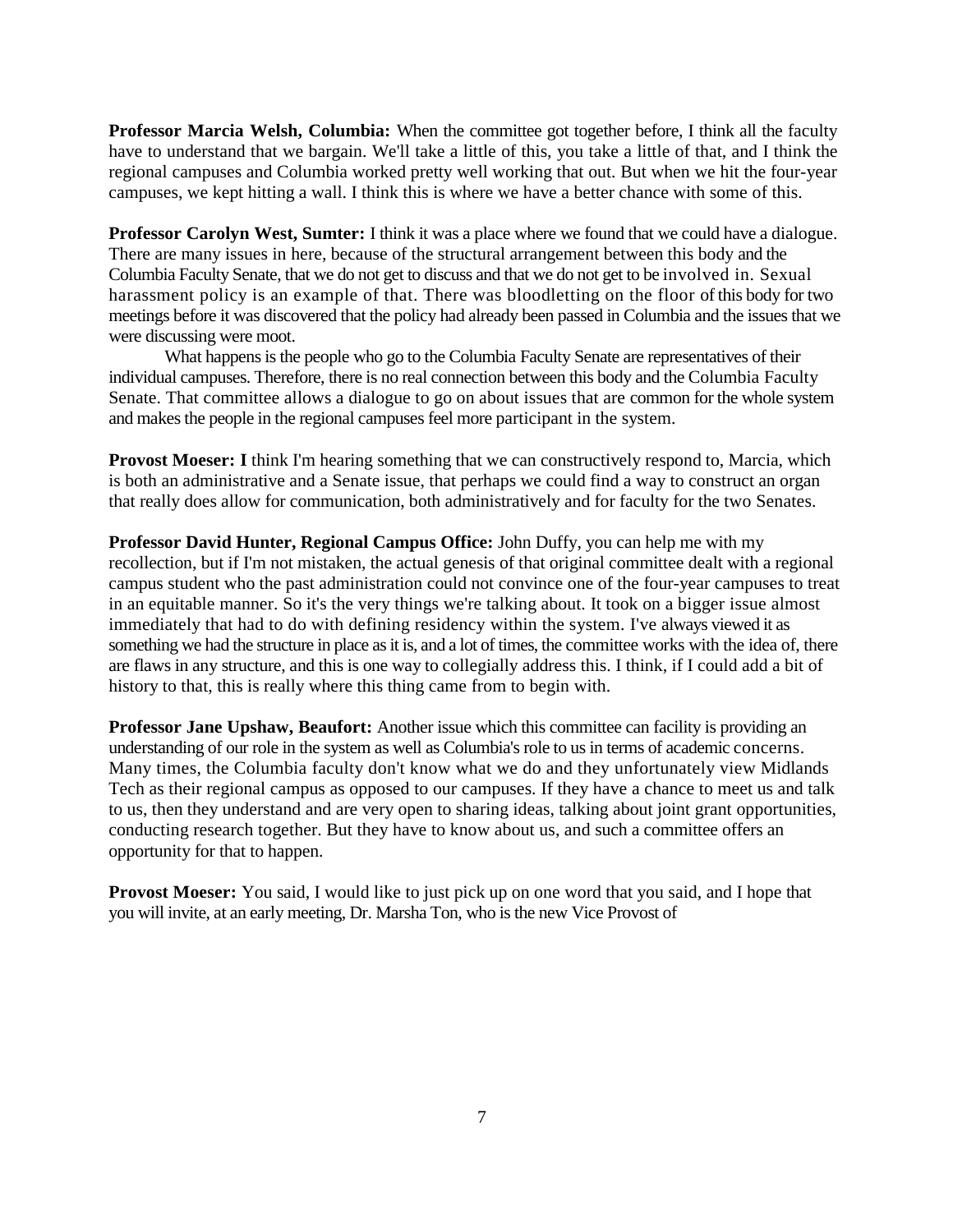Research. Many of you have already met her because she has been to all of the campuses. She is really dedicated to making this a single university with regard to research. As you know, she's had a number of retreats at the Bauruch Institute where faculty have been invited, across college lines and disciplinary lines, and we've had faculty from all campuses. She intends to put a presence of the research office on every campus so that we can provide better service to faculty who want to be active in research, especially if you want to apply for funded research.

She has said, and I will just pass this on to you, because I think it will apply to you as well, that for any faculty member who writes a grant proposal for \$25,000 or more who receives an excellent rating on that grant proposal, whether or not it is funded, she will give you a \$500 travel grant. This is an incentive to inspire the submission of more grant proposals. At the same time, we want to find ways for those of you who are really interested in pursuing serious research projects to link you up, recognizing one of the problems you have is that you're isolated - you may be the only person on your campus who does what you do -to be able to link you up with colleagues within the University at different locations to put together joint proposals.

That, of course, brings to mind a T & P issue. I'll loop back. One of our concerns, and it's a very real concern on the main campus, is that we don't want faculty who are engaged in interdisciplinary projects to be penalized by their departments because they are doing something that's broad in nature. That's a problem for us. It may be actually less of a problem for you because you're more used to that.

We want to try to find ways to facilitate your success in pursuing your scholarly and research interests, and we're very serious about that. She wants to do everything she can to be helpful to you, individually as well as in groups.

I think we will take these suggestions for, John, it may not be the committee as it was structured in the past, but something like that, to create that ongoing method of conversation, both administratively and faculty. I think it is a very constructive suggestion.

Anything else?

**Professor Robert Castleberry, Sumter: I** wanted to make sure I heard you correctly when you first started off. You said, I think, a number of important things. I thought I heard you say something akin to the futures committee will be applied to the regional campuses next year.

**Provost Moeser:** Only in the sense that we want to integrate you into the strategic planning process that we'll be doing in Columbia. In other words, what I envision, each campus will write its own strategic plan, three-year period. We will give some response back to an early draft form to say, "Yes, we think this is good," or "No, we think you're off the road." Ultimately, we'll have a hearing and your plans will be knit together with all the colleges at Columbia into a single strategic plan for the University about where we're going as a university.

**Professor Castleberry:** The second comment was that this is not so much for fund allocation as occurred on the Columbia campus, but more for the planning process.

**Provost Moeser:** Although it will be linked to budget. It will be linked to budget in a slightly different way for you, because you have separate budget lines. The implications for Columbia are,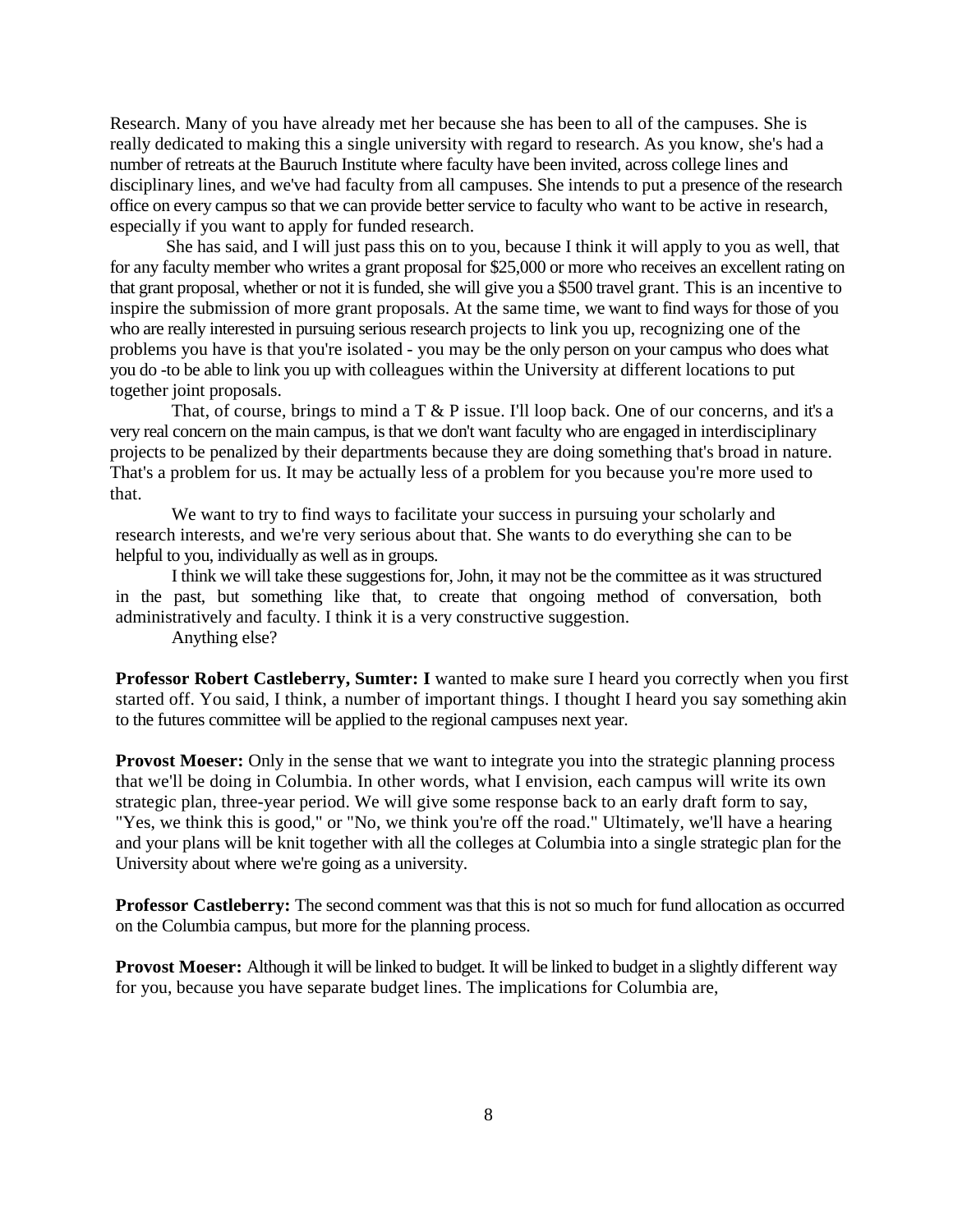there is still the potential for reallocation within the Columbia campus budget. Your budgets, as you know, are totally separate and driven entirely by student EFT and your own tuition. But what we'll be looking for is, actually the horizon is essentially the same for everybody.

The best we're going to get from the State of South Carolina, I think it's what Dr. Palms just articulated, the best we could get from this state is stability keyed to the cost of living. If we could get a three-year commitment from the state, for example, that says, "We'll leave your budgets alone. Don't expect any windfalls, but we'll leave you alone and we won't threaten you," then we could plan. We could say, "This is what we plan to do. We will stop doing this so we could do that. We'll try to reach this point."

For example, in the case of Campus X, what if we stopped, what if we cut out doing all this remedial work? Is that a cost or a benefit in terms of the budget? I don't really know the answer to that in some cases. What if we stopped doing that? What could we do in its place? Or if we did more distance continuing education and generating more non-traditional students, generating more tuition dollars, what would we do with that additional money? What would we add, what value would we add to what is going on here now? Would we address these technology issues? What are our facilities needs, and what is the relationship of the facilities we have?

Beaufort, obviously, is a very interesting case because the whole demography of Beaufort and Jasper Counties is changing dramatically, and will in the next two decades. I know there is significant planning already going on down there. How do we integrate that plan into a larger university plan? What are the resource implications? What degree programs should we be thinking about offering there? What are the physical facilities that will be required to do that? Where is that money going to come from? That's the kind of thinking.

**Professor Castleberry:** An extension of this is the third part, which is that you believe that planning has occurred without a clean link to Columbia in the past and you hope this will change and, lastly, that instead of looking at four-year status, it's more like availability of four-year programs. Now I can ask, I guess, the question. Why do you think that planning has not been as well carried out between regional campuses and Columbia as you think it should?

**Provost Moeser:** I think we all bear responsibility for that. I don't really think we've had a very good mechanism for doing that. I think it's been, I don't think it's been a coordinated planning process. As I've watched the campus plans as they've come in, I haven't even seen the campus plans before they ultimately went to the Commission on Higher Education. They just kind of got, they come in April, get put in a book and we send them up. We've done the kind of planning that nobody pays any attention to, because it's essentially meaningless planning. It hasn't led to anything. We haven't really made a major effort, in my opinion, in doing it system-wide. The only exception I would make to that is what we did on this campus three years ago. I think we can do a much better job, and I think we can link it to real initiatives which will cause us to ask some really tough questions to the plans that are submitted.

**President Palms:** I think part of it is the roller coaster budgeting process that we've experienced. We've been threatened with 5% cuts. We've been held to a level. We've been worried about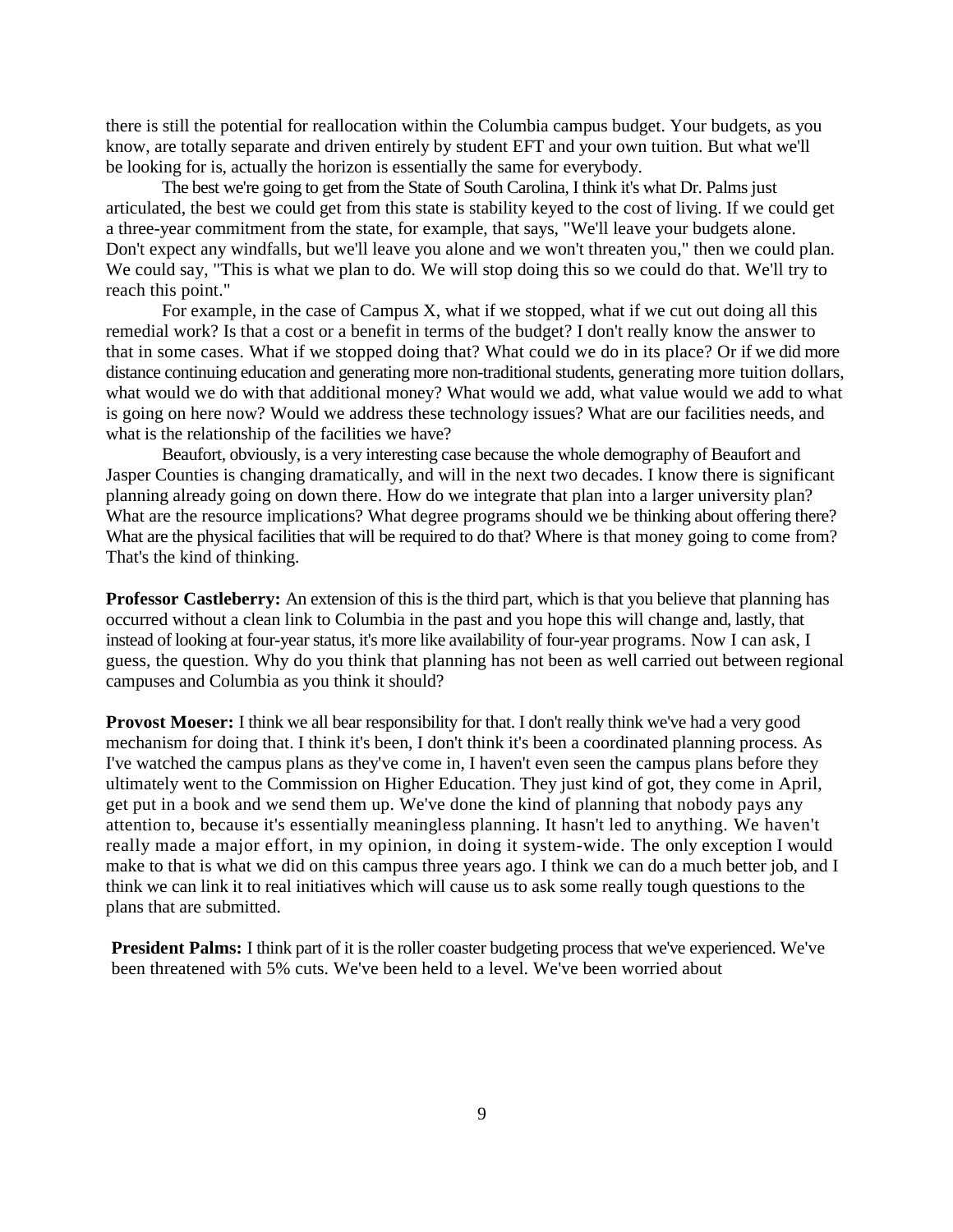vetoes. Clemson lost \$3.5 million after the Legislature passed the budget. The Governor just vetoed it out. If we had lost \$3.5 million, the tone of this meeting would be completely different right now. We'd be in a crisis situation. That's we're asking the Legislature. Give us something so we can do this kind of planning. It's pointless to call you into planning when we know there's no money and nothing can be done anyway, we're just trying to hang on and get salary increases and hold our former level of budgeting to just stable. There's no incentive to doing that. We'd just be wasting your time, in my opinion.

**Bill Bowers, Salkehatchie:** Dr. Moeser, as we debate and, hopefully, enhance T & P and hiring criteria, is it appropriate to consider salary, or should that remain totally separate?

**Provost Moeser:** No, salary is an issue, too, clearly.

**Professor Bowers**: Should it be linked or remain separate?

**Provost Moeser:** Salary should always be, if you're asking me should salary be linked to performance and merit? Absolutely. In other words, I'm a staunch opponent of across-the-board step increases for faculty. I think there really should be a rigorous annual review and that salary ought to be linked to that. We're dedicated on our side to getting the state to appropriate funds for faculty staff salary increases every year. That's part of the stability. When we're talking about stable budgets, that means we have to grow salaries. There's a cost-of-living increase and that's got to be part of our stable budget. But that needs to be, those awards need to be linked to an evaluation of performance.

**Bob Costello, Sumter:** I wonder if you could comment briefly on the relationship of the regional campuses to the technical colleges, particularly in terms of the Hilton Head operation. What's the University policy and intentions about that?

**Provost Moeser:** We have a meeting on Hilton Head, as a matter of fact, next week. We have some concerns about the Hilton Head Consortium, and we're going to meet with the leaders of that board next week.

**Bruce Nims, Lancaster:** President Palms mentioned something about post-tenure review in his remarks and you did not address that specifically.

**Provost Moeser:** I've asked the University Committee on Tenure Promotion on the Columbia campus to look at the issue first of all for Columbia. My view is that, and I'll address both your question and the question that was raised earlier about the whole concern about tenure in terms of the bill in the Legislature. I'm told that there were as many as twenty different bills, that this was not a South Carolina phenomenon. There were at least twenty different bills introduced in legislatures around the country to abolish tenure.

My view is that we can, first of all, let me say that I believe strongly in the efficacy of tenure as the most important safeguard of academic freedom. Academic freedom is the reason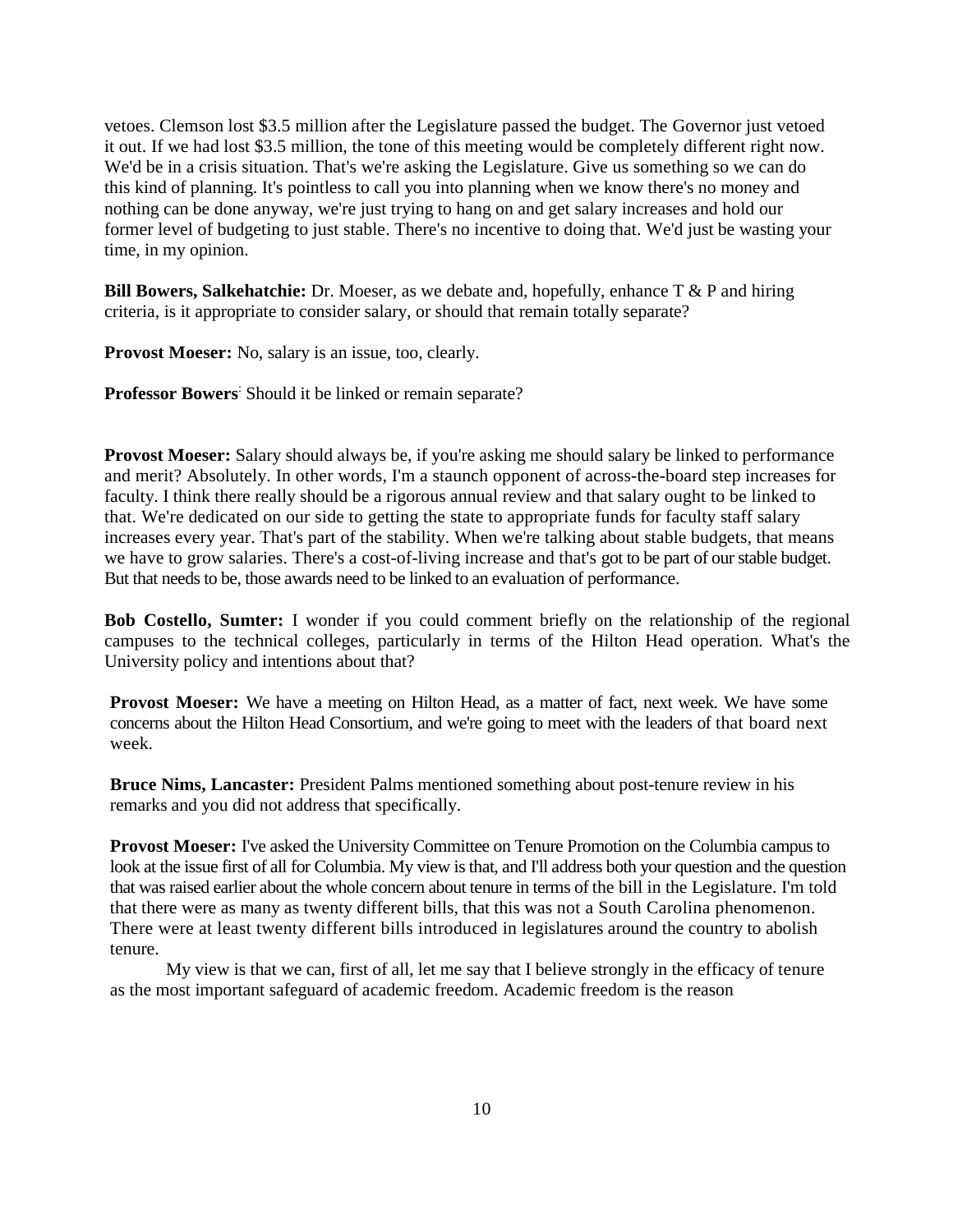tenure exists. It is not job security or job protection. We must never present it as job protection. That's not what it is about. It is about protecting our freedom as academics to take unpopular or controversial positions.

Having said that, I agree with everything the President said about the public's view. Tenure is not well understood in the public sector and that misunderstanding, or lack of understanding, is clearly reflected in political opinion. It's not unthinkable that this prairie fire that starts could really burn and get out of control. I believe our best posture is to be able to say to the Legislature, "We are rigorous, number one, we are rigorous in our decision making about tenure. We do not award tenure lightly. We continue to have high expectations of faculty who are tenured, that they meet the expectations as stated in our faculty manuals about what it is, what is required, doing one's job." And you know what that means. We are looking at some mechanism, which I believe wouldn't even require a change in the faculty manual, because we're already required to do annual evaluations of all faculty. That's a state requirement. That's actually a legal requirement of the state, and we've made it a policy requirement of the University - that every faculty member should receive a written evaluation from his or her dean or department chair every year. That's part of the merit evaluation we were just talking about.

In a number of universities - we're looking at what some other universities have already put in place. We've got policies now from the University of Kentucky, the University of Virginia, the University of Wisconsin, the University of Hawaii, Rensselear Polytechnic Institute, and a number of other places, and I can tell you there are probably twenty other major institutions that are also studying this issue, and there are a number of national organizations. I believe we will be able to say that within our existing policies of annual review, and with some mechanisms for peer review of faculty, either on a regular basis or for faculty who are clearly just not meeting their expectations, again, for some kind of peer review to set in process a faculty development model, I want to key our mechanism not on a legalistic system that says we're going to nail people and terminate them, but rather, that says if people have fallen behind for one reason or another, that we will work out a faculty development plans for them over a three-year cycle and help bring them on. We all know that there are things that happen in the course of a personal life and an academic career. We all know about burnout. We know about changes in careers where once one was highly productive, they've stopped being productive, but with a chance for some meaningful redevelopment, that people can redirect their lives and redirect their careers and are not lost. I want to view this in a positive, and not a negative, sense.

But, ultimately, we will take seriously the language that is in the faculty manual. In all of our faculty manuals, a faculty can be dismissed for cause, if they are, in fact, not meeting the obligations of their responsibility to the institution. That is a very rigorous process, as it should be.

But I think our best defense for tenure is to say that we are rigorous, both at the front end and in the continuing monitoring of ourselves. This is a peer review process. This is basically something that faculty do. We are a self-regulated profession. We can stave off legislative intrusion into this affair by taking that kind of posture. Thank you very much.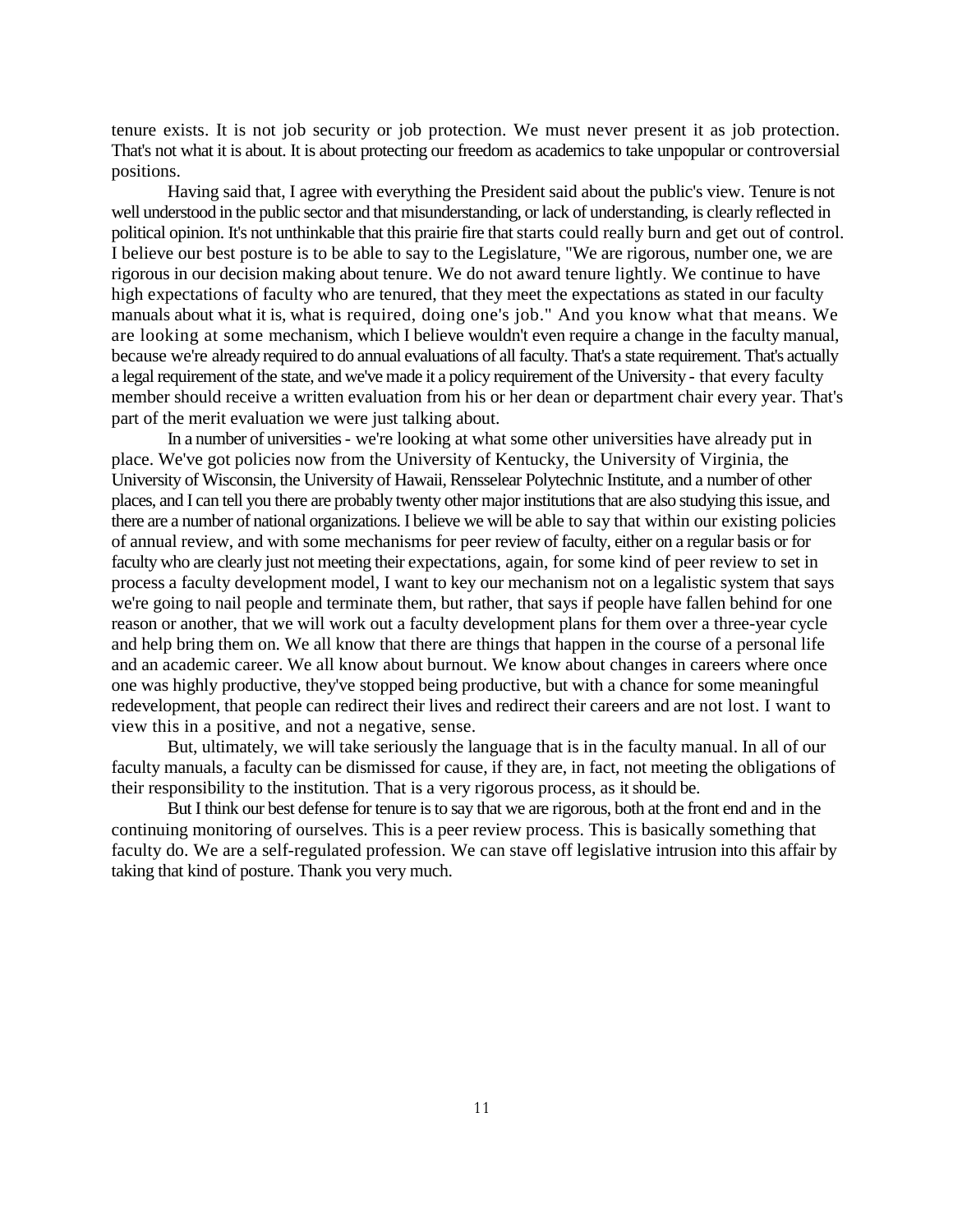Appendix III

## REPORT OF THE ASSOCIATE VICE PROVOST REGIONAL CAMPUSES AND CONTINUING EDUCATION John N. Gardner TO THE REGIONAL CAMPUSES FACULTY SENATE September 8, 1995

# **REQUIREMENT OF THE TERMINAL DEGREE FOR NEW REGIONAL CAMPUS FACULTY APPOINTMENT**

As a result of the administration's review of tenure and promotion requests during the preceding academic year, it was realized that there were some units recommending faculty for tenure and/or promotion who did not hold a terminal degree. As a result, this led to a review of the entire policy throughout all campuses of the University of awarding tenure and/or appointments to the tenure track for individuals who do not hold an appropriate terminal degree. The administration solicited input from unit administrators, and the Regional Campuses did present to the administration, both verbally and in writing, a number of concerns we had about this particular proposed policy. Your Associate Deans for Academic Affairs were particularly helpful to this office in strongly representing your views and practices in this regard. As a result, the administration has adopted a policy that it will be necessary for an individual to have the appropriate terminal degree in order to be appointed to the terminal track. However, exceptions in the best interests of the University can be made upon the approval of the Provost. A copy of the official policy is attached to this report.

# **CRIMINAL JUSTICE COURSES**

For a number of years we have had difficulty obtaining approval from the College of Criminal Justice for appropriate individuals to teach lower-level Criminal Justice on the Regional Campuses (with the exception of USC Lancaster, which has its own Associate Degree in Criminal Justice). For the past year the College of Criminal Justice has been "under new management." The policy of that unit with respect to the approval of Criminal Justice courses on the Regional Campuses is currently under review. With the assistance of your Associate Deans for Academic Affairs, this office will be working collaboratively with the Interim Dean of the College of Criminal Justice, Professor Blease Graham, to present additional information to the Criminal Justice faculty. and hopefully, to encourage them to offer such approvals and to work collaboratively with them towards the development of an upper division series of courses to be offered via Distance Education. We will keep you posted on the progress of these discussions.

### **2001 CAMPAIGN**

Currently, under President Palm's leadership, the University administration is working very hard on a major capital campaign. 2001 Campaign. The President is making at least 70 speeches around the state on this topic and will be in all of your communities to do so if he has not been already. The administration is very optimistic about the prospects for the successful conclusion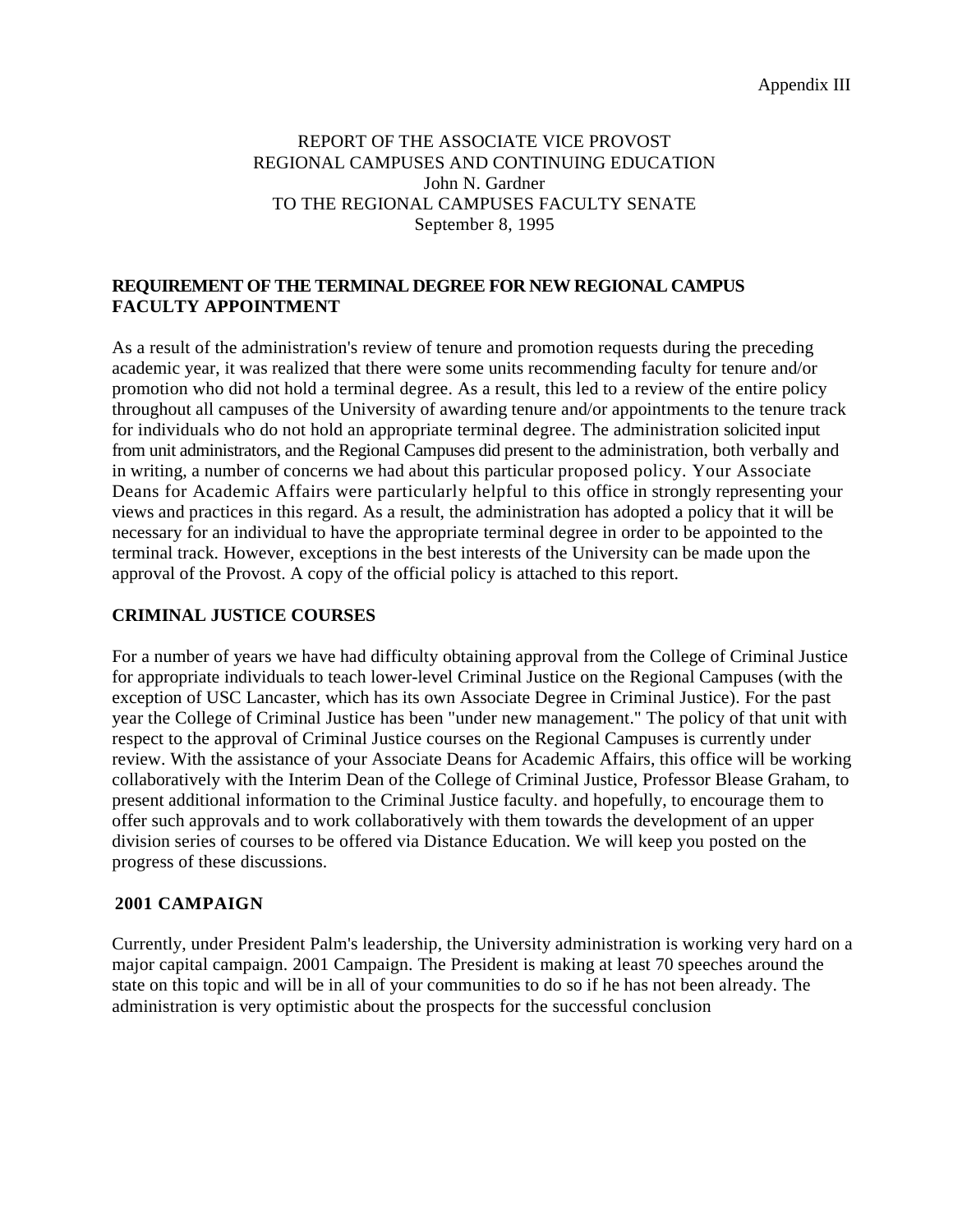of this campaign. We are strongly encouraged to actively raise money in our communities as part of this campaign, said monies to be used for the campuses in our respective communities and/or as stipulated by the donor(s).

# **CONCEPT OF FOUR YEAR DEGREE PROGRAMS**

Particularly at that impetus of the Sumter campus, there has been considerable ongoing discussion about the desirability of offering additional opportunities for students on the Regional Campuses to pursue baccalaureate degree attainment. Currently it is not the policy of the University administration to seek four year status for any of the Regional Campuses or to encourage them to develop their own four year degrees. However, we do have strong support for the development of additional collaborative arrangements with the baccalaureate degree granting campuses of the University to develop four year degree "programs" as opposed to four year "degrees". This is more than a semantic distinction as I am sure all of you can fully appreciate.

# **REVIEW OF THE MISSION OF THE REGIONAL CAMPUSES IN TERMS OF TEACHING/RESEARCH VIS A VIS TENURE & PROMOTION ACTIONS**

During this past spring's process of review by the administration of Regional Campuses faculty applications for tenure and/or promotion, questions were raised by the administration about the meaning of the wording of the criteria for the ranks of Associate and Full Professor in the Regional Campuses Faculty Manual. In particular, questions were raised about the phrase "a faculty member must have a record of effective performance usually involving both teaching and other professional achievements such as research, creativity, or performance in the arts." Vice Provost Duffy and I met separately •.with Provost Moeser to explain the practice of the Regional Campuses Faculty Committees with regard to their interpretation of this criteria. In addition, much more recently, a subcommitte° of faculty leaders from the Regional Campuses met directly with the Provost and Vice Provost Duffy to discuss this matter and the Chair of this subcommittee will be reporting directly to the Senate on this matter. This office is certainly very willing to continue to work with both the faculty and the administration to achieve greater consensus on the meaning of the criteria for the respective ranks of the Regional Campuses Faculty.

# **FACULTY SENATE EXECUTIVE COMMITTEE RETREAT**

The Vice Provost, Mary MacDonald, and I met with the Regional Campuses Faculty Senate Executive Committee in August and from our perspective it was an extremely positive and productive gathering. We look forward to these annual events and believe this is one of the truly unique features of our Regional Campuses Unit. This retreat contributes significantly to the collegiality which we all enjoy. I believe it is more appropriate for our faculty leadership to report on the specific actions taken by this retreat, but we did want you to know how much we enjoyed participating in this event.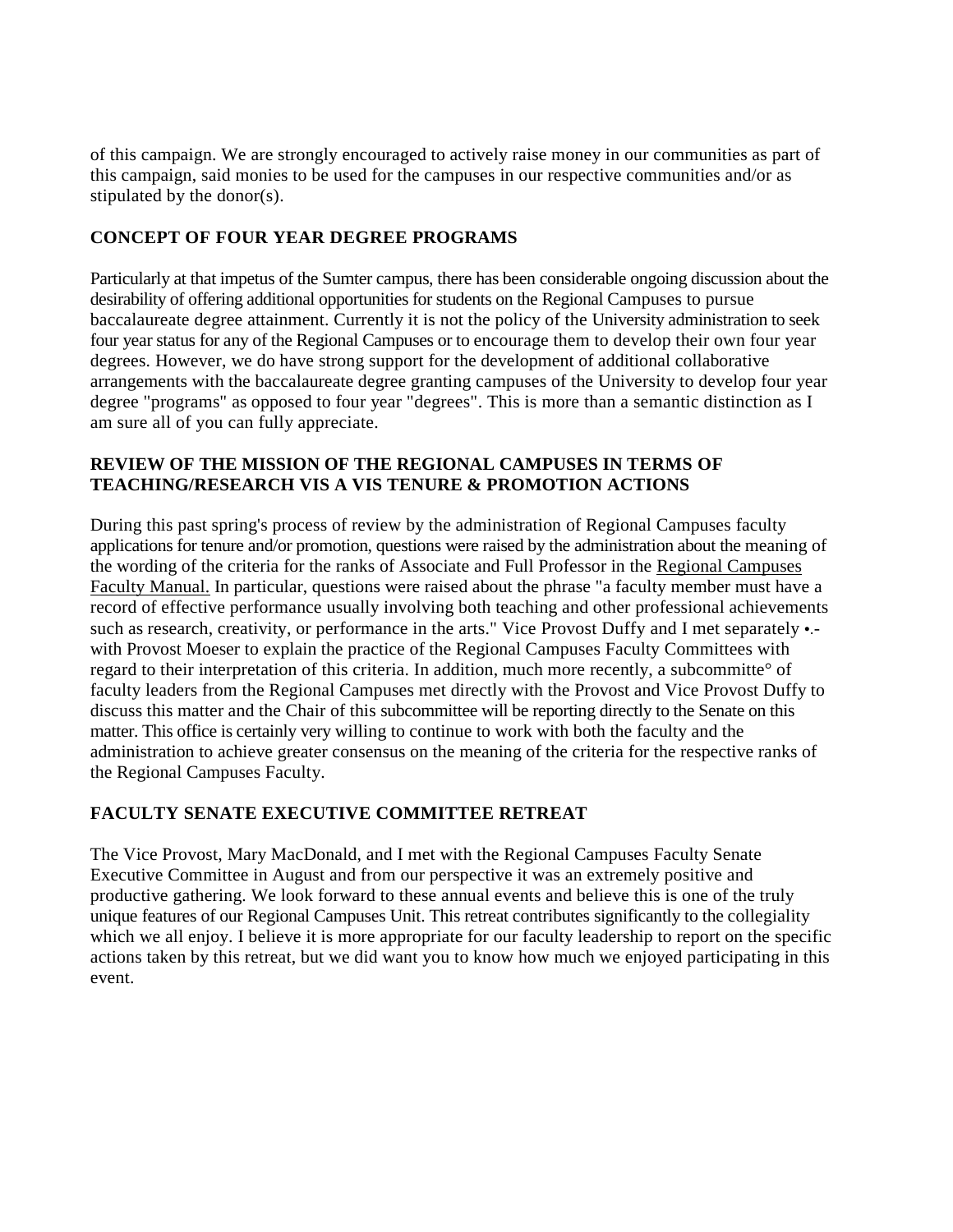# **USC COLUMBIA FRESHMAN CONVOCATION & FIRST YEAR EXPERIENCE READING GROUP**

This fall for approximately the fifth or sixth year USC Columbia held an opening freshman convocation on August 20. I believe it was the most effective gathering yet. This includes a formal transmission of the Carolinian Creed conferred by the President of the Student Government Association to a member of the freshman class; the most recent recipient of the Amoco Foundation Outstanding Teaching Award gives an address to the students; and the President and the Provost convey a number of their thoughts on the meaning and the significance of the University educational experience. I am delighted to report that three of our campuses, Lancaster, Sumter, and Salkehatchie, also have a convocation. I hope the faculty who participated in these activities will share what they do with faculty from the other Regional Campuses.

Also, this year at USC Columbia, for the second year in a row we invited approximately 500 freshmen to participate in what we re calling the First Year Reading Experience. These students (approximately 300 from University 101 and approximately 200 from the Honors College) were asked to read Josephine Humphries novel Rich In Love over the summer. Then on Monday, August 21 they had the opportunity to hear Ms. Humphries speak to them about her life as a writer; then the students were broken into small groups of approximately 10 each with a faculty member for a 90 minute discussion of the book. Those two events were followed by a complimentary luncheon and then the day was concluded by the showing of the film Rich In Love with an academic interpretation by Professor Dan Berman of the Department of Media Arts. Of course Regional Campuses faculty and students could participate in a first year reading experience program if we had any interest in designing one for our own campuses. The University officer who is in charge of administering this program is Associate Provost for Undergraduate Education, Donald Griener. I am sure he would be delighted to talk to any faculty on our campuses about this concept.

# **FACULTY EXCHANGE PROGRAM PROPOSALS**

Each fall during the period between the two Faculty Senate meetings the notices go out soliciting applications for the Faculty Exchange Program. I would anticipate that you would receive these sometime late September or early October and they are customarily due, through channels, to the Provost's Office by December 1. This has been an extraordinarily important faculty development initiative for the Regional Campuses for nearly 20 years. I hope some of you will give it serious consideration this year. If you have any questions please feel free to contact me as I am your representative in the review process.

# **ANNUAL PRESIDENT'S RECEPTION FOR FACULTY**

This event will be held on Thursday, October 11, from 6:30 pm until 9:30 pm at the President's House on the Horseshoe. As always, Regional Campuses faculty are encouraged to attend.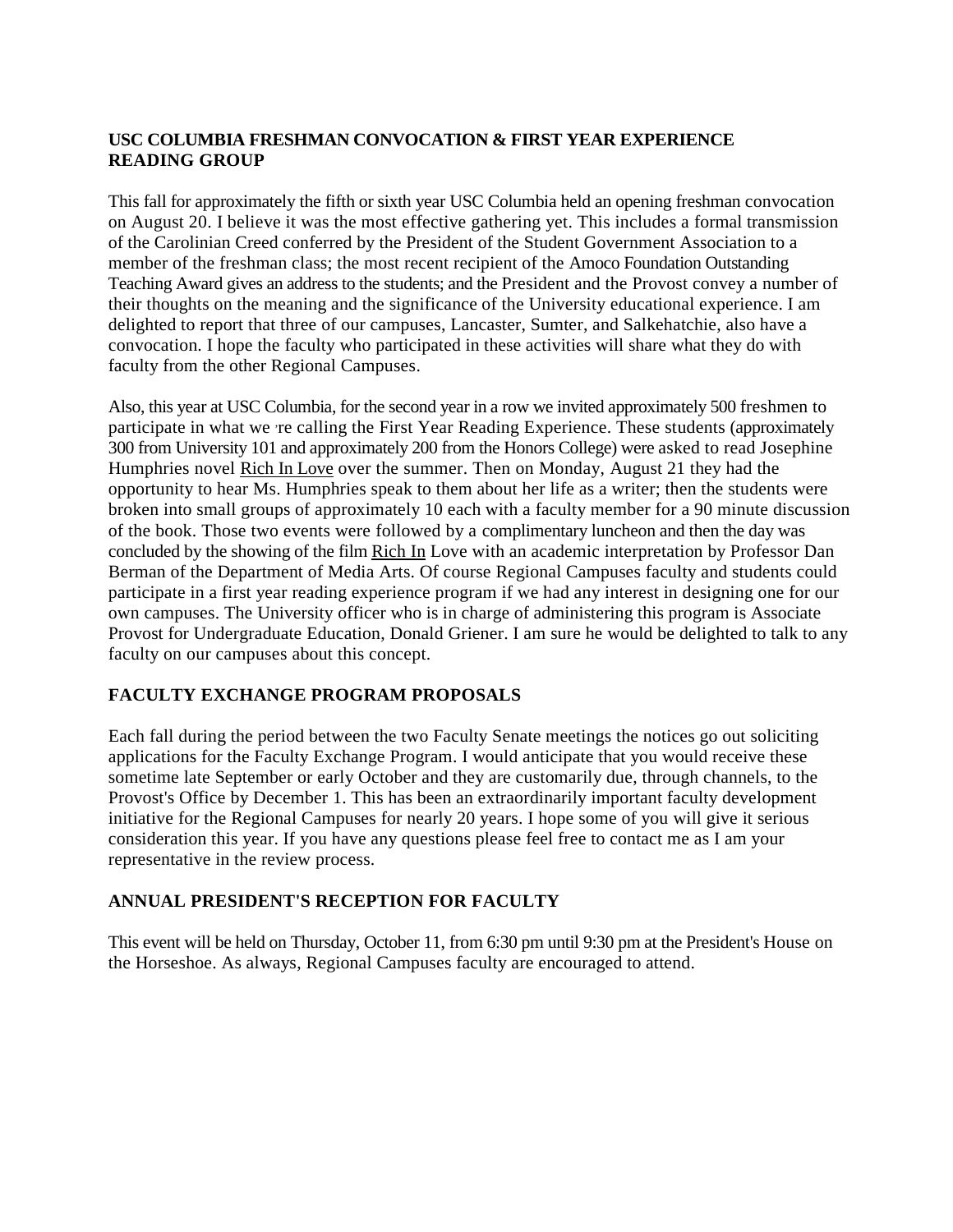#### **PERIODIC MEETINGS OF REGIONAL CAMPUSES ADMINISTRATORS**

This is to remind you that the Deans of the University have a monthly meeting in Columbia; the Academic Deans have one meeting per semester; the Student Affairs Deans also have one meeting per semester. If you have any items you would like discussed or considered at any of these meetings, please bring them to my attention. The schedule for these meetings is as follows:

| <b>Deans of the University</b> | <b>Academic Deans</b> | <b>Student Affairs Deans</b> |
|--------------------------------|-----------------------|------------------------------|
| September 21                   | October 6             | October 27                   |
| October 12                     |                       |                              |
| November 16                    |                       |                              |
| December 14                    |                       |                              |

### **UNIVERSITY 101 WORKSHOP**

The next University 101 "Teaching Experience Workshop" will be held at USC Columbia, December 18 - 21, 1995. There will also be one May 6 - 10, 1996. As always, our faculty are most cordially invited to attend. for the first time or for a "refresher" course. Please contact me if you are interested.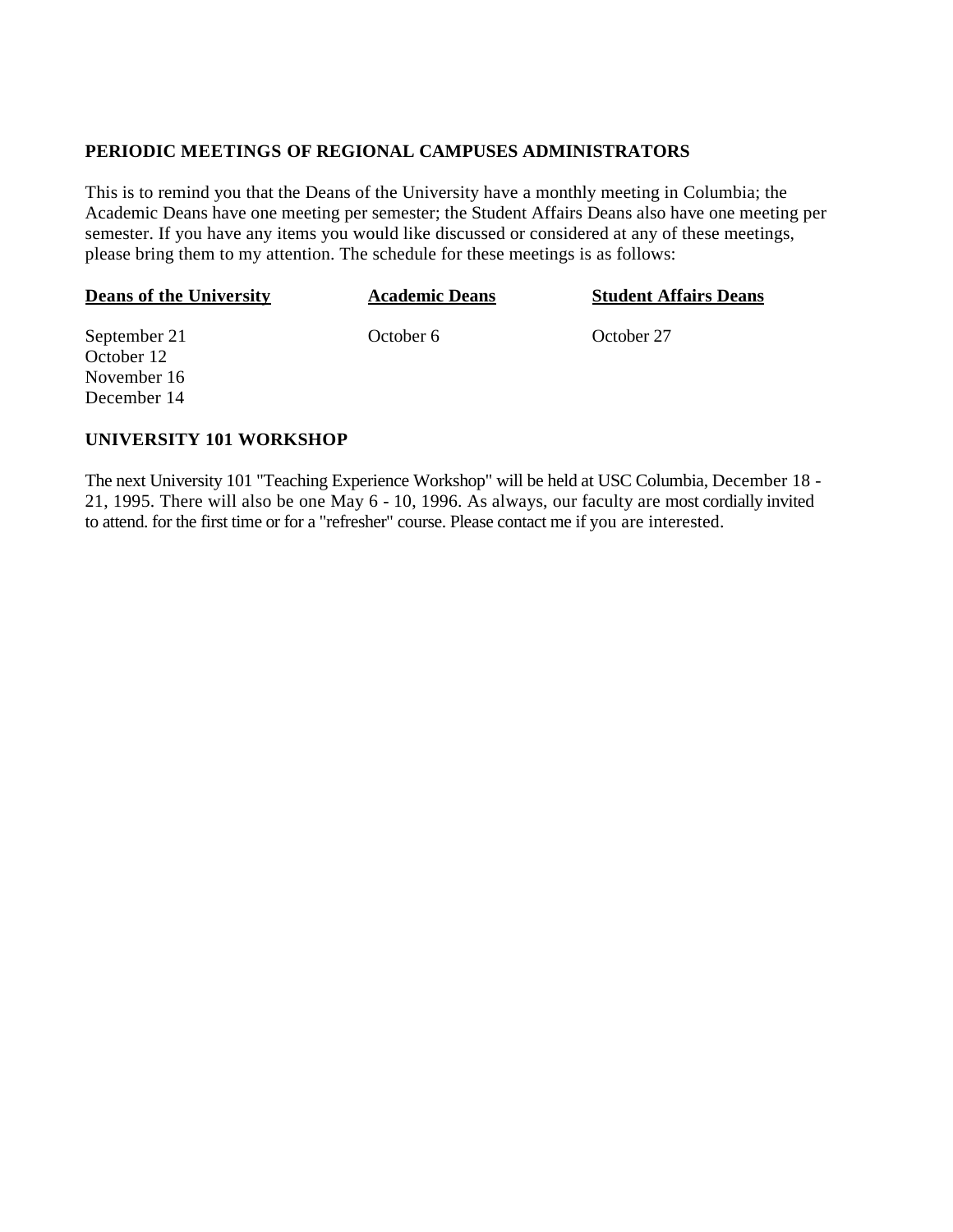#### TENURE AND PROMOTION PROCEDURES

The procedures set forth below governing tenure and promotions shall apply to all undergraduate, graduate, and professional schools, colleges, or divisions of the University of South Carolina except the<br>Four-Year Campuses and the Regional Campuses. The primary the Regional Campuses. The responsibility for the operation of all tenure and promotion procedures shall rest with the tenured members of the faculty of each department or nondepartmentalized school or college. Final authority for recommending tenure or promotion to the University Board of Trustees shall reside with the President. Final authority for approving recommendations of tenure and promotion rests with the Board of Trustees.

Tenure and promotion decisions are the most important made by the University, for they will determine the quality of the faculty for decades to come. While the decision to promote a faculty member rests largely on an assessment of evidence of past achievements or promise, the decision to tenure rests largely on anticipation of continued professional growth and development in directions of special relevance -o the core missions of the unit and University.

Departments and colleges are urged to be very selective in their recommendations, particularly for tenure. The three prime missions of the University are teaching, research, and service. In any promotion process, consideration should be given to performance in all three of these areas. However, the three need not be treated equally and their application depends upon the definition of the position to which the individual has been appointed and to which the candidate is t~ be promoted.

The University is committed to achievement in all three areas of its mission. For zany faculty members service is a major function, interrelated with moth teaching and scholarship. Through service professors integrate, communicate, and apply the scholarly knowledge they ha-.: e discovered. As a result of service, they review and revise heir discoveries theories. Both teaching and scholarship are beneficiaries. Collectively, the faculty profile of the University and of any academic unit should reflect a record of high quality teaching, research, and service, but because it is generally recognized that the strength of any University lies in its diversity of talents, not every faculty member need demonstrate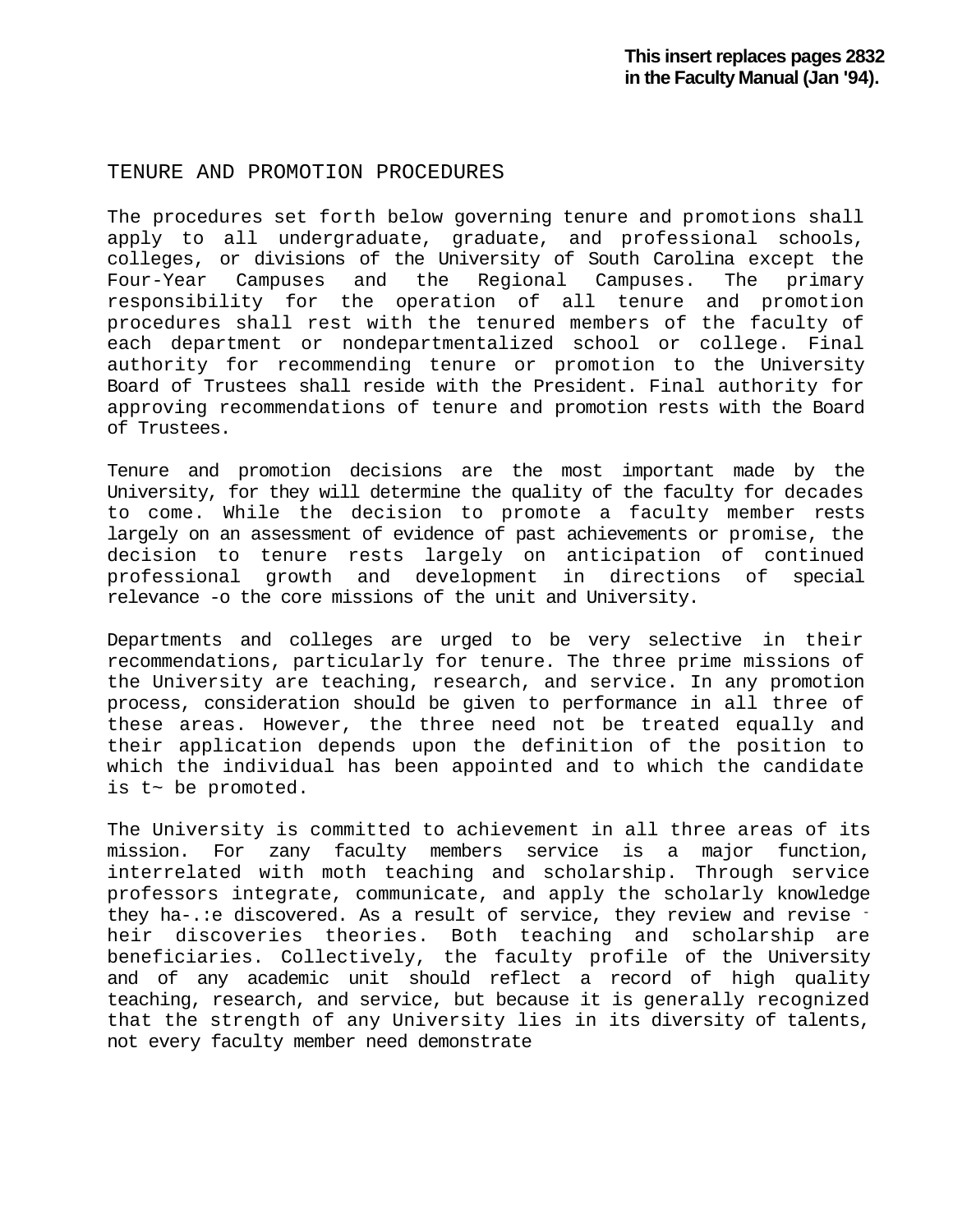exemplary achievements or promise in each of them. Promotion and tenure will generally be awarded, so long as the evidence presented<br>shows that a candidate's research/scholarship/performance shows that a candidate's research/scholarship/performance accomplishments are excellent and the candidate's teaching and<br>service are also strong, or if a candidate's teaching are also strong, or if a candidate's teaching accomplishments are excellent and the candidate's research/scholarship/performance and service accomplishments are also sufficiently strong to meet the requirements for promotion or tenure.

It will be unusual and exceptional to award promotion and tenure merely on the basis of strong performance in only one of these<br>areas. In every instance, the record of teaching, research areas. In every instance, the record of (scholarship or creative performance), and service shall be thoroughly documented, with unit criteria regarding what constitutes high quality, and with UCTP guidelines to serve as the basis for such decisions.

Several methods of evaluation should be used, and the record should be thorough enough to indicate not just past performance, but a reasonable likelihood of continued excellence.

=acuity members who are in positions that are primarily public service oriented should be evaluated with heavy emphasis placed on the quality of performance of the service provided. The faculty member with primarily public service responsibilities should be able to make a case for the quality of the public service work and how it relates to research and/or teaching. When teaching is a primary part of public service, the activity should be judged on criteria adapted from the evaluation of instruction.

Promotion to associate professor should be requested only if individuals show real promise that they will become leading teachers, researchers, scholars, or creative artists. Promise should, in fact, be substantiated by tangible, developing evidence. Promotion from associate professor to professor should [normally] be based upon promise fulfilled. A move to the rank of professor should be accompanied by evidence of attainment of national or international stature in a field.

In summary, scholarship, teaching, and service are all to be considered at the time of promotion and/or tenure. The University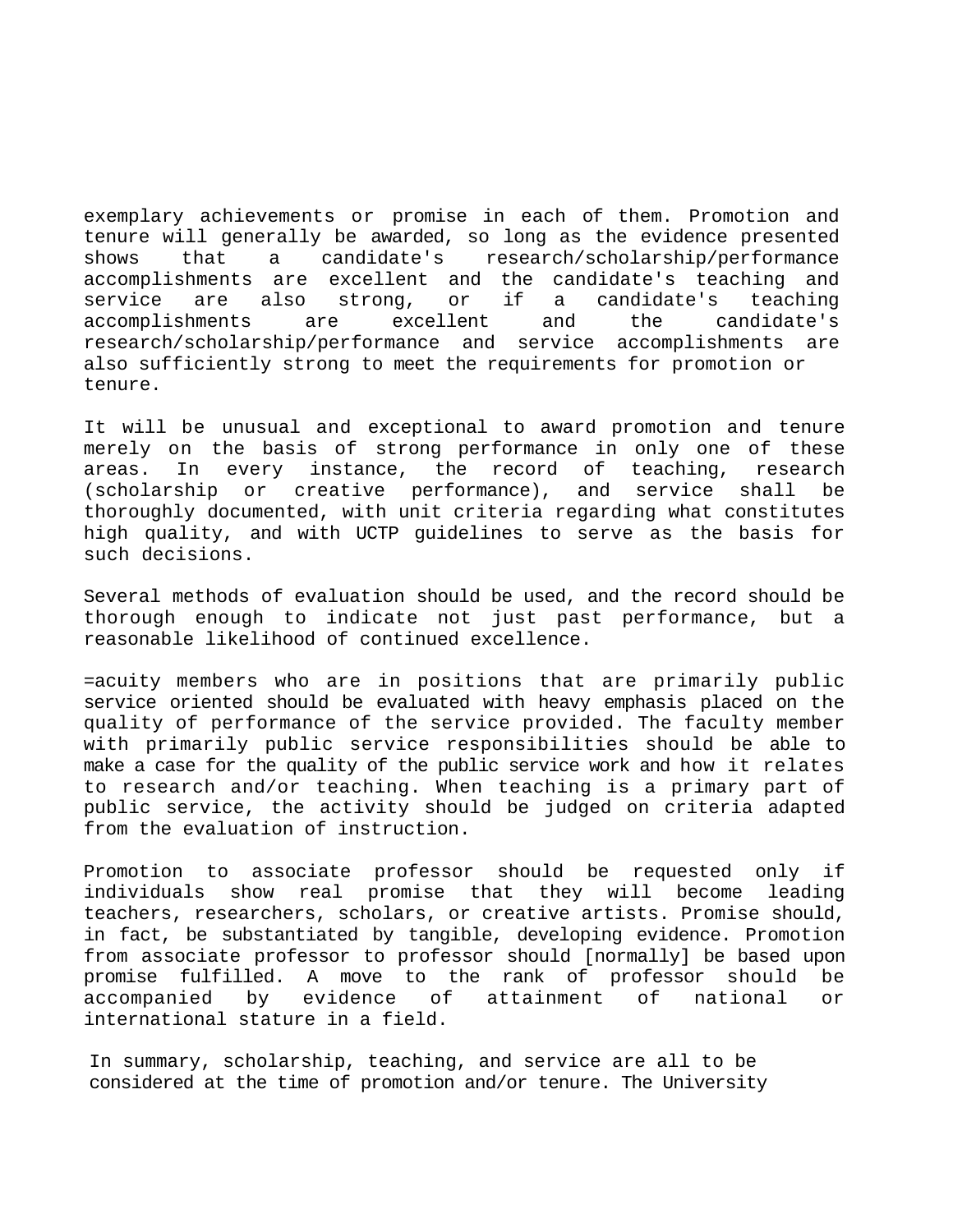cannot expect every faculty member's performance to be outstanding in all these functions. But if a candidate is weak in teaching or scholarly achievement--whether it be in research, scholarship, or creative performance--it should be recognized that promotion or the awarding of tenure may not be in the best interest of the University.

**UNIVERSITY COMMITTEE ON TENURE AND PROMOTIONS** (See also p. <del>17</del>)

Organization. The University Committee on Tenure and Promotions is composed of 24 members, all full professors with tenure. Fifteen members are elected by the faculty and` nine appointed by the President. No more than three elected members may be from any single college or school except the College of Humanities and Social Sciences which may have up to six elected members. The elected members are nominated by a special nominating committee composed of the members of the Faculty Advisory Committee, the Faculty Welfare Committee, and the eight persons completing their terms on the Tenure and Promotions Committee. The nominating committee nominates a slate of ten names. The voting members of the faculty elect five persons each year. Each voting faculty member may vote for any number of persons up to the total of seats to be filled.

No person shall serve mere than three years consecutively. The committee shall establish the procedures and provisions for filling temporary vacancies on the committee.

Functions. The University Committee on Tenure and Promotions publishes general guidelines for criteria and procedures for the operation of tenure and promotion policies at the departmental level. These are submitted to the University Faculty and the Board of Trustees for approval. The committee formulates procedures for the operation of these regulations.

The committee approves departmental tenure and promotion criteria and procedures.

The committee receives recommendations for promotion and tenure through the appropriate administrative officers (department chairs,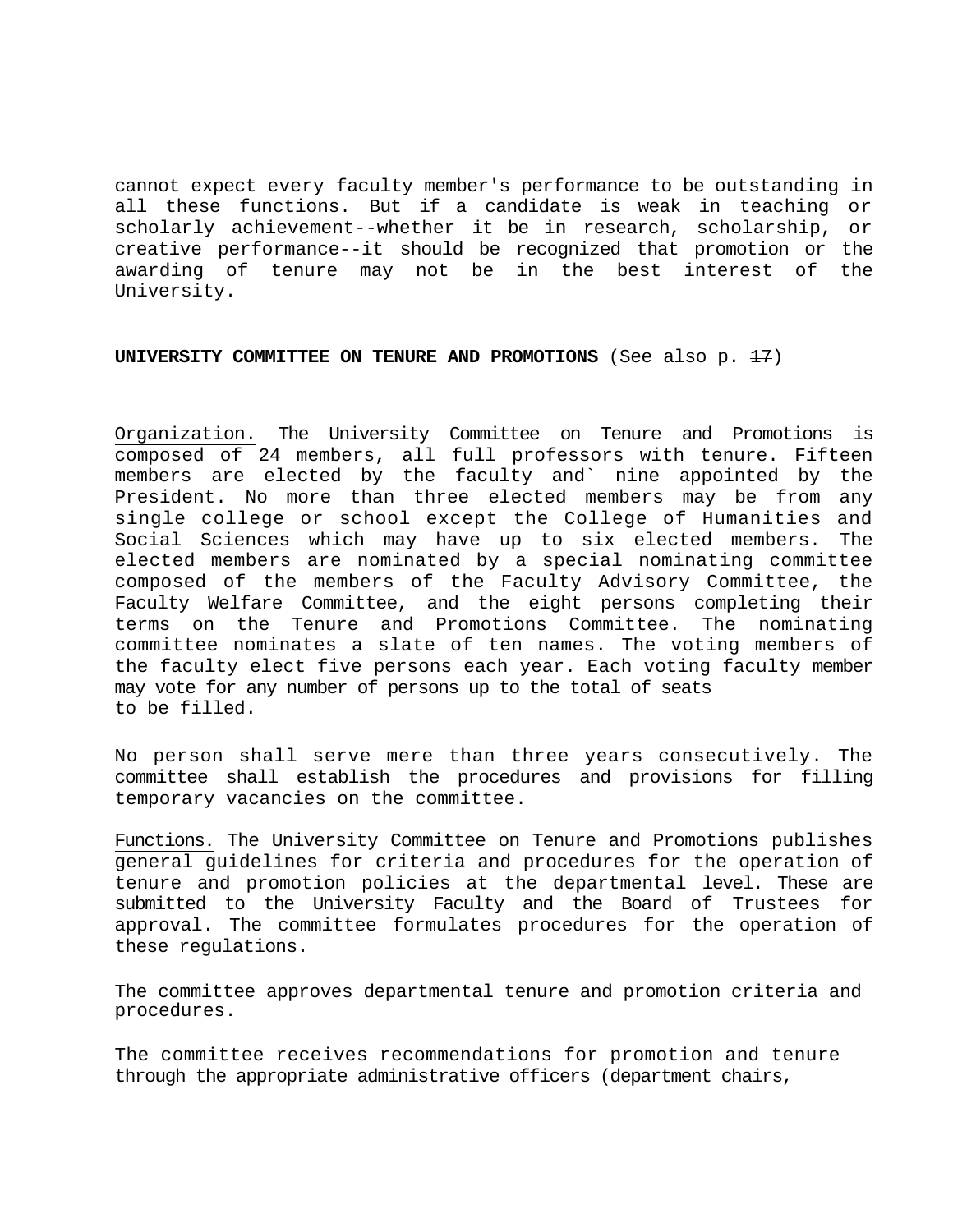deans, and the Provost) of the University, who forward the results of all votes and statements by the appropriate faculty together with any endorsements as may be desired, but they must forward all<br>recommendations and endorsements previously submitted. The and endorsements previously committee forwards its recommendations to the Office of the President.

The file of any person dissatisfied with a negative decision by the originating (e.g., departmental) committee, upon request to such<br>committee, shall be sent through all appropriate channels for committee, shall be sent through all appropriate channels endorsement to the President for appropriate action. The University Grievance Committee hears appeals from any person dissatisfied with the decisions made regarding tenure or promotion (See "Academic Grievance Procedure", pp. <del>29 36</del> .)

The proceedings of the University committee on Tenure and Promotions are confidential with respect to all written materials reviewed and all discussions of individual cases by the committee. Failure to maintain confidentiality shall be sufficient grounds for removal from the committee. The committee has the authority to remove members for such reason.

Guidelines for Departmental and College Policy. The tenured members of each department or other appropriate academic unit formulate specific criteria and procedures for tenure and promotion. These are forwarded through appropriate channels (dean, Provost) to the<br>University committee for approval. After approval, each such University committee for approval. After approval, each such department or unit is responsible for following the approved procedure. Tenured faculty within departments or schools may elect to operate as a committee of the whole or through select committees, based on the entire unit or significant academic subdivision (e.g., programs). No select committee may have fewer than five members where possible, all committees shall have representation at both the rank of professor and associate professor. Departments or units with fewer than five tenured members are required to submit to the University Committee on Tenure and Promotions a policy for approval which the department shall thereafter follow until it has five or more tenured members.

The election of the chair of the department and/or college tenure and promotion committee for a given academic year must occur by the last day of spring semester classes. The name of each department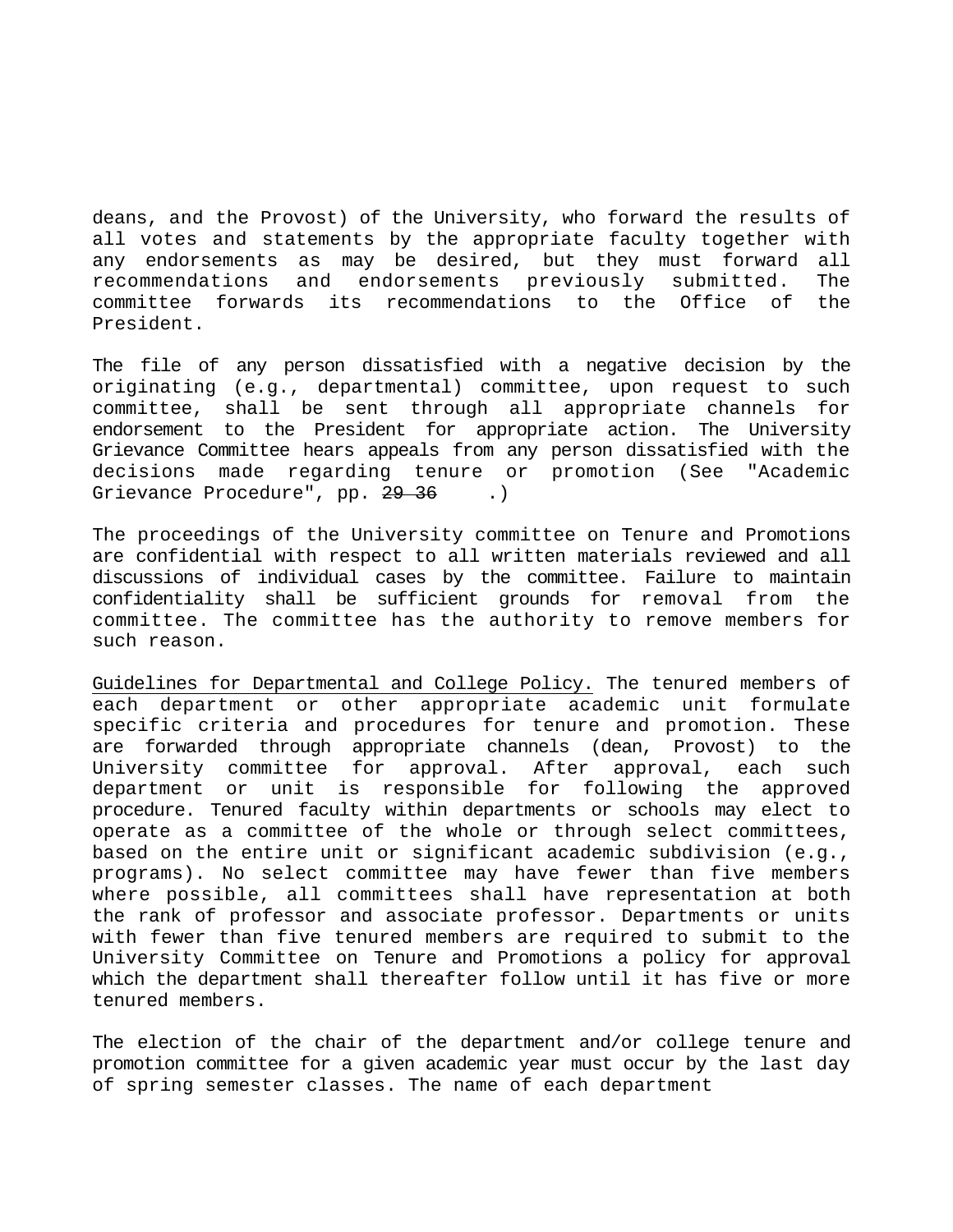and/or college tenure and promotion committee chair will be reported to the Provost and UCTP chair by May 15. These changes in procedure will facilitate the early training of the department and/or college chairs.

A candidate and the academic unit should follow UCTP guidelines for putting files together. These guidelines include among other things that the unit is responsible for 1) providing a synthesis of evaluations of the candidate's teaching performance and a summary of supporting evidence in the file; 2) providing assessment for the candidate's professional performance from appropriate referees employed outside the University.

At the unit level, all nontenured faculty are considered for tenure, and all faculty members below the rank of professor are<br>considered for promotion each year. Consideration at the considered for promotion each year. Consideration at departmental or unit level is automatic unless the faculty member requests that consideration by the local unit be deferred until the following year. Potential candidates for tenure and/or promotion should be advised in writing by the appropriate dean or department chair by April 15 of the timetable for the submission and consideration of files. Using this system of early notification, each individual will have ample time to decide the question of candidacy, and these choosing candidacy will have every opportunity to well organized file. This early notification of candidates will be in addition to the official notification of potential candidates which is performed by the appropriate dean or department chair at least one month in advance of the date when the file is due (see below).

A candidate's dossier and supporting materials will be sent forward administratively only if the appropriate committee recommends promotion and/or tenure. A list of those persons considered but not recommended must be forwarded through appropriate channels for the record. Failure to recommend favorably at a particular time is without prejudice with respect to future consideration. Each eligible faculty member shall be given notice in writing by the appropriate dean or department chair at least one month in advance of consideration by appropriate faculty. Both the dean and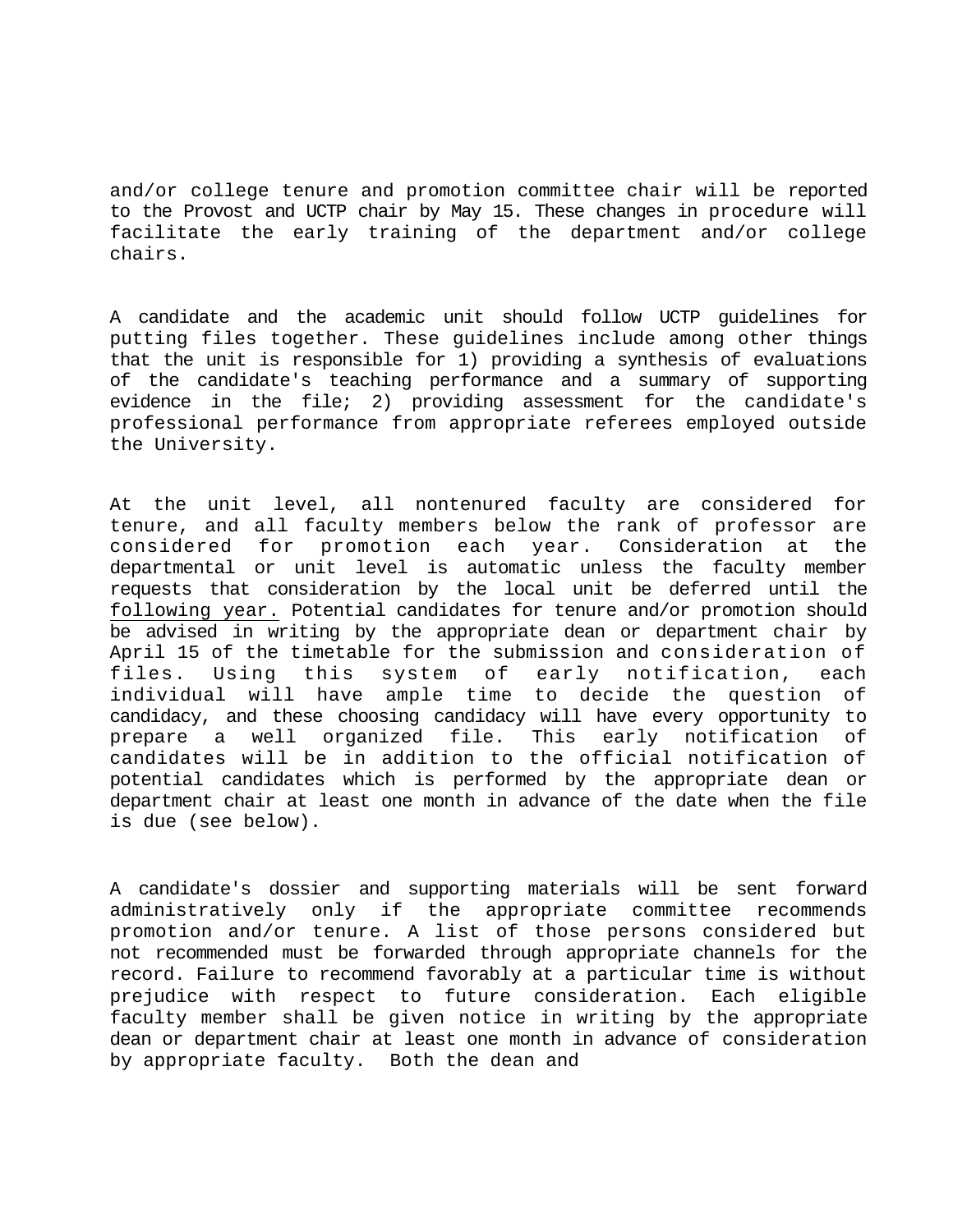department chair shall be notified by the unit committee chair of the pending meeting of such committee, and they shall have the opportunity to place appropriate materials in the dossier of any individual.

In the matter of tenure, decisions of those of equal or higher rank of the departmental tenure and promotion committee are reported to the chair of the department or other appropriate administrator. Where the body has acted through a select committee, the department chair or other administrator has a secret ballot sent to all tenured members of equal or higher rank. Each such member shall vote "yes" or "no" or "abstain." Whether an abstention vote in units counts towards the total votes for candidates in determining an appropriate majority shall be decided at the unit level. A record of the votes is made in all instances and must be forwarded through appropriate channels. Written justification of all votes at the unit level (whether by select committee or committee of the whole) shall be mandatory.

In matters of promotion, decisions by those of higher rank are<br>reported to the chair of the department or other immediate reported to the chair of the department or other administrator. Where the body has acted though a select committee, the chair or other administrator has a secret ballot sent to all tenured members of higher rank. Each such member shall vote "yes" or "no" or "abstain." Whether an abstention vote in units counts towards the total votes for candidates in determining an appropriate majority shall be decided at the unit level. A record of the votes is made in all instances and must be forwarded through appropriate channels. Written justification of all votes at the unit level (whether by select committee or committee of the whole) shall be mandatory.

Recommendations from the promotion and tenure committee, including the recording of votes and all written comments, are forwarded to the chair of the department or administrator of the unit. The department<br>chair or administrator of the unit may endorse such chair or administrator of the unit may endorse such recommendations in any way desired, but must forward all such<br>recommendations, statements, and endorsements through the recommendations, statements, and endorsements through the appropriate administrative channels to the University Committee on Tenure and Promotions.

Amendments and Transitional Provisions. No change shall be made in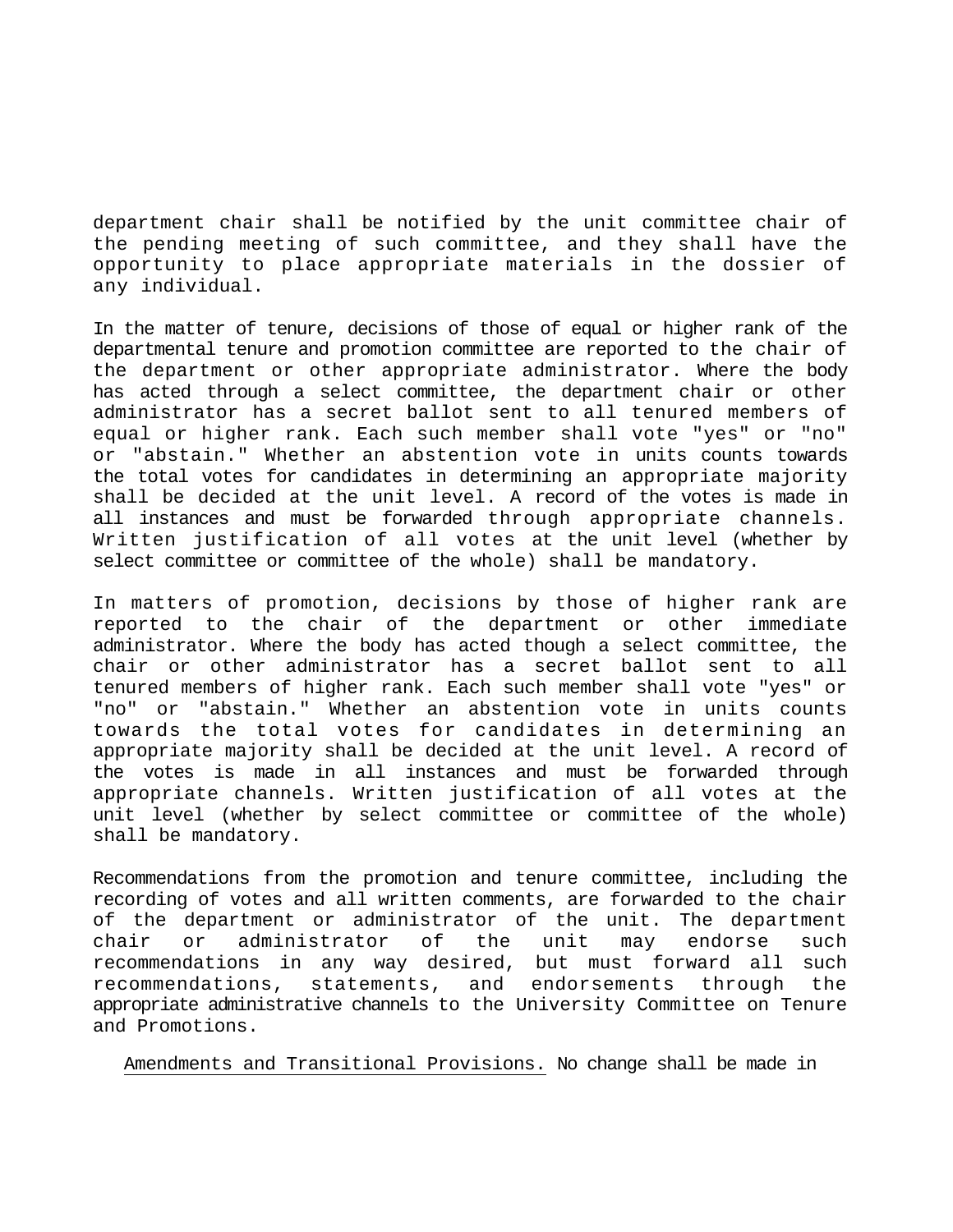the University-wide tenure and promotion regulations except by vote of the full voting membership of the University -faculty or by direction of the Board of Trustees. In no event shall any change in tenure and promotion regulations be made retroactively for faculty hired before January 1, 1995, unless the faculty member chooses otherwise.

Faculty members hired into the tenure track after January 1, 1995 will be responsible within their probationary period for meeting the unit tenure and promotion criteria and University standards in effect at the time of their hiring. For all subsequent promotions the faculty member will be responsible for meeting unit criteria and University standards in effect at the time of their application for that promotion.

The Regional Campuses and Four-Year Campuses develop their own tenure and promotion policies and procedures. Their policies should adequately reflect the spirit of the Columbia campus policy and should be arrived at through consultation with the appropriate Faculty Senate. The policies and procedures, when devised, are presented to the University Board of Trustees for approval.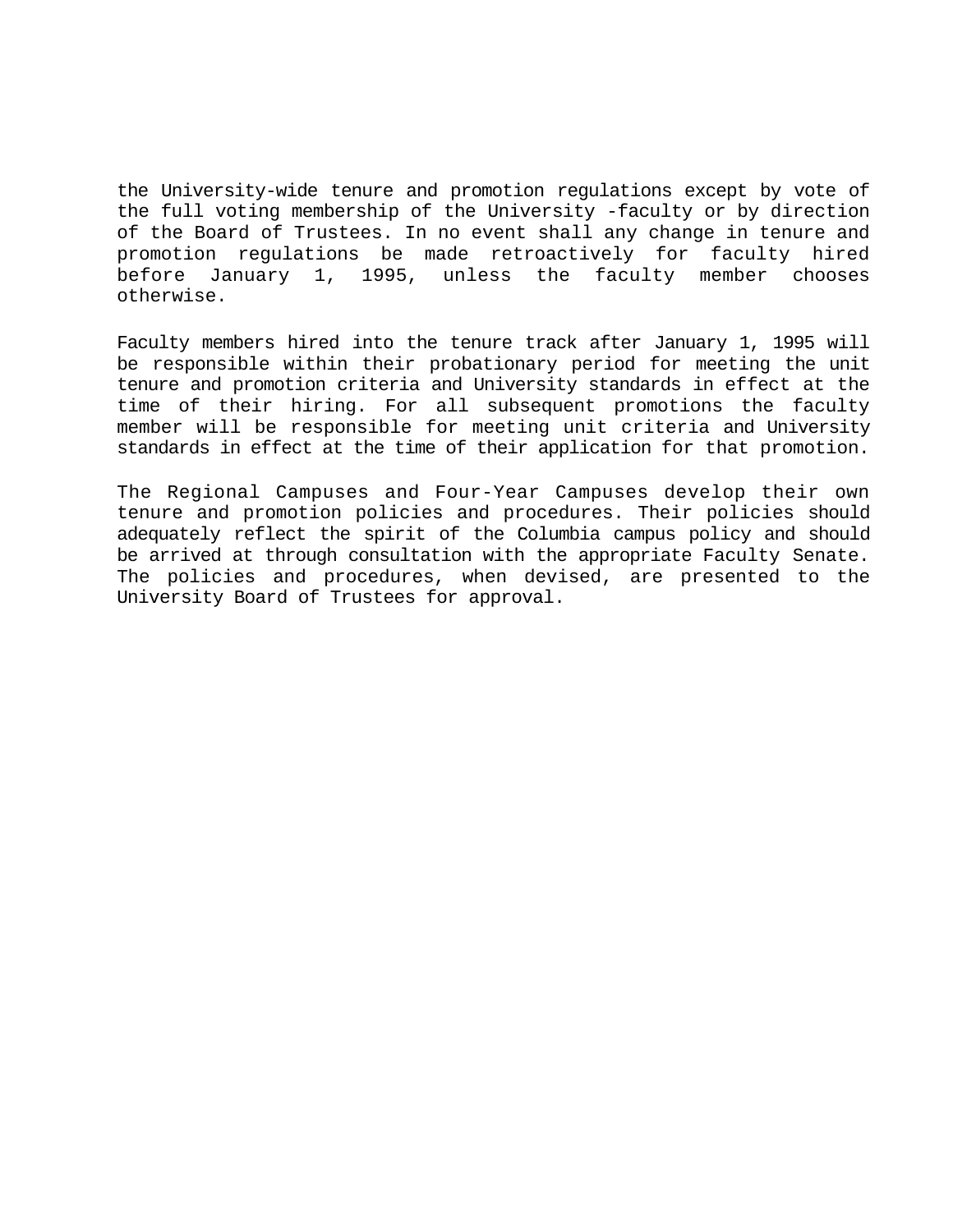I regret that I can't be with you today for the Senate meeting, but I wish all members of the Senate well as you begin your work for me 1995-6 academic year. We have gotten off to a busy start this semester on the Lancaster campus; I'd like to share just a few of the highlights with you.

Special thanks goes to all those individuals who contributed to making this a successful Fall Registration, including those volunteers who manned the phone bank which Becky Parker, our Director of Enrollment Management, organized last month. Our final headcount has not yet been determined, but as of yesterday, Sept. 7, our headcount stood at 935. The final figure will of course be higher once we factor in all Gifted and Talented classes. Camden courses, second eight week courses, and the losses we are offering in Rock Hill.

Last week and this week, architects from the Watson-Tate firm have been visiting on campus and meeting with faculty, staff, and community members in preparation for their initial work designing the new classroom/auditorium building for our campus. If all goes well, we can expect construction to begin time early same time early in Fall 1996.

Last week we held our first University Convocation featuring Dr. John Stockwell, Chancellor of the University of South Carolina at Spartanburg who gave a fascinating and inspiring presentation to students and faculty on "Einstein and Forrest Gump: What It Means to be Human".

Three weeks ago, we received a \$100,000 check from the Lancaster County Council towards the construction of our much needed new roof for the P.E. Center. This new roof will cost about one quarter of a million dollars. We already had about \$113,000 in our capital Improvement budget, so together these two sums will cover the greater cast of the new roof. Construction on the new roof should begin In the next few weeks. Combining the sum above received from the Council with the new mill they have authorized for this year, which is worth about \$84,000, the total we'll receive this year from County Council is \$298.000 compared to \$114,000 from our Council last year. We are most grateful to the Lancaster County Council for their generous and crucial support. It could not come at a more Important time for USC-L.

Last Saturday, our Interim Dean of Academic and Student Affairs, Deborah Cureton, organized and led our first Adjunct Faculty Workshop. It was attended by about 30 adjunct faculty and proved to be very helpful to a pivotal group of individuals without whom we could not accomplish our primary mission of teaching. Making presentations at the workshop were, in addition to Dean Cureton, Bruce Nims, Becky Parker, Susan Snipes, and Shari Eliades. We appreciate the work of Jerry Currence, Wayne Thurman, and Bruce Nims with the adjunct faculty as well as the help of Lida Savage and Ed Wade In serving a lunch.

Again, best wishes to the Senate. I wish you all a pleasant and productive year.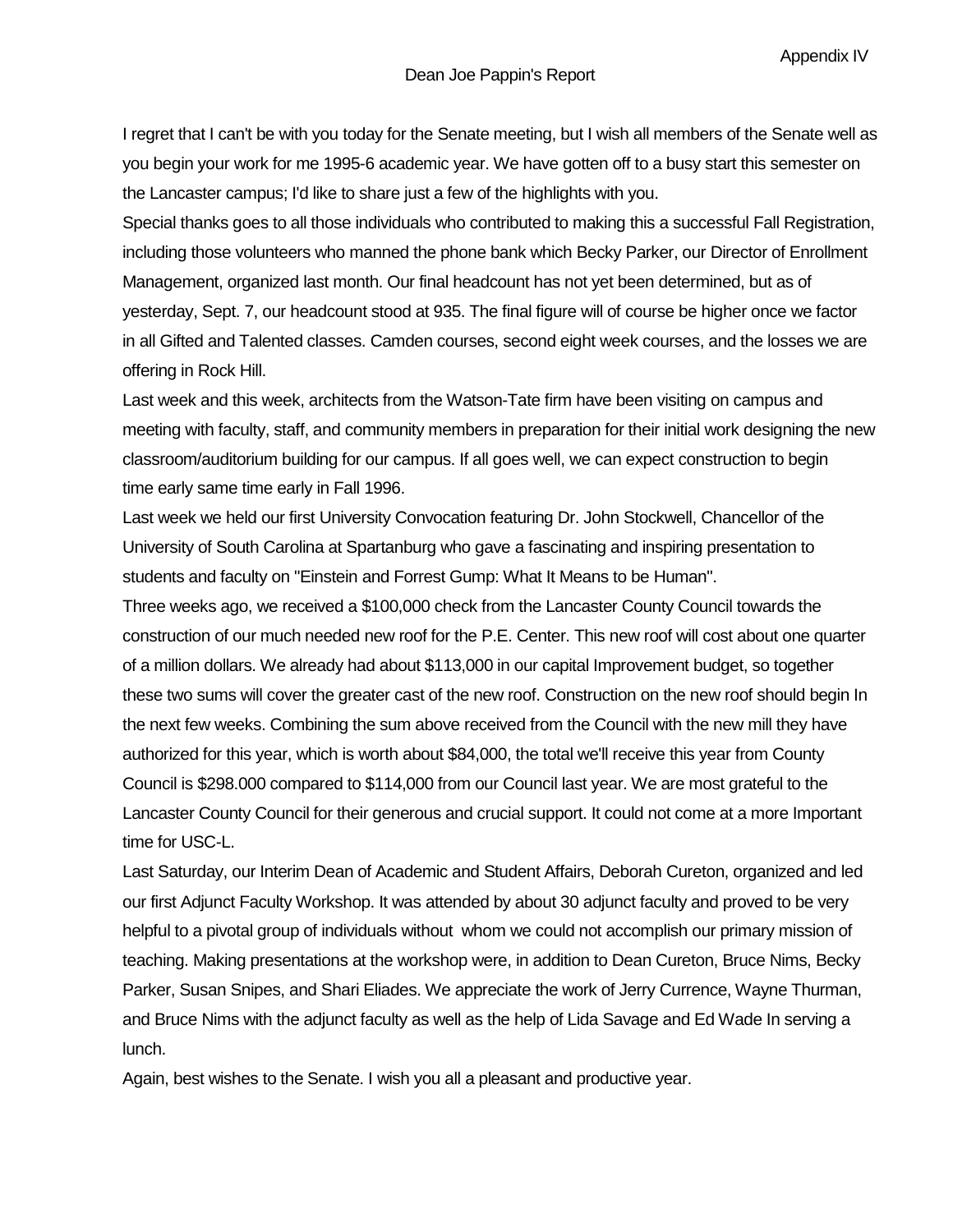#### **Welfare Committee Report Kwame Dawes Sept. 8, 1995**

Brief explanation of current circumstances. - Chair.

1. Charges passed on to the Welfare Committee had to be carefully examined and clarified as the Chair was not given the chance to attend the retreat where decisions were made. Nonetheless, the following actions were taken:

A. Charge I: Read document - Explain Welfare value and focus.

Action: Each rep. will return to their campus, review institutional approaches to faculty "promotion" and enhancement, public profile, etc. and details concerning the image of faculty in the communities. They will then bring reports to the next Senate meeting where a series of recommendations will be formulated for faculty and the various campus about how to enhance faculty community profile. The document will encourage greater community activity, greater focus and orchestration of such activity, and will target specific groups (political, civic, etc.) to inform about faculty life. Welfare issue explained.

B. Charge II: A report will be prepared for the Senate on salary issues. The charge will be to:

(a) Compare salaries of faculty on Regional Campuses with salaries on Columbia campus by rank and discipline.

(b) Compare salary differences between Faculty and Administration on Regional Campuses with those on Columbia campus.

(c) Evaluate the trend of these two salary concerns over a five to ten year period (depending on data availability) to see if there are patterns that we need to be concerned with.

C. Charge III: Charged to define "Scholarship." Decided to find out what other subcommittee are doing in the area of arriving at a definition. Also we will request that whatever is gleaned by other committee be passed on to Welfare to determine the extent to which it addresses and affects the welfare of faculty. Welfare will take available information, run it by faculty in regional campus and report to Senate on how we feel the ideas are impacting faculty welfare. We ask that no final decisions be made before running document through Welfare.

D. Charge IV: The committee will review the bylaws to understand the mandate of the Welfare Committee. This review will lead to discussion concerning how faculty can "access" the Welfare Committee for the regional campuses. The aim is to elevate the profile and role of this committee by passing information about its role to the Regional Campus faculty. The aim is to also energize the activity of this committee.

The document outlining this role and the faculty's "access" benefits will be completed AFTER the next Regional Campus Senate meeting.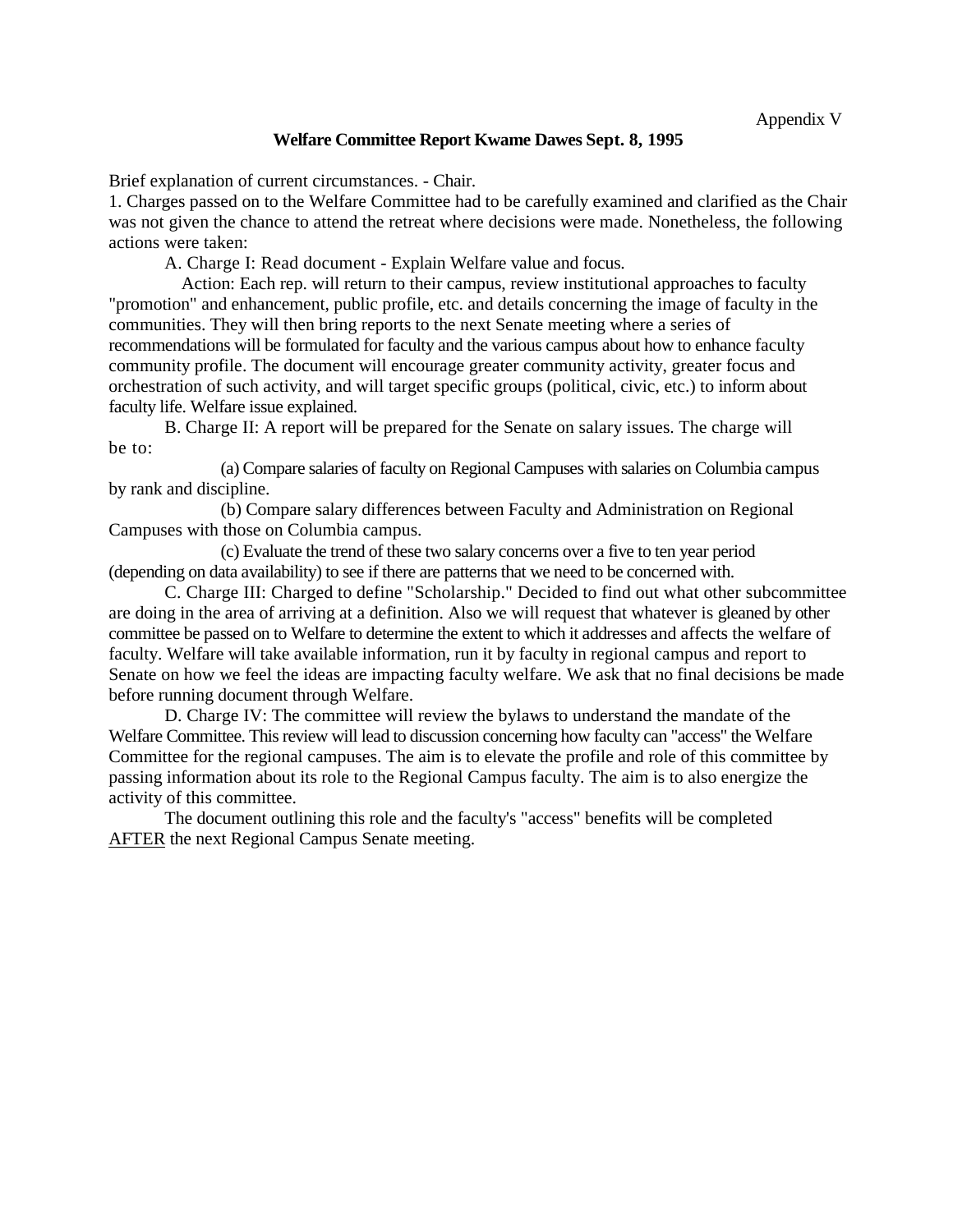**Executive Committee Minutes**

The Regional Campuses Faculty Senate Executive Committee met at the Ocean Creek Library in Myrtle Beach, August 13-15. Chair Wayne Chilcote Reported on the Faculty Manual changes, Tenure and Promotion changes and additional duties of the Vice Chair. The AAUP Sexual Harassment policy was not approved for inclusion in the Manual. Henry Price, Don Griner and John Olsgaard have been invited to speak to the Senate. The Provost has addressed the question of hiring non-terminal degree. faculty. The Chair shared a memo from the Provost which states his position on this matter. Provost Moeser's position is that all tenure-track candidates must have the doctorate of philosophy. Any exceptions to this rule must be cleared by his office. David Hissier has resigned his position on the Research and Productive Scholarship Committee. Tye Johnson will serve his term on this committee.

Dr. Duffy reported that Earl Holley has resigned and is going to Kennesaw College in Marietta, Georgia. He will be replaced by John Finan, a former Air Force General. The CHE is beginning its study of the state's higher education system. A committee has been appointed to examine the medical schools, engineering colleges, USC Sumter, and USC Beaufort. We have responded with our views.

The BAIS proposal is in the hands of the CHE Staff. The first level of review gave a unanimous recommendation to approve. This proposal was reviewed by the academic officers. Columbia has placed more emphasis on BAIS this year than previously which may be related to Dr. Duffy being the Dean of Applied Professional Sciences. If the CHE approves this proposal, the Campuses can advertise this degree and increase enrollment. In this proposal, it is reported that 90% of all BATS graduates are doing well having earned this degree. Dr. Duffy will continue in his dual role for the next academic year.

There is the pervasive perception that the new legislative leadership is against higher education. The University received about the same amount of money as last year. However, most of this money is considered soft money which could be reallocated. Funding was decreased to USC Sumter. Union and Salkehatchie received about the same this year while Lancaster and Beaufort received more money. Enrollment at USC Sumter is down. One reason is that this campus uses the same admissions standard as Columbia. The other campuses make more exceptions. Even USC Columbia has a larger number of exceptions than USC Sumter.

Dr. Duffy's office is investigating grant money to bring all campuses on-line. There will be disadvantages to having this technological up-grade. The disadvantage will be that there must be money spent to keep such a system current. The Regional Campuses office has been investigating delivering the Criminal Justice degree to Union, Lancaster, and Sumter. A proposal to utilize television to deliver this degree was turned down by the faculty in Columbia; however, some courses may be sent out over television. The question was asked why Beaufort was not included in such a proposal. John Gardner answered that Lancaster has an associate's degree in Criminal Justice; Union is getting a new Juvenile center; and Sumter has a history of providing these courses.

John Gardner reported that President Palms is currently traveling over the state making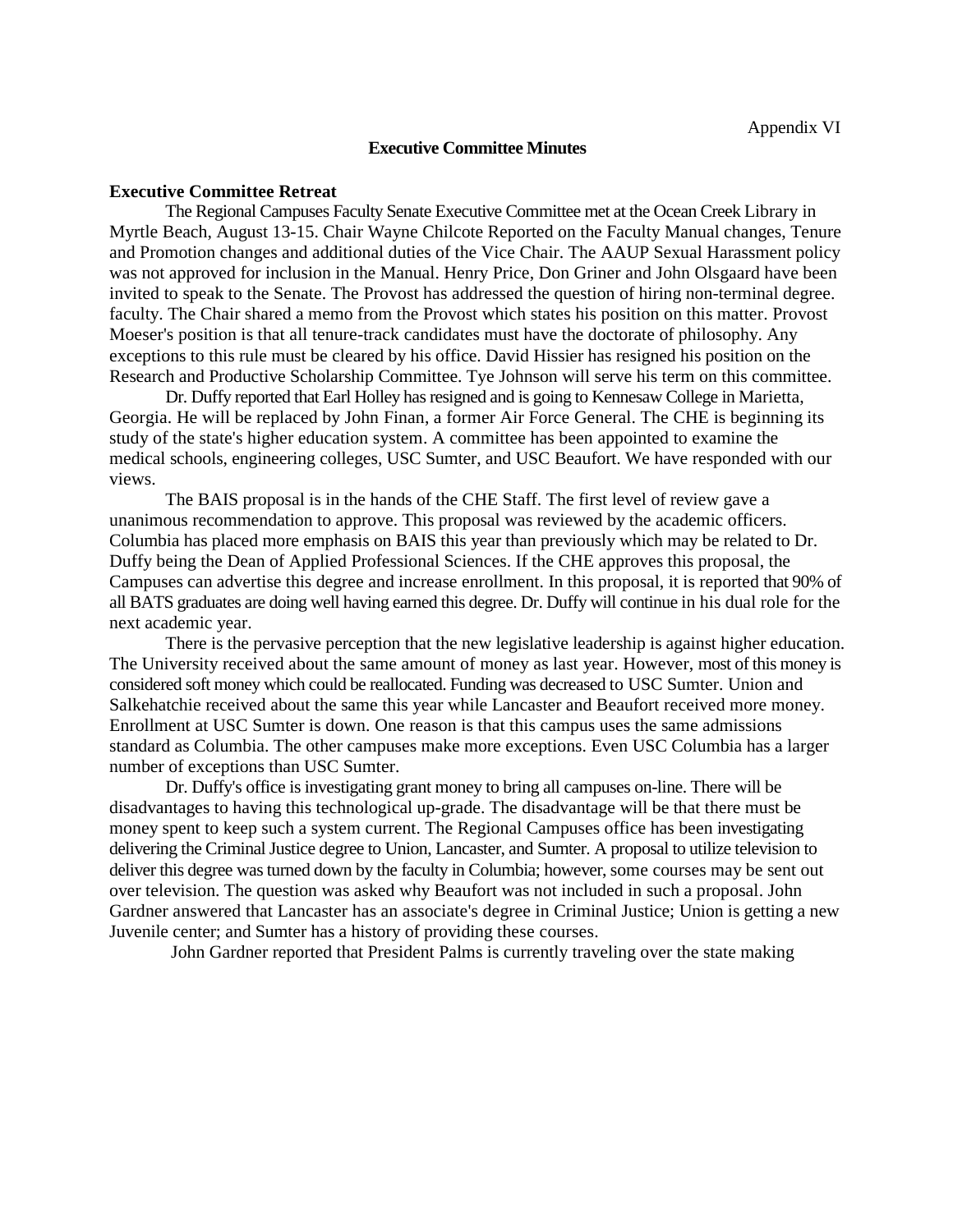presentations on the 2001 Campaign. There is a possibility that Carolina Plaza will be sold to the Legislature. If this happens, the Regional Campuses offices will be looking for another location.

John Gardner pointed out that there is growing concern over the decreased enrollments at Sumter. He asserted that the concern was due to the fact that some faculties continue to emphasize the need for increasingly higher standards.

The next order of business was a report from each campus. Beaufort is considering withdrawal from the Hilton Head College Center. Commissioner Sheheen is not happy and subsequent meetings have been arranged. The Center has provided no visible benefits for USC Beaufort. In fact, the College Center has become an obstacle to USCB's offering more four-year program. The two-year study pointed out that the Center seemed to be a waste of money. The Beaufort-Jasper Local Commission has voted not to support the Hilton Head College Center. In addition, the College of Charleston is offering four upper division art courses this fall without the Center having asked the current members to provide these courses. USC Beaufort provides the library resources at Hilton Head and the students from the other institutions have free access to these holdings. The final outcome of USCB's request, however, remains unresolved.

Ellen Chamberlain is offering an electronic course on the Internet this fall. This course will provide six weeks of 30 lessons and is expected to have a large national enrollment.

Sumter is studying how to absorb the technical college. The community in Sumter does not perceive the need for both institutions. The money which the technical school spends on advertising far exceeds what is spent by USC Sumter. The observation was made that the same is true state-wide. This certainly could be a cause of the enrollment declines at Sumter.

Sumter funding is a serious concern. All temporary personnel have been terminated. Robert Castleberry is the new chair of the faculty. Four-year status is not in the near future; however, baccalaureate degree programs are available.

Lancaster the Title III grant continues. There are physical renovations and building which is being planned on the Lancaster campus. Six million dollars will be spent. An architectural firm has been chosen for the project which includes science labs, a performing arts auditorium, offices and stateof-the-art-technology equipped classrooms. Enrollments are constant. The counseling center was closed on the campus this summer. However, there seems to be money available for other expenses which do not involve students or faculty. There has been a great deal of turnover in the staff with four having resigned

There are many rumors which are circulating in Lifelong Learning. There are stories being told that this part of the Regional Campus system no longer exist. The extent to which these rumors are true will only be born out by time. It is a fact that the faculty is shrinking.

At Salkehatchie, Bess Lawton has retired. The new director for Graduate Regional Studies is Susan Muskow.

• Union, they have had an increased profile in the community. Jean Denman is full-time faculty and is responsible for continuing education. She has expanded the continuing education offerings to industry. Tandy Willis is conducting an oral and written communication course for a local manufacturer. A new USC Union support organization has been formed and is working well. The campus does need to hire new faculty. There are plans in the community for a new juvenile center. Harold Sears is writing a recruitment handbook detailing college life.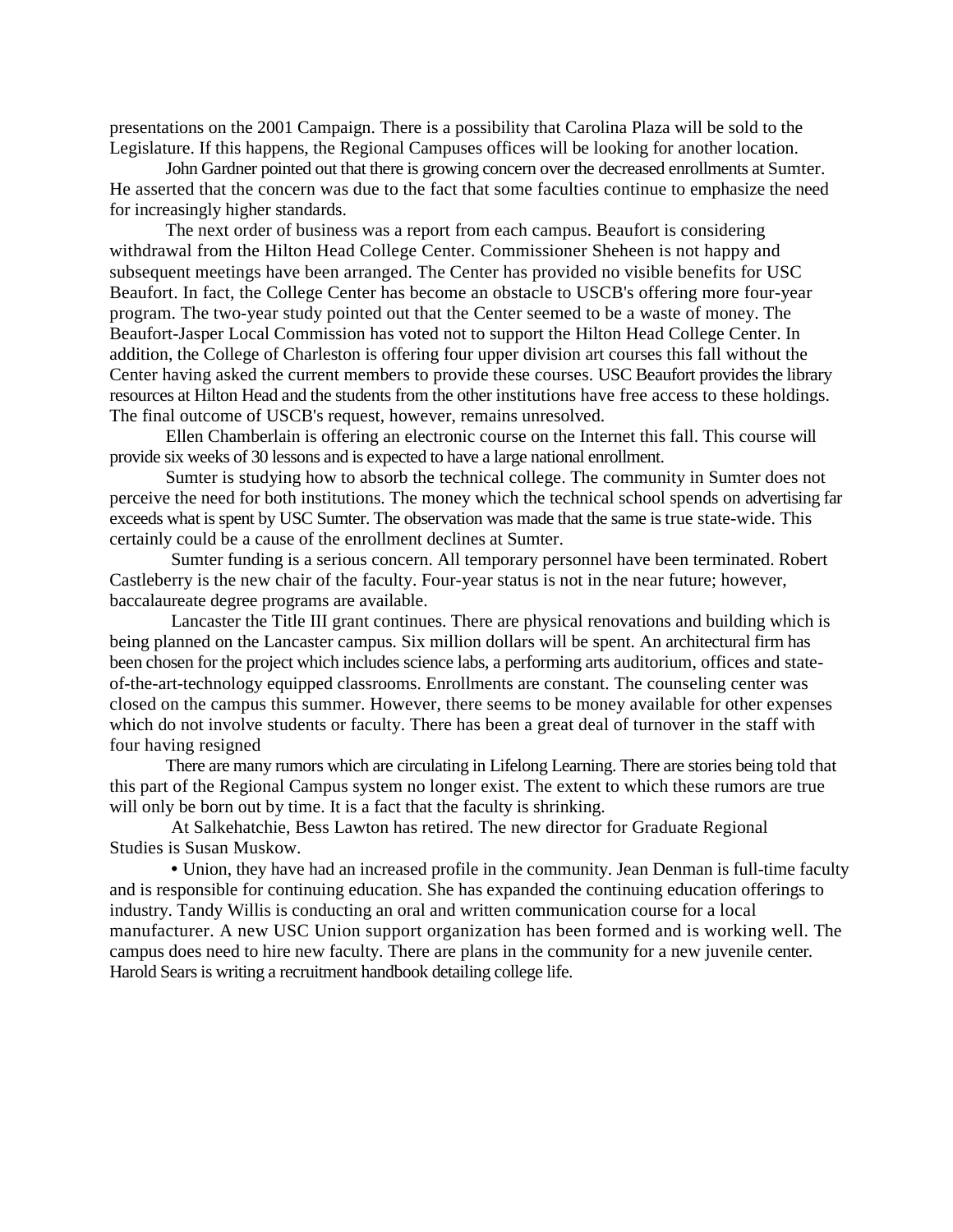The next matter discussed was a proposed meeting with the Provost concerning Tenure and Promotion issues. The purpose of this meeting would be to discuss the role of research in Tenure and Promotion files of Regional Campuses Faculty. The representatives to act as an ad hoc committee in this meeting were Wayne Chilcote, John Logue, Carolyn West, Tandy Willis, and John Catalano. John Catalan was selected to be chair of this committee. The Executive Committee asked that the policy concerning research for our  $T \& P$  files be clarified. Specifically, the members should state that it seams that one or two negative votes are used to deny the candidates' tenure or promotion request. This same discussion also included the suggestion that if the perceptions are correct, the manual should be rewritten to include an accurate description of what is expected for promotion to each rank.

The committee charges for the coming year were discussed and finalized as the next order of business. Tandy Willis asked that the campuses be diligent about getting Dr. Duffy's evaluations returned. He reported that the committee wants a good return rate for this effort. Willis also reported that the Outside Activities Committee report adopted by the Senate has been accepted. The proposed meeting dates for the coming year are September 8 in Columbia, November 17 in Walterboro, February 16 in Sumter, and April 19 in Beaufort.

#### **Executive Committee Meeting, September 8, 1995**

During the Executive Committee's meeting today, we discussed two items. First was the date of the April Senate meeting to be held on Hilton Head. We recommend that the meeting date be changed to April 12 because April 19 is during Heritage Week. The second item comes to you as a request to each member of a special committee. The Executive Committee would like each representative of this body on a special committee to write a summary of your responsibilities for that committee. Please get this information to me so that I can attach these to the minutes of the next meeting.

Respectively submitted,

Jane T. Upshaw, Secretary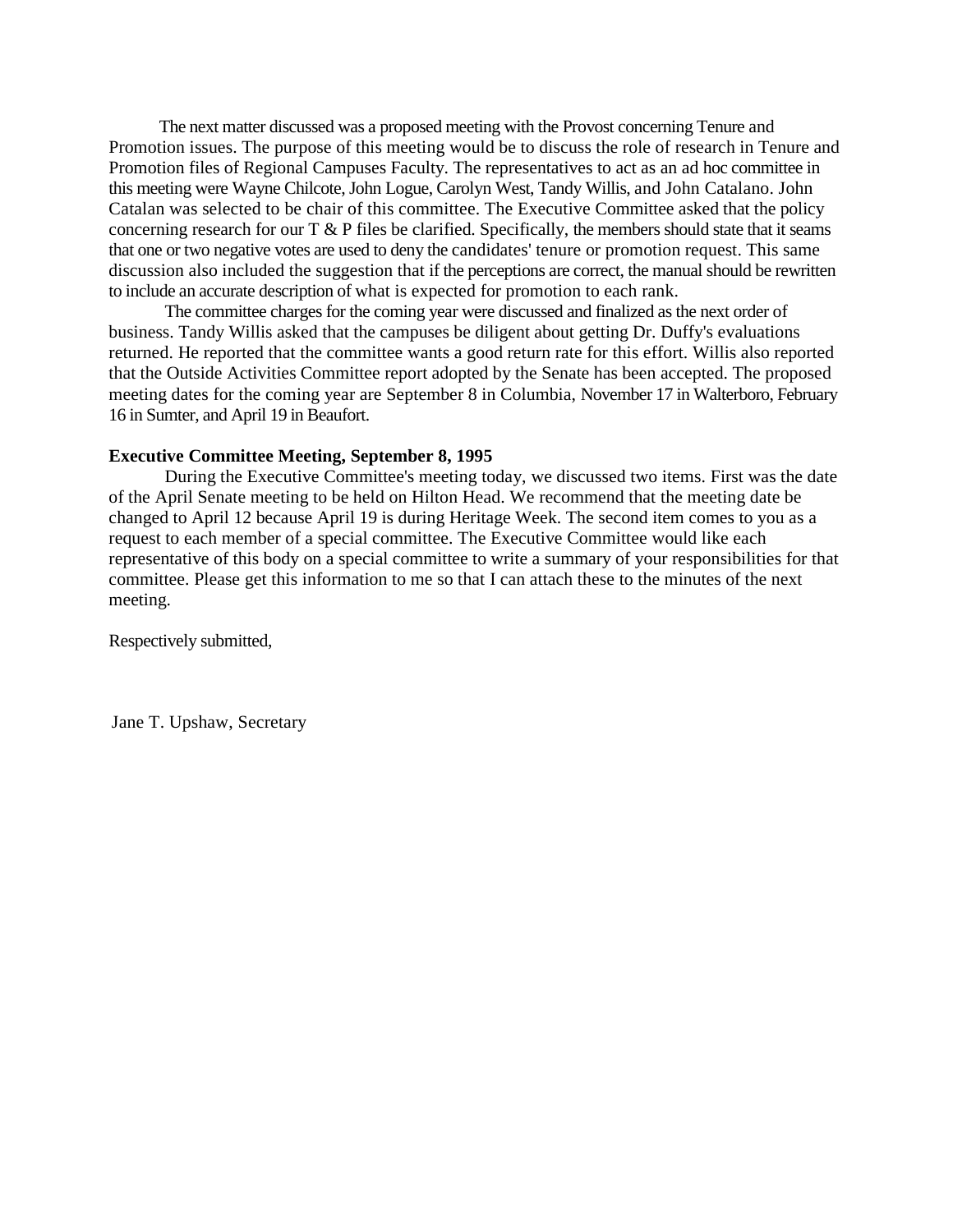#### MEMORANDUM

From: Bruce Nims, USC-Lancaster To: Regional Campuses Faculty Senate Subject: Report of the Faculty Senate Committee on Libraries Date: September 8, 1995

The Faculty Senate Committee on Libraries met on April 7, 1995, in the Mezzanine Conference Room of the Thomas Cooper Library. The main item for discussion was the Thomas Cooper Library's proposal for the use of the extra allocation from the Futures Committee. At the time, Thomas Cooper was expecting a 1.3 million dollar infusion, with \$800,000, or 62%, going to the enhancement and preservation of collections, \$350,000, or 27%, going to improving library services, and \$150,000, or about 11%, directed toward improving technology.

The Faculty Senate Committee on Libraries also met on April 24, 1995, in the Mezzanine Conference Room of the Thomas Cooper Libary. The outgoing chair, Dr. Robert Weir of the Department of History, circulated a draft of the final report from the year's departmental visitations and the issues raised. The greatest area of concern seemed to be serials; faculty wanted to see more serials added and to be notified concerning possible cuts in serials. Faculty were also desirous of obtaining more citation indexes.

Dr. Patrick Scott of the Department of English distributed a draft of an Undergraduate Curriculum Information Literacy Proposal. The proposal is in response to survey data that show USC students to be below national norms in the quality of their library use. The proposal calls for the establishment of a University-wide Curriculum Standard for Information Literacy and discusses how such a standard might be implemented.

Vice-Provost Terry's report mentioned the enormous increase in the number of interlibrary loan requests over the past year. Some limitations may be placed on student use of this service. Vice-Provost Terry also noted that the DHEC library is closing and Thomas Cooper stands to be able to pick up some of that collection. Ex Libris, the library's annual publication, has also come out and copies were distributed. Finally, planning for the new library annex is continuing apace. The committee was shown a video of the Harvard Depository facility, which is considered a successful model.

Dr. Churchill Curtis of the College of Applied Professional Sciences was elected chair of the committee for next year.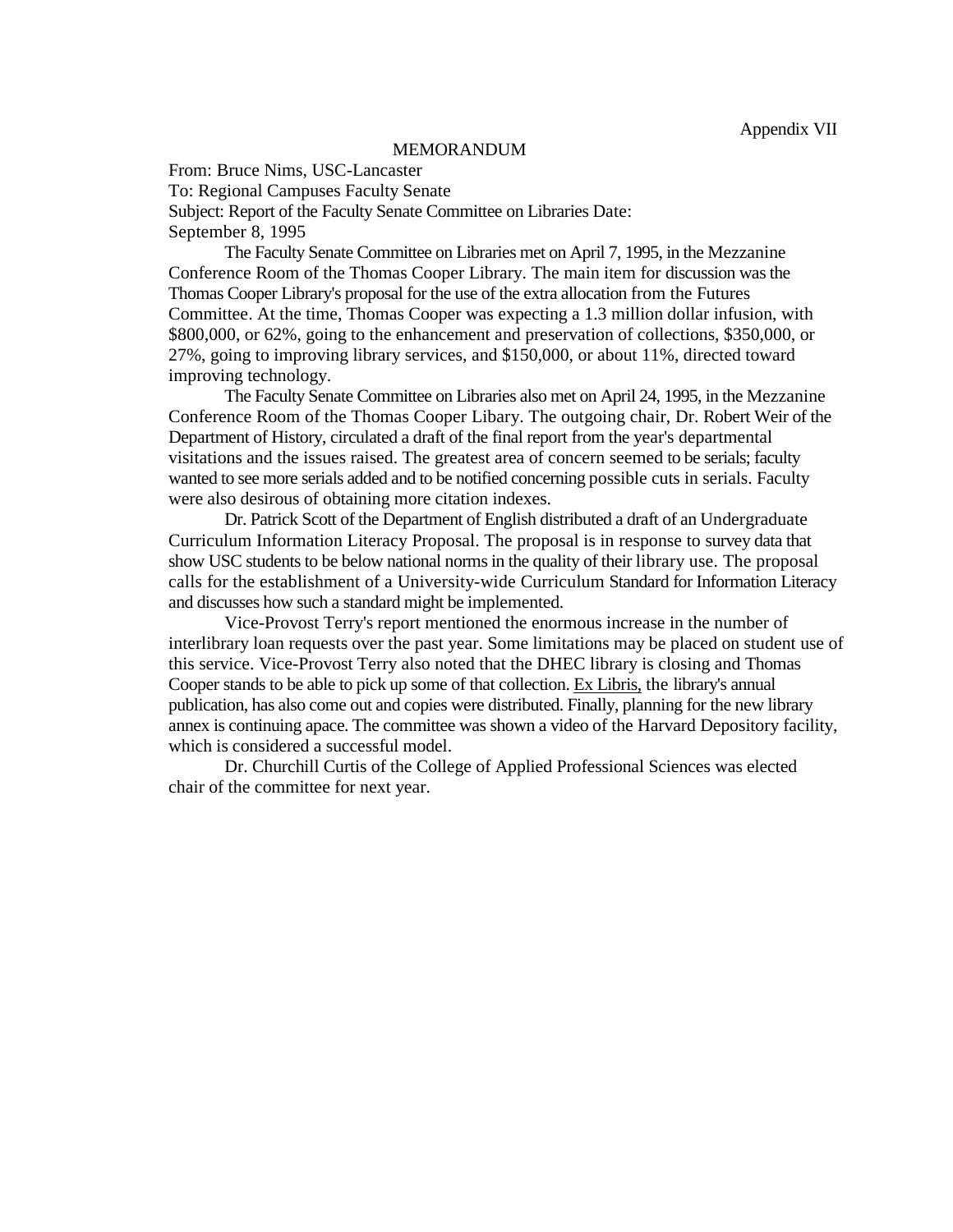#### **Report on Courses and Curricula Committee Regional Campuses Faculty Senate September 8, 1995 Robert Castleberry**

I was not able to attend the summer meeting of the committee June 12, 1995, because of a workshop I was attending. However, the agenda for the meeting had indicated that the committee would not be working on anything that would adversely affect our campuses. The changes to the OADM program had already been addressed by this body. Formal actions by the Columbia Senate are found in the minutes of the July meeting of that body.

The Courses and Curriculum Committee met on August 7, 1995, and considered several changes to the Education-in-the-Art programs, mostly course and number changes. Some new marine science courses to support undergraduate research projects were approved by the committee at that meeting. A new IDST course for the BAIS program and Applied Professional Sciences was put on hold to get some additional information.

We are meeting again today at 2:00 p.m. Currently, the only items on the agenda involve a reconsideration of the proposed changes from Education, number changes for EDSE, Secondary Education Courses. Lastly, let me again remind you that you should peruse the minutes of the Columbia Senate to find out which proposed changes have become official. Thank you.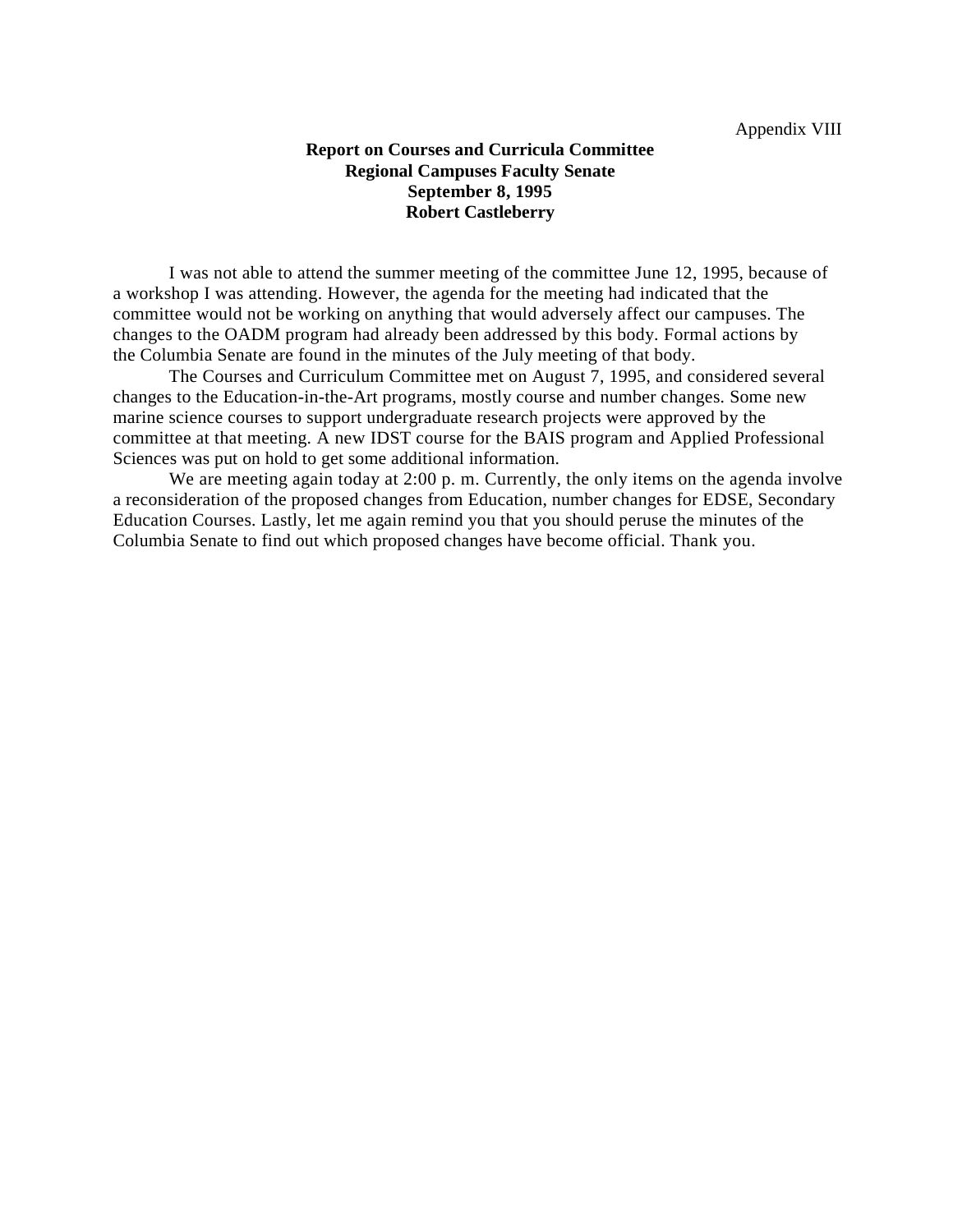# Appendix IX

 $\begin{array}{c} \hline \end{array}$ 

# **Regional Campus Faculty Senators**

| Name                           | Office No.               | Email                                                |
|--------------------------------|--------------------------|------------------------------------------------------|
| <b>Beaufort:</b>               |                          |                                                      |
| Jane Upshaw                    | 785-3995                 | jupshaw@univscvn.csd.scarolina.edu                   |
| <b>Ellen Chamberlain</b>       | 50-4121                  | ellenc@sc.edu                                        |
| Roy Darby                      | 521-4119                 | rcdarby@univscvn.csd.sc.edu                          |
| Sheila Tombe                   | 521-4158                 | tombe-sheila@sc.edu                                  |
| John Blair                     |                          |                                                      |
| Babet Villena-Alvarez 521-4152 |                          | jalvarez@univscvm.csd.sc.edu                         |
| Chris Plyler                   | 50-4114                  |                                                      |
| Lancaster:                     |                          |                                                      |
| <b>Bruce Nims</b>              |                          |                                                      |
| Carolyn Taylor                 | 285-7471                 |                                                      |
| Wayne D. Thurman               | 285-7471                 |                                                      |
| John Catalano                  | 53-7040                  | llanc07@univscvm.csd.sc.edu                          |
| <b>Union:</b>                  |                          |                                                      |
| <b>Susan Smith</b>             | 777-6864 or 429-8728     | r700999@univscvm.csd.sc.edu                          |
| Jean Denman                    | 429-8728 x32             | r701010@univscvm.csd.sc.edu                          |
| Mary Barton                    | 429-8728 x33             |                                                      |
| <b>Jim Edwards</b>             | 7-6864                   |                                                      |
| <b>Continuing Education:</b>   |                          |                                                      |
| Mike Schoen                    | 777-8155                 | mikes@rece.sc.edu                                    |
| <b>Buddy Dunlap</b>            | 777-9356                 |                                                      |
| Sumter:                        |                          |                                                      |
| Sal Macias                     | 75-6341 x3256 or 55      | salm@sc.edu                                          |
| <b>Maitland Rose</b>           | 775-6341 x3353           |                                                      |
| Joanne Klein                   | x3349                    | joanne.klein@sc.edu                                  |
| Christine Boryckia             | 775-6341                 | cborycki@uscsumter.uscsu.scarolina.edu               |
| <b>Susan Hendley</b>           |                          | 775-6341 (3298) susanh@uscsumter.uscsu.scarolina.edu |
| <b>Stephen Anderson</b>        | 775-6341 (3275)          | stevea@sc.edu                                        |
| Hemant Kher                    | 775-3219                 | hemantk@sc.edu                                       |
| Carolyn West                   | 775-6341(3225)           | carolynw@sc.edu                                      |
| Salkehatchie:                  |                          |                                                      |
| Wayne Chilcote                 | $(803)549-6314$ (W'boro) |                                                      |
|                                | 1-800-922-5500(A'dale)   |                                                      |
|                                |                          |                                                      |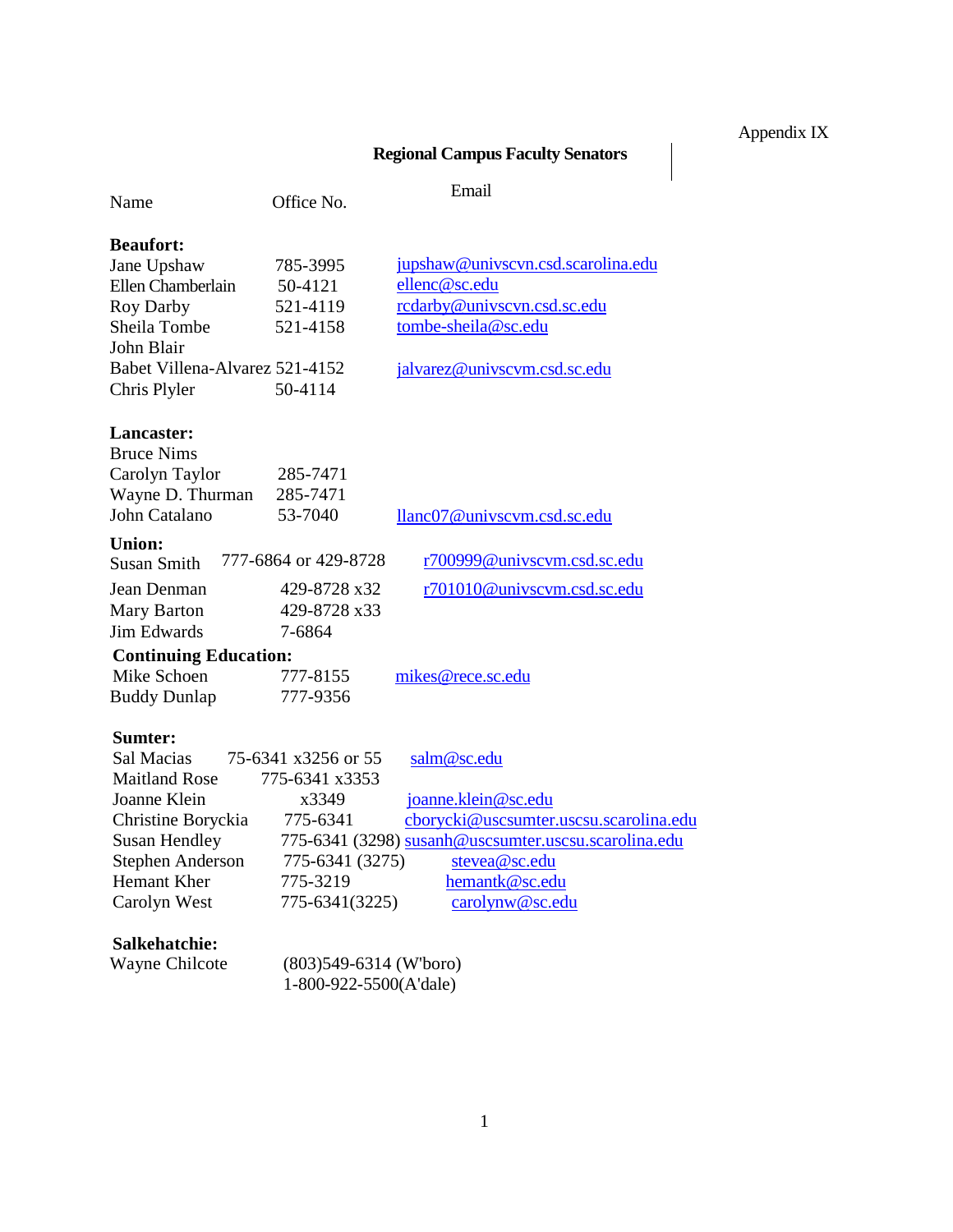| <b>Bette Levine</b> | $(A)1 - 800 - 922 - 5500$ |
|---------------------|---------------------------|
|                     | $(W)$ 549-6314            |
| Larry West          | $(A)1 - 800 - 922 - 5500$ |
|                     | $(W)$ 549-6314            |
| <b>Jeff Strong</b>  | $(A)1 - 800 - 922 - 5500$ |
|                     | $(W)$ 549-6314            |
| Tye Johnson         | 259-0222 (H)              |
| Dan Ruff            | 584-3446 (W)              |
|                     | 256-0766 (H)              |
| Carl Clayton        | 584-3446 (W)              |
|                     | 632-3032 (H)              |
|                     |                           |

[larryw@sc.edu](mailto:larryw@sc.edu)

[tyej@col.com](mailto:tyej@col.com)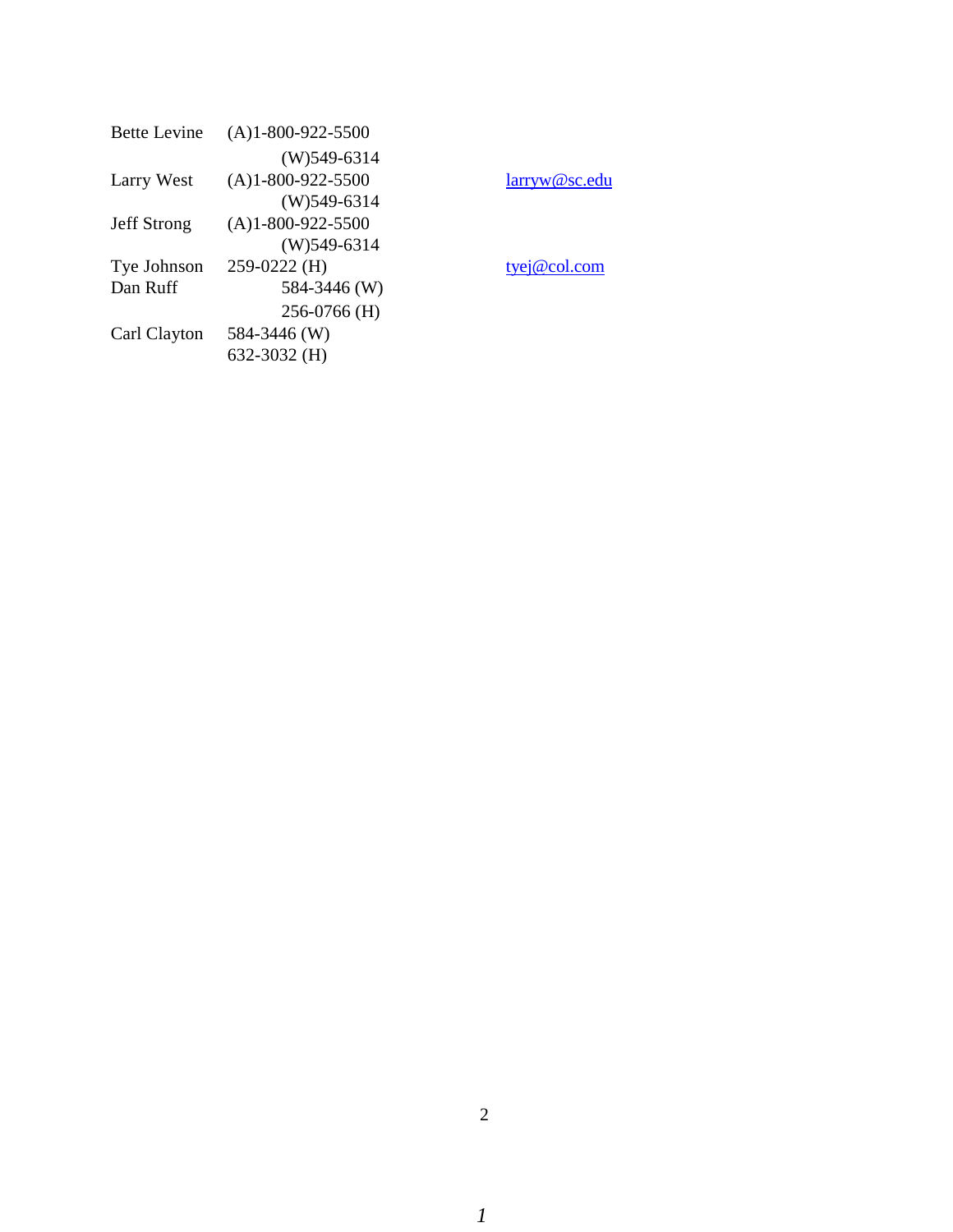#### Creation of new courses USC Sumter

The following courses are for a new set of courses emphasizing the environment from a business perspective that were created by Dr. Stephen T. Bishoff and Dr. Christine Borycki from the Sumter campus. It will consist of five courses in support of an associate degree in business and economics.

For the pilot effort, the students participating in the Cooperative Association of States for Scholarships program (CASS) will be the principle group of students involved. This arrangement coincides with a shift in the emphasis of that program toward ecological topics. The five courses are listed below. The first will be listed under an existing Biology designation. However, RCAM designations are requested for the business courses. We presented these Coursesto the faculty Organization on Friday, Aug. 25, and they were approved--19 for/2 against/3 abstained.

- BIOL 220 Ecology and Waste Management (1 hr., no prereq.) (Fall 1995] Seminar series that includes lectures and field trips based on the interdependence of global ecology and the waste stream.
- RCA( 210 Eco-Business I. (3 bra., prereq. BIOL 220). (Spring, 1996] Developing a formal business plan for a small, ecology-based business.
- RCAM 220 Eco-Business II (I hr., prereq. RCAM 210). (Summer II, 1996] Continuation of RCA( 210; organization of the formal business plan. Site preparation, contracts, and advertising.
- RCAM 230 Eco-Business III (2 lire., prereq. RCA( 220). (Fall 1996] Continuation of RCA( 220; implementation of the formal business plan. Business operation, monthly Board meetings, financial reports, usage study reports, operations reports.
- RCAM 240 Eco-Business IV. (1 hr., prereq. RCAN 230). (Spring, 1997] Continuation of RCA( 230; assessment of the formal business plan and its implementation. Generalization to other environmental problems.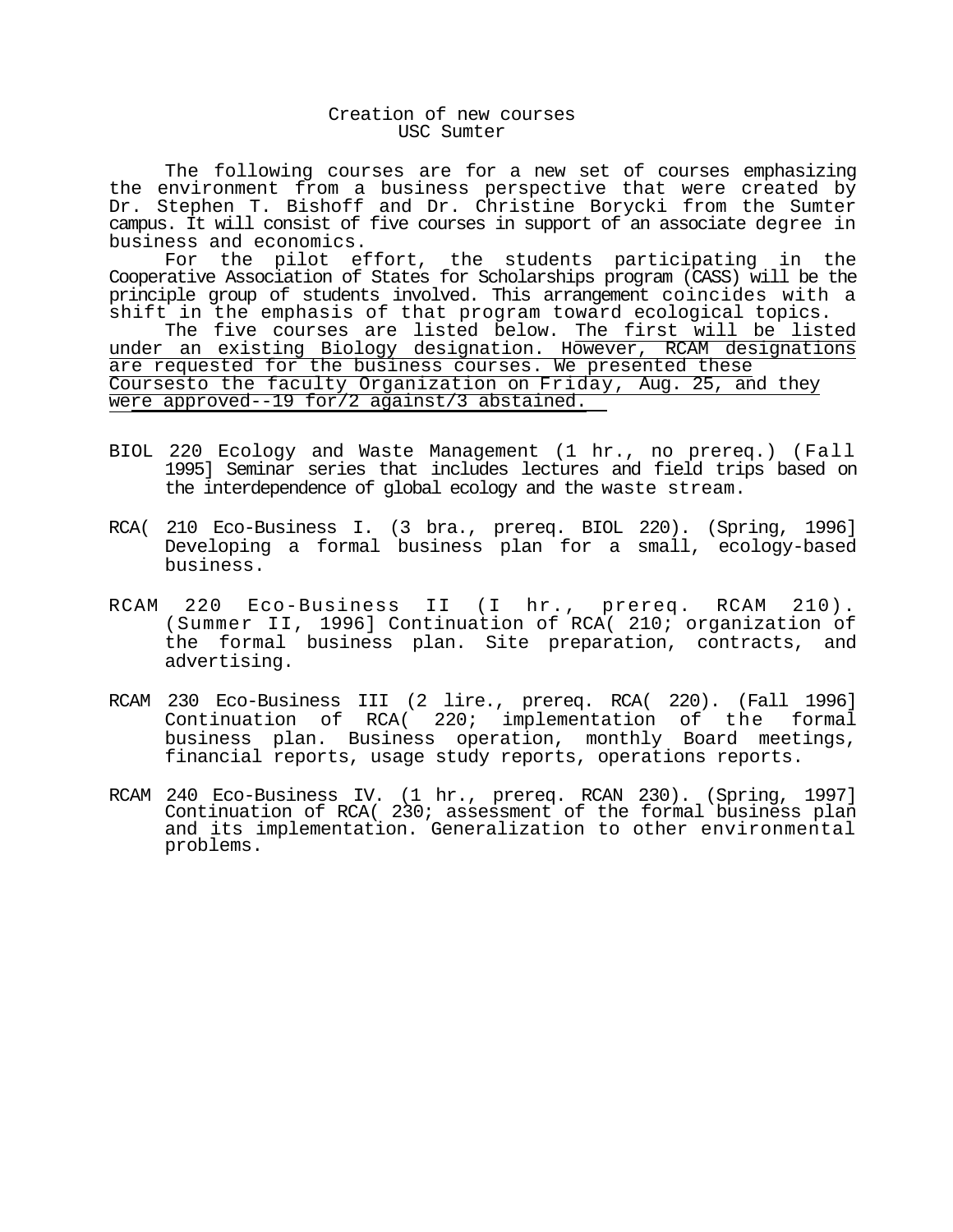#### CASS ECO-BUSINESS:

Course Plans

# **Fall** 1995

|                | BIOL 220 Lab Ecologv and Waste Management                          |
|----------------|--------------------------------------------------------------------|
|                | Seminar series that includes lectures and field trips based on the |
|                | interdependence of global ecology and the waste stream.            |
|                | 1 credit hour 1 hour/week 16 weeks lab                             |
|                |                                                                    |
| Session        | Activity                                                           |
| 1              | Introduction, syllabus                                             |
| $\overline{a}$ | Introduction to projects, form project teams                       |
| $\overline{3}$ | Lecture: Ecological Relationships - John Logue                     |
| $\overline{4}$ | Field Trip: Swamp with John Logue                                  |
| 5              | Lecture: Ecology and the Waste Stream - Laidlaw                    |
|                | representative                                                     |
| 6              | Field Trip: Laidlaw                                                |
| 7              | Library trip - Columbia                                            |
| 8              | Lecture: The Landfill<br>Challenge - Municipal                     |
|                | representative                                                     |
| 9              | and/or recycling<br>Field Trip. Municipal                          |
|                | center                                                             |
| 10             | Columbia Zoo<br>Lecture: Recycling Waste                           |
|                | representative                                                     |
| 11             | Field Trip: Columbia Zoo                                           |
| 12             | Progress check on projects - process,<br>progress,                 |
|                | draft                                                              |
| 13             | Project time                                                       |
| 14             | Library trip - Columbia                                            |
| 15             | Evaluation of project results                                      |
| 16             | Evaluation of project results                                      |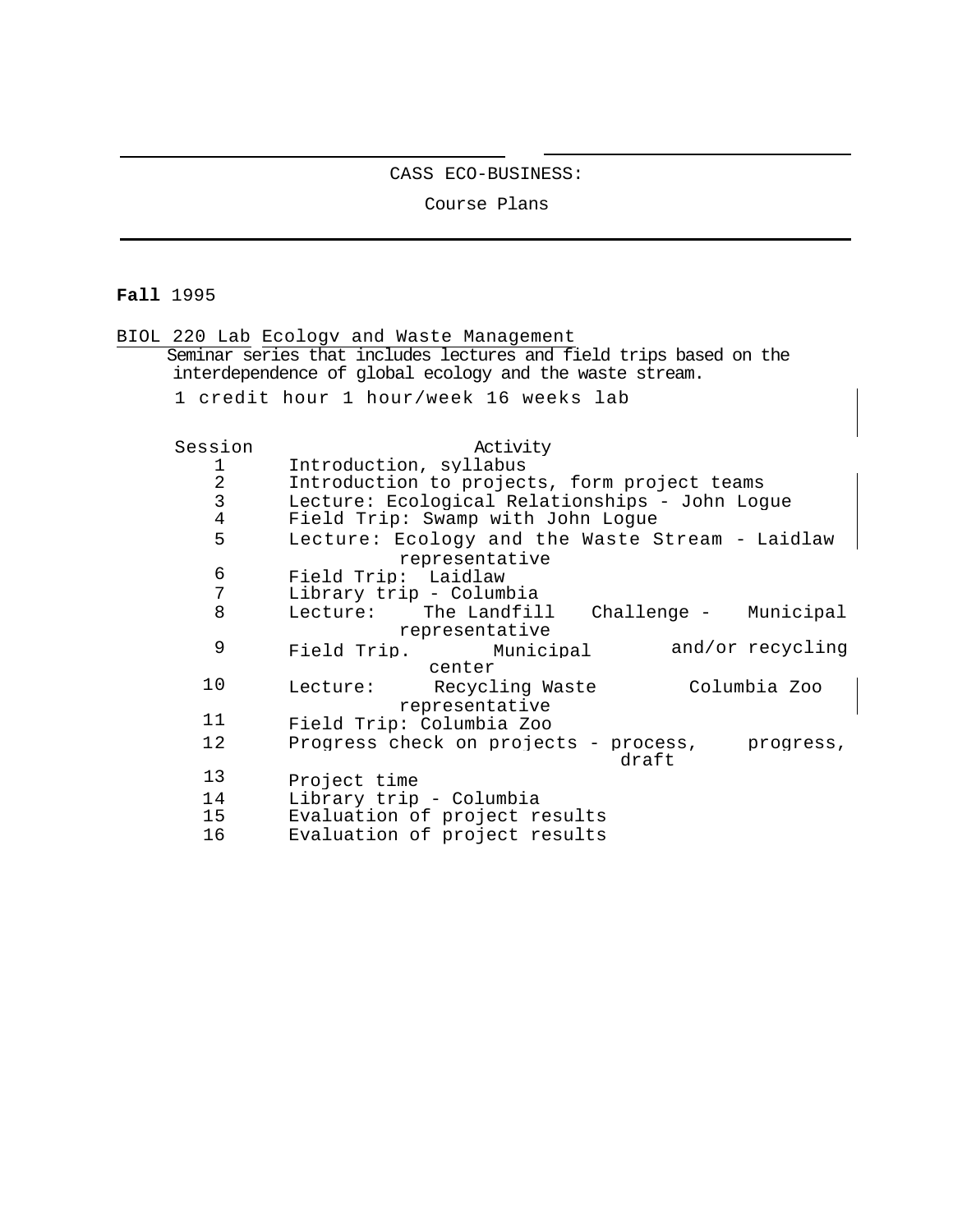Spring 1996

RCAM 210 Eco-Business I

Application course in which a small, ecology-based business is planned. By the end of the term, the class will have a formal business plan for the organizational structure, the equipment, the characterization of the market, marketing plan, and financing for the business.

3 credit hours 3 hours/week 16 weeks 3 days/week

| Week           | Activity                                                                                                                                                                                                                                                               |
|----------------|------------------------------------------------------------------------------------------------------------------------------------------------------------------------------------------------------------------------------------------------------------------------|
| $\mathbf{1}$   | Introduction to the course                                                                                                                                                                                                                                             |
| $\overline{2}$ | Lecture: Small Business Planning - Vern Disney<br>Lecture: Small Business Planning - Vern Disney<br>Lecture/Demonstration: Applying for a Position* Lecture:<br>Organizational Structure - Chris Borycki Lecture:<br>Accounting for a Small Business - Jean<br>Hatcher |
| 3              | Exercise: PERT Chart development - Hemant Kher                                                                                                                                                                                                                         |
| 4              | Interview candidates for company officers                                                                                                                                                                                                                              |
|                | Midterm examination on lecture and exercise material 5<br>Assign tasks<br>Task group meetings                                                                                                                                                                          |
| 6              | Lecture; Legal aspects of a small eco-business Task                                                                                                                                                                                                                    |
|                | group meetings                                                                                                                                                                                                                                                         |
| 7              | Develop Master Plan - draft                                                                                                                                                                                                                                            |
| 8              | Develop Master Plan continued                                                                                                                                                                                                                                          |
| 9              | Task group reassessment; assign additional research in<br>needed areas                                                                                                                                                                                                 |
| 10             | Refine Master Plan                                                                                                                                                                                                                                                     |
| 11             | Lecture: How to secure financing for a small<br>business - NCNB representative 12<br>TBA                                                                                                                                                                               |
| 13             | TBA                                                                                                                                                                                                                                                                    |
| 14             | TRA                                                                                                                                                                                                                                                                    |
| $15 - 16$      | Student presentations of task group summary papers                                                                                                                                                                                                                     |
| Note:          | Executive Board meetings will be held weekly.<br>Task<br>groups will report to the board at these meetings.                                                                                                                                                            |
|                | * Applying for positions as company officers will entail:                                                                                                                                                                                                              |

- 1. Submission of resumes
- 2. Interviewing for the position before the class (other candidates for the same position will not be allowed to observe). The interviews will be two part: structured questions from the professors and unstructured questions from the class.

Quizzes and examinations: There will be 20 point quizzes on units of lecture and exercise material and a comprehensive midterm exam.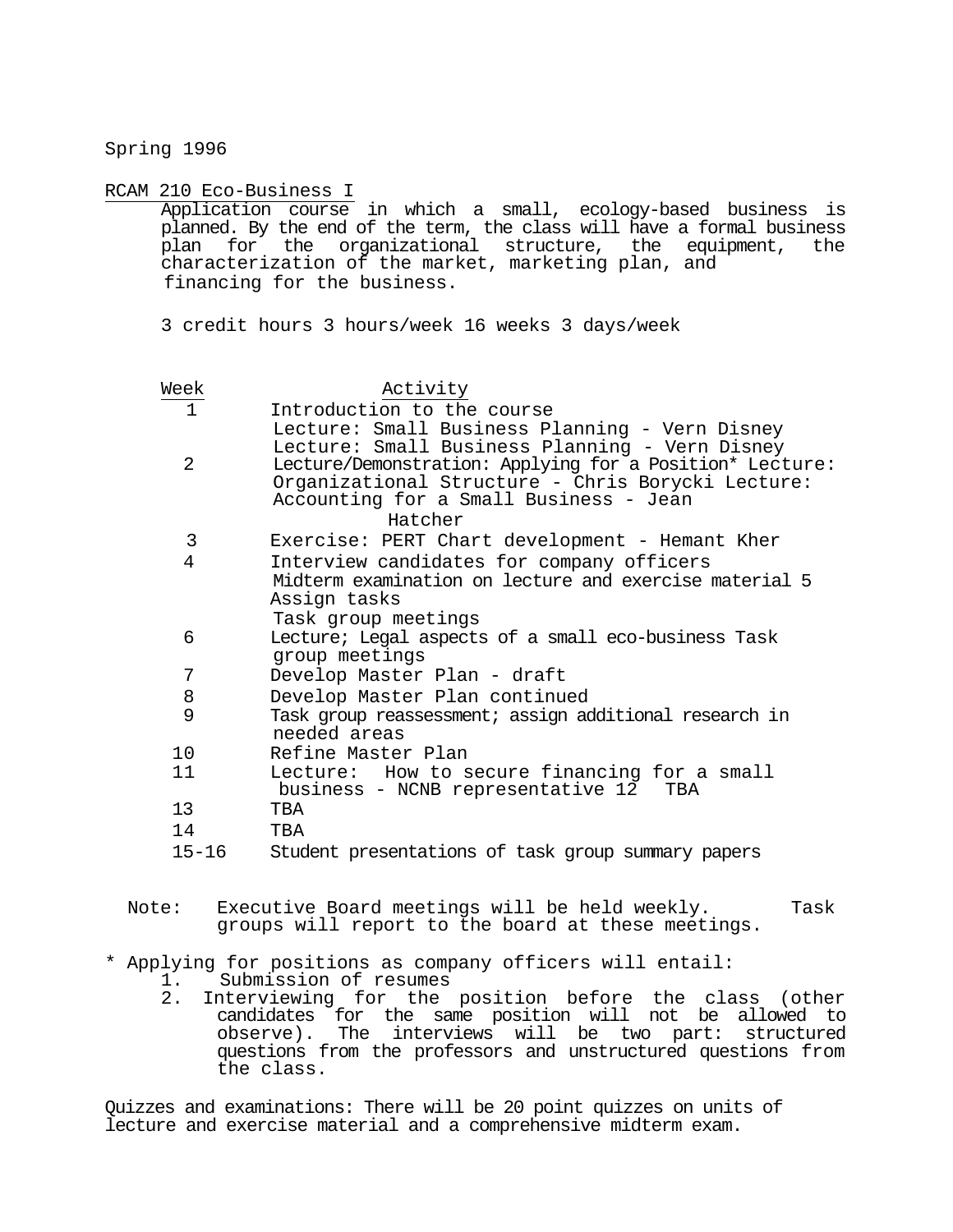Summer II 1996

RCAM 220 Eco-Business II

The plan created in Eco-Business I will be implemented. All site preparation and contracts will be made. Advertising will target a launch date at the beginning of the Fall semester.

1 credit hour 3 hours/week lab

| Week         | Activity                                                                                                                           |
|--------------|------------------------------------------------------------------------------------------------------------------------------------|
| $\mathbf{1}$ | Introduction                                                                                                                       |
|              | Lecture: Compost - Steve Bishoff                                                                                                   |
|              | Lecture: Research and Development on composting<br>and related processes                                                           |
| -2           | Lecture: Marketing a small business - Chris                                                                                        |
|              | Borycki                                                                                                                            |
|              | Develop a PERT chart for implementation of the                                                                                     |
|              | Master Plan                                                                                                                        |
| $3 - 5$      | Implement the Master Plan (preparation and<br>construction of facilities, advertise, acquire<br>machinery, secure contracts, etc.) |

Notes: Executive Board meetings will be held weekly. Task groups will report to the board at these meetings.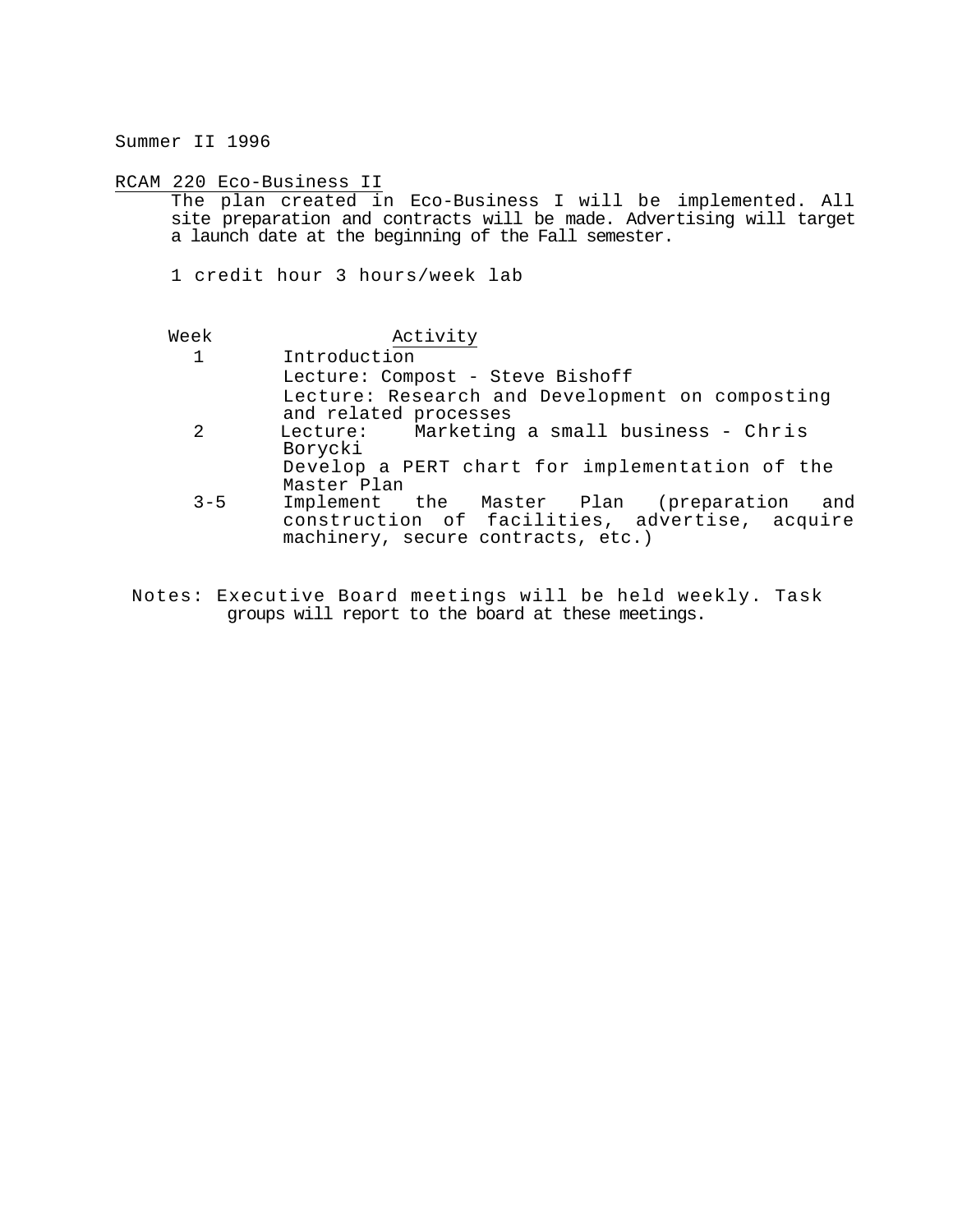Fall 1996

RCAM 230 Eco-Business III

The business will operate on the planned schedule throughout the semester. Monthly Board meetings will be held to adjust plans as needed for the continuous improvement of the business. At a minimum, the following reports will made at these meetings: financial reports, usage study reports, and operations reports. Other Board meetings will be held as needed.

2 credit 6 hours/week

Spring 1997

RCAM 240 Eco-Business IV

The project students will present a summary report to the USC Sumter community on their ecologically based business. They will cover the creation and running of the business and critique the experience including suggested improvements and future plans. It is proposed that this will be part of International Week. Additional guests may be invited such as the CASS administrators in Georgetown and interested parties from USC Columbia.

1 credit 3 hours/week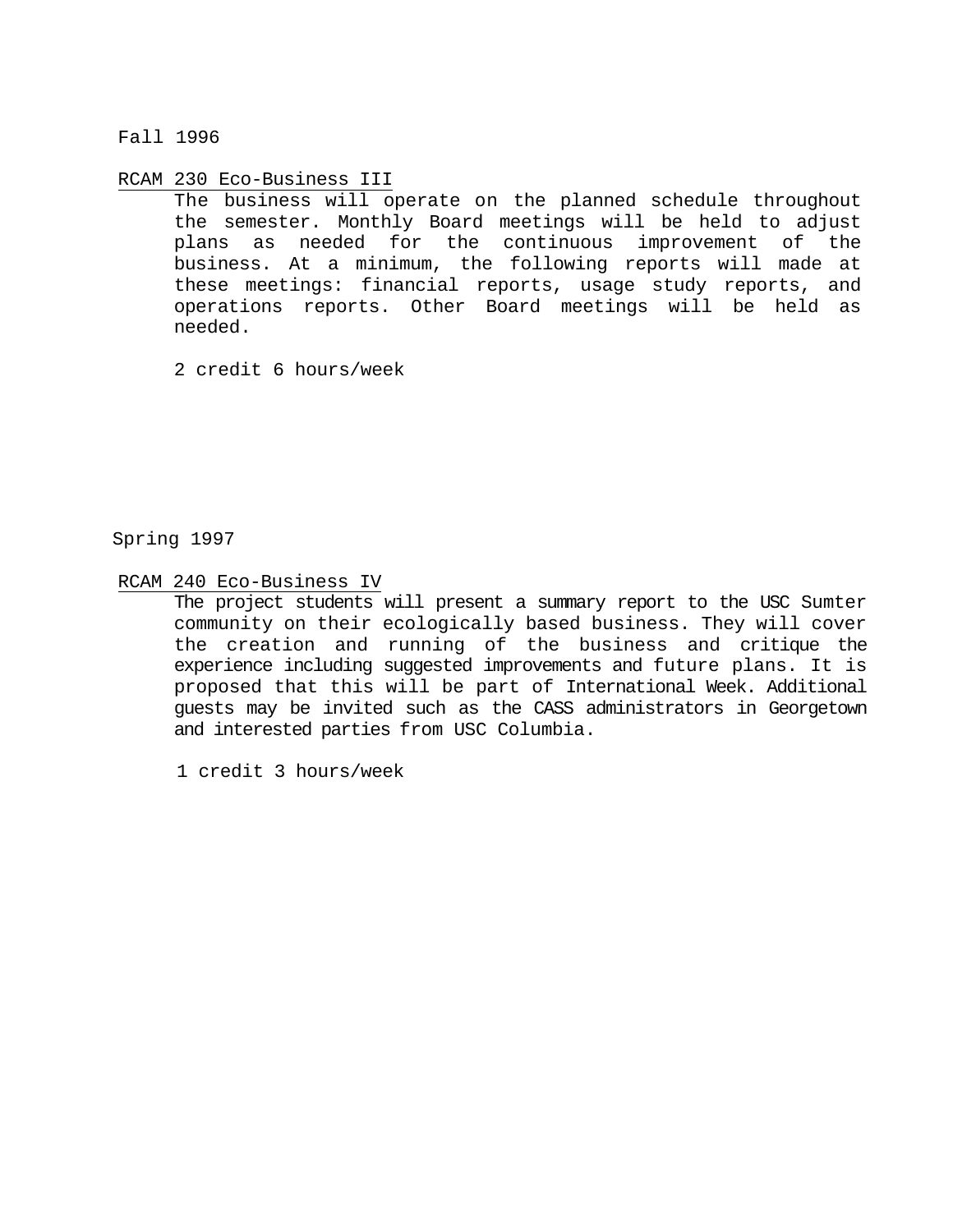USC Times 8/24/95

# **Sumter campus launches Eco-Business Program**

USC Sumter is launching an Eco-Business Program that will promote environmental awareness and responsibility in economically emerging countries in the Western Hemisphere.

The two-year pilot effort will target 16 Caribbean and Central American students attending the Sumter campus through the federally funded Cooperative Association of States for Scholarships (CASS) program. The pilot project will be an integral part of an associate degree with a new area of emphasis in Science and Environmental Management. Upon earning their degrees, the CASS students will return to their home countries to put what they have learned into practice.

"The Eco-Business Program will include five required courses that will support the associate degree," said Stephen T. Bishoff, an assistant professor of biology and co

director of the program. "In their first semester, CASS students will compare ecological problems of local businesses and communities with those in their own countries." Co-directing the program with Bishoff is Christine Borycki, an assistant professor of management; both will provide primary expertise in their respective disciplines. In addition to the academic contributions of other USC Sumter faculty, representatives of

Sumter area businesses, agencies, and organizations will be invited to lecture and illustrate the practical applications of environmental *Bishoff Borycki*

#### **management.**

"In subsequent semesters, the students will plan, implement, and assess the effectiveness of an environmentally friendly yard waste recycling business," Borycki said. "Finally, they will identify ecological problems in their home countries and design plans to resolve those problems." The studentoperated business will provide chipping and

shredding services to interested home and small business owners in the Sumter area who want to convert yard waste (lawn clippings, leaves, and small

branches) into soil-restoring mulch. This business will reduce the overuse of landfills, while turning readily accessible resources into capital gain, Borycki said. The students also will do research into developing composting for future business expansion.

This is the first interdisciplinary program between USC Sumter's Division of Science, Mathematics, and Engineering and its Division of Business and Economics. The project also represents the first attempt to have USC Sumter students operate a real business under the auspices of the University.

If the pilot program is successful, the complexity of the business operation and the size of the target student population might be broadened in successive semesters.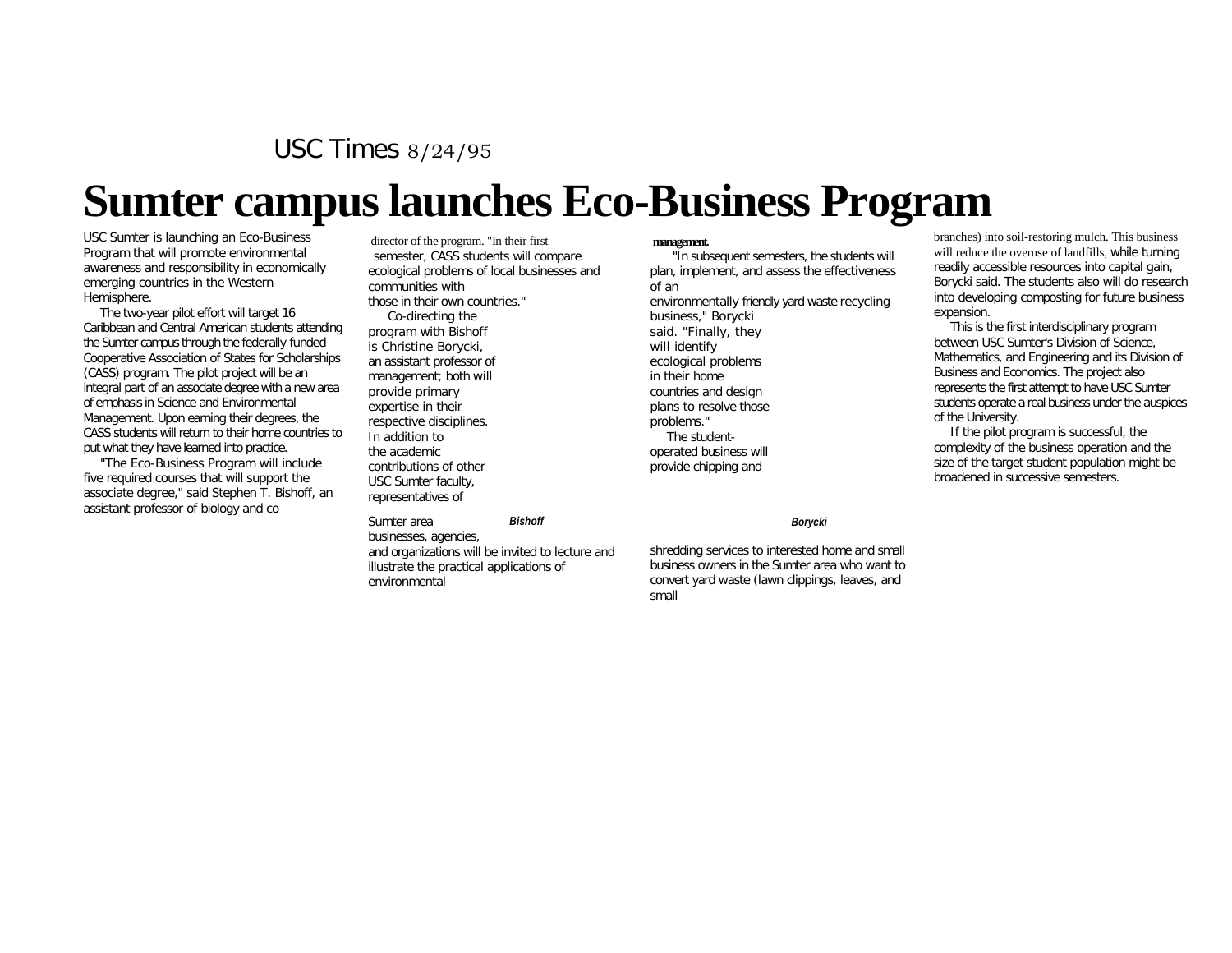ستسلمونهم

#### AGENDA

- I. Call to Order
- Correction/Approval of Minutes April 16, 1995 USC Beaufort II.

Reports from University Officers A. Dr. John J. Duffy, Vice Provost B. Professor John N. Gardner, Assoc. Vice Provost C. Deans of the Campuses IV. Reports of the Standing Committees

> A. Rights and Responsibilities - Prof. Danny Faulkner B. Welfare - Prof. Kwame Dawes C. System Affairs - Prof. Ellen Chamberlain

V, Executive Committee - Prof. Jane Upshaw

Reports from Special Committees

A. University Library Committee Professor Bruce Nims

- B. University Committee on Curricula and Courses Professor Robert Castleberry
- C. University Committee on Faculty Welfare Professor Roy Darby
- D. Faculty / Board of Trustees Liaison Committee Professor Carolyn West
- E. Research and Scholarly Productivity Professor Tye Johnson
- F. Savannah River Site Committee Professor Dan Ruff<br>0. Insurance and Annuities -
- Professor Jerry Dockery H. Other Committees Outside Professional Activities Committee Professor Tandy Willis Ad Hoc Committee - Professor John Catalano
- VII. Unfinished Business
- VIII. New Business
- IX. Announcements
- X. Adjournment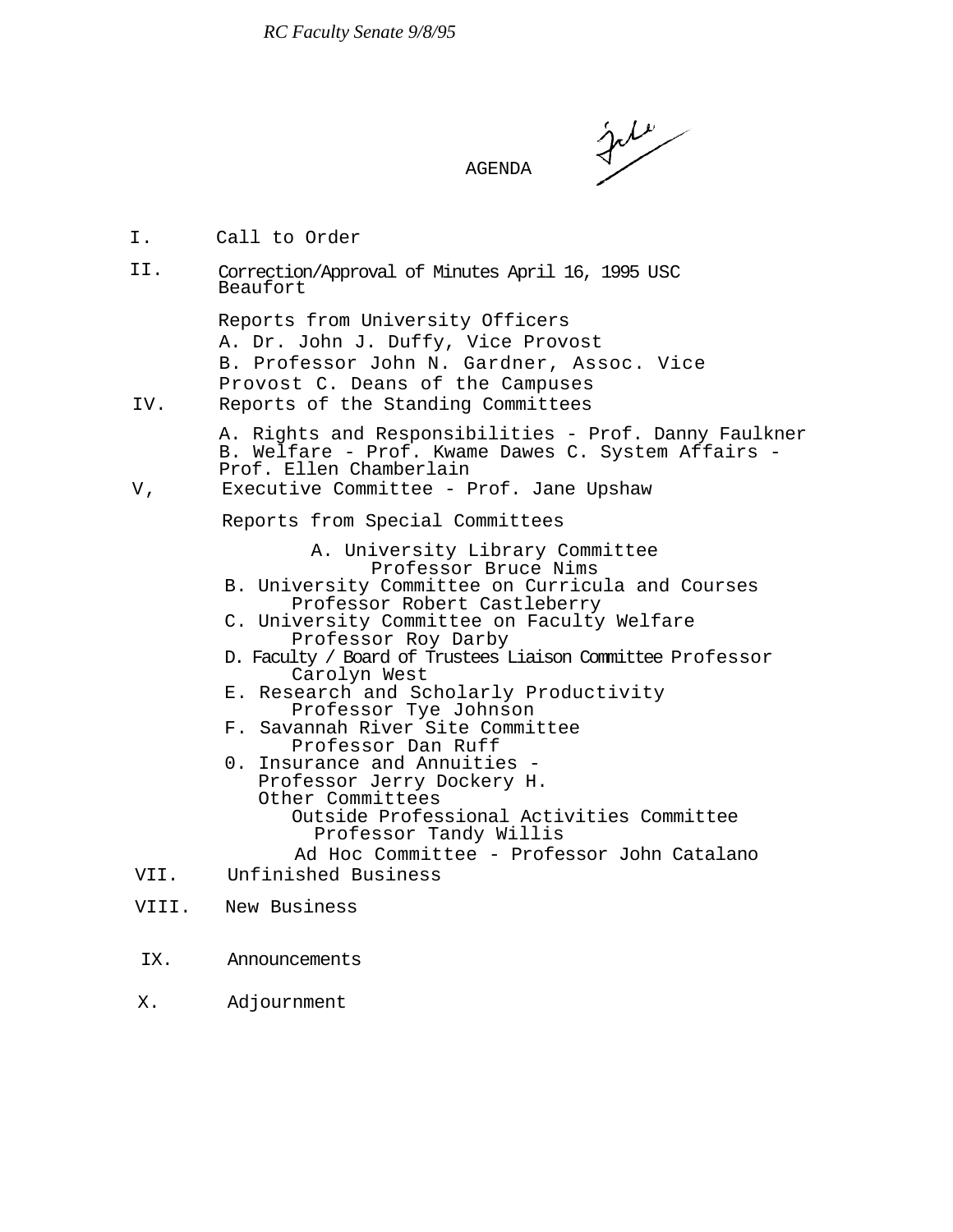| THE UNIVERSITY OF SOUTH CAROLINA |  |
|----------------------------------|--|
| Regional Campuses Faculty Senate |  |
| USC COLUMBIA                     |  |
| Daniel Management Center         |  |

Friday, September 8, 1995

|                                                                                                                                   | $9:30-10:00$ AM   |    |
|-----------------------------------------------------------------------------------------------------------------------------------|-------------------|----|
| Board Room I                                                                                                                      |                   |    |
| Room 856<br>Welcome                                                                                                               |                   | ΑM |
| President Palms<br>Provost Moeser                                                                                                 |                   |    |
| Standing Committees --------------------------                                                                                    | $-12:30$ PM       |    |
| Rights and Responsibilities --- Room 853<br>Welfare ------------------------ Room K<br>Systems Affairs ---------------Lumkin Room |                   |    |
| Executive Committee ---------------------------<br>Room 856                                                                       | $-12:30$ PM       |    |
| Room H                                                                                                                            | $-12:30$ PM       |    |
|                                                                                                                                   | $12.30 - 1:45$ PM |    |
| Afternoon Session -----------------------------                                                                                   | $1;45-4:00$ PM    |    |